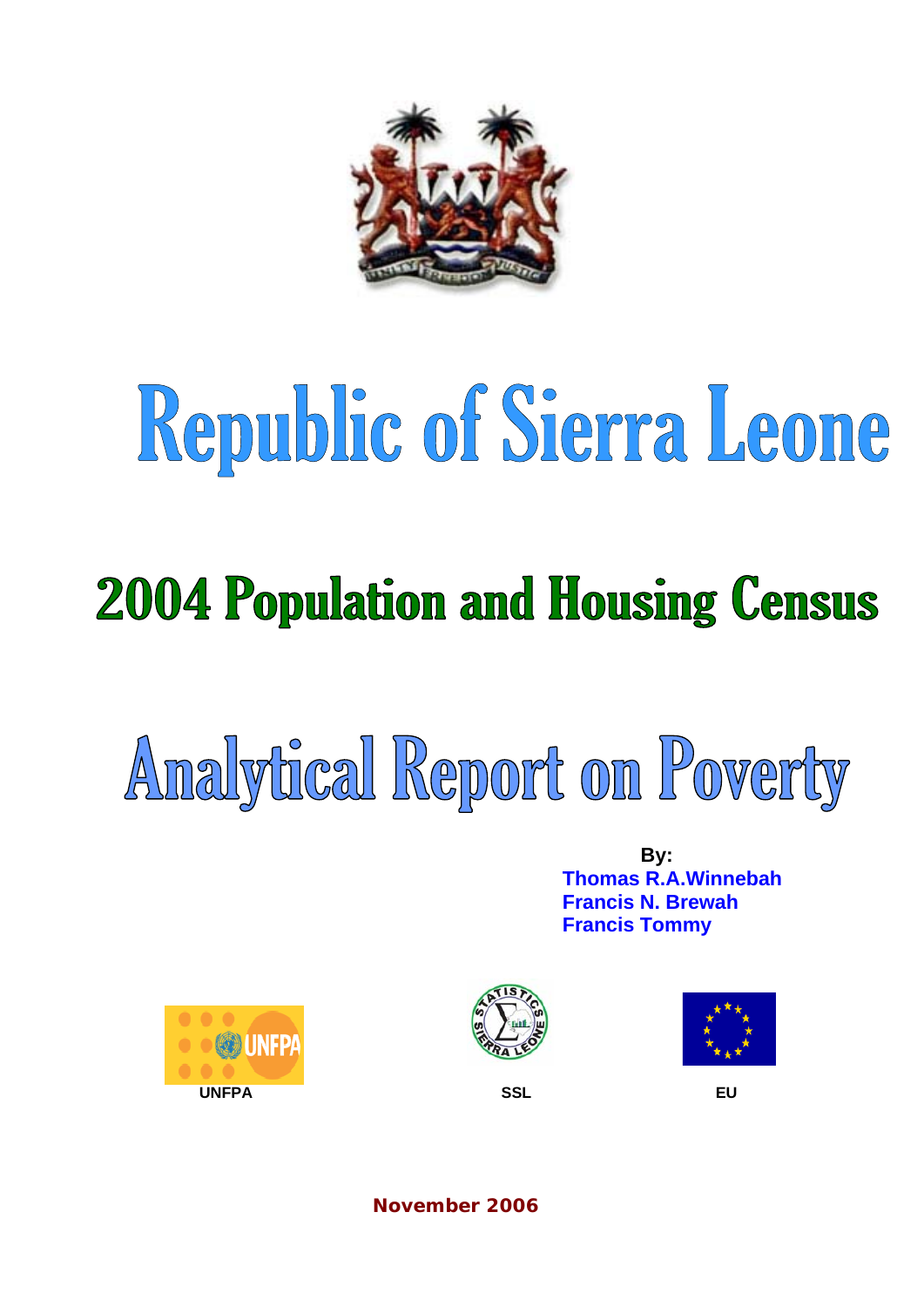## **TABLE OF CONTENTS**

|                                                       |                                                                                                                                                                     | Page |
|-------------------------------------------------------|---------------------------------------------------------------------------------------------------------------------------------------------------------------------|------|
|                                                       |                                                                                                                                                                     |      |
| 1.0<br>1.1<br>1.2<br>1.3<br>1.4<br>1.5<br>1.6         |                                                                                                                                                                     |      |
| 2.0<br>2.1<br>2.1.1<br>2.1.2<br>2.2<br>2.2.1<br>2.2.2 | Measurement of poverty and other variables in the monograph6                                                                                                        |      |
| 3.0<br>3.1<br>3.2                                     | Proportion and Number of Poor and Non Poor Sierra Leoneans                                                                                                          |      |
| 4.0<br>4.1<br>4.1.1<br>4.1.2                          | <b>GEOGRAPHICAL AND SECTORAL DISTRIBUTION OF</b><br>Location of the Poor and Non Poor Geographically12<br>4.2 Location of Poor and Non Poor By Sectoral Portfolio15 |      |
| 5.0                                                   | DIFFERENCES IN THE LEVEL OF POVERTY IN SIERRA LEONE22                                                                                                               |      |
| 6.0<br>6.1                                            |                                                                                                                                                                     |      |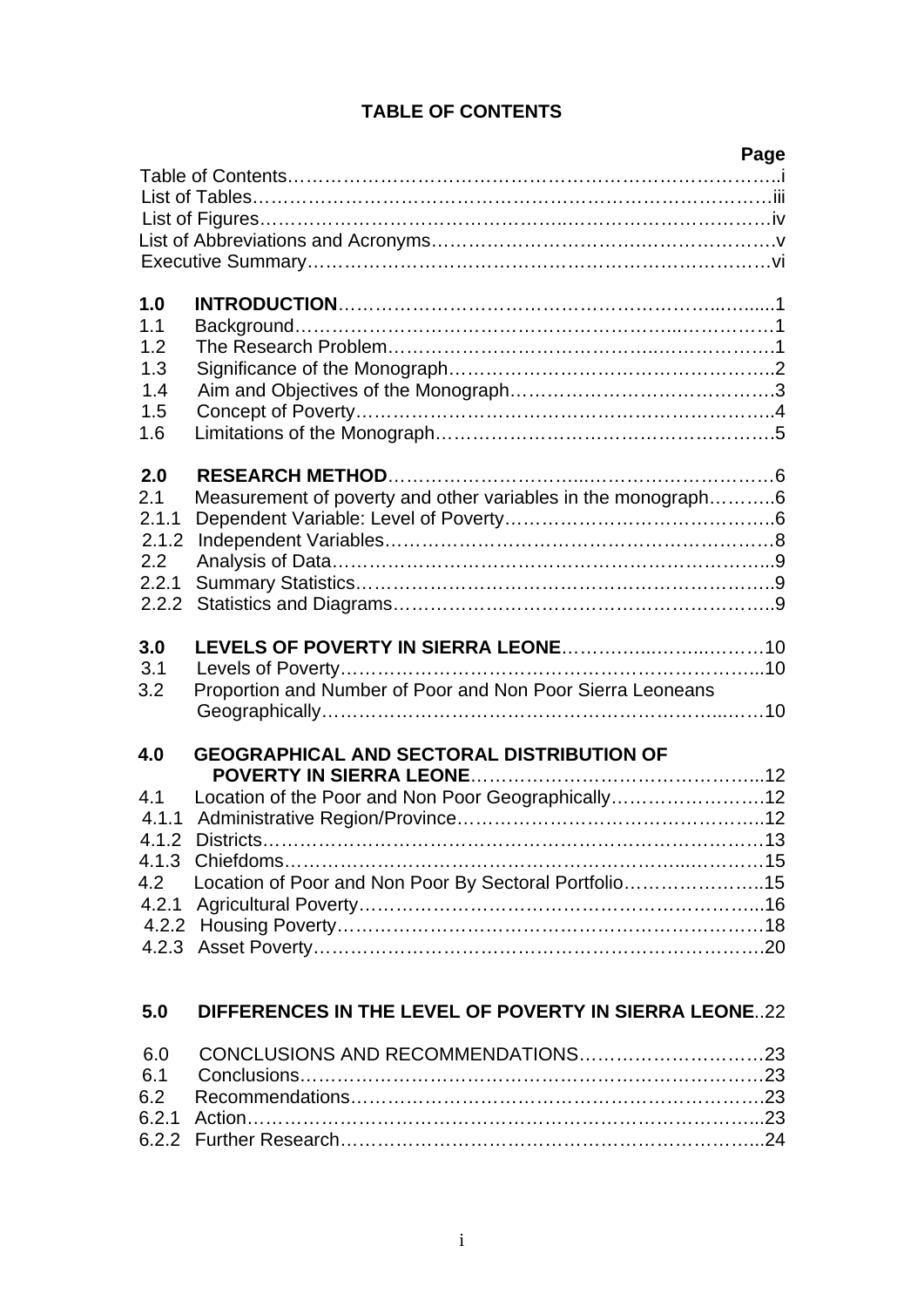| Annex 1: Poverty visual bands/cut off points at geographic          |  |
|---------------------------------------------------------------------|--|
| Annex 2: Scales used to generate GIS poverty maps at geographic and |  |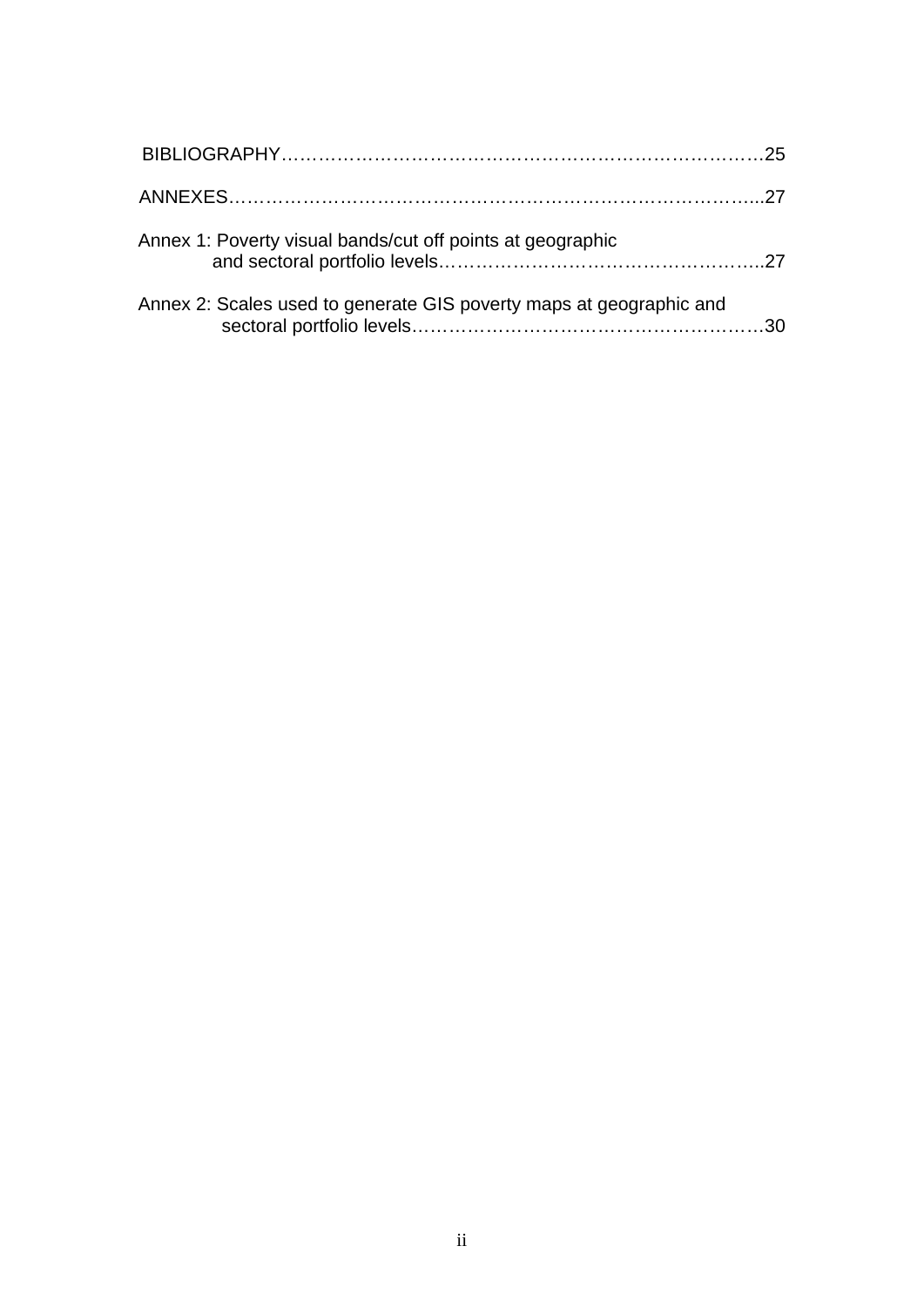## **LIST OF TABLES**

|           | Page                                                                         |
|-----------|------------------------------------------------------------------------------|
| Table 1:  | Percentage and number of poor and non poor Sierra Leonean                    |
|           | Households and persons as at December 200411                                 |
| Table 2:  | Distribution of level of poverty among households by district14              |
| Table 3:  |                                                                              |
| Table 4:  |                                                                              |
| Table 5:  |                                                                              |
| Table 6:  | Housing Poverty Scale at the Provincial/Regional Level27                     |
| Table 7:  |                                                                              |
| Table 8:  |                                                                              |
| Table 9:  | Asset Poverty Scale at Provincial/Regional Level28                           |
| Table 10: |                                                                              |
| Table 11: |                                                                              |
| Table 12: | Agriculture Poverty Scale at Provincial/Regional Level29                     |
| Table 13: | Agriculture Poverty Scale at the District Level29                            |
|           | Table 14: Agriculture Poverty scale at Chiefdom Level29                      |
|           | Table 15: Aggregate poverty score and scale distribution by                  |
|           |                                                                              |
|           | Table 16: Aggregate poverty score and scale distribution by Chiefdom30       |
|           | Table 17: Distribution of agricultural poverty score and scale by            |
|           |                                                                              |
|           | Table 18: Distribution of agricultural poverty score and scale by Chiefdom35 |
|           | Table 19: Distribution of housing poverty by Province/Region and District38  |
|           | Table 20: Distribution of housing poverty by Chiefdom39                      |
|           | Table 21: Distribution of asset poverty by Province/Region and District42    |
|           | Table 22: Distribution of asset poverty by Chiefdom43                        |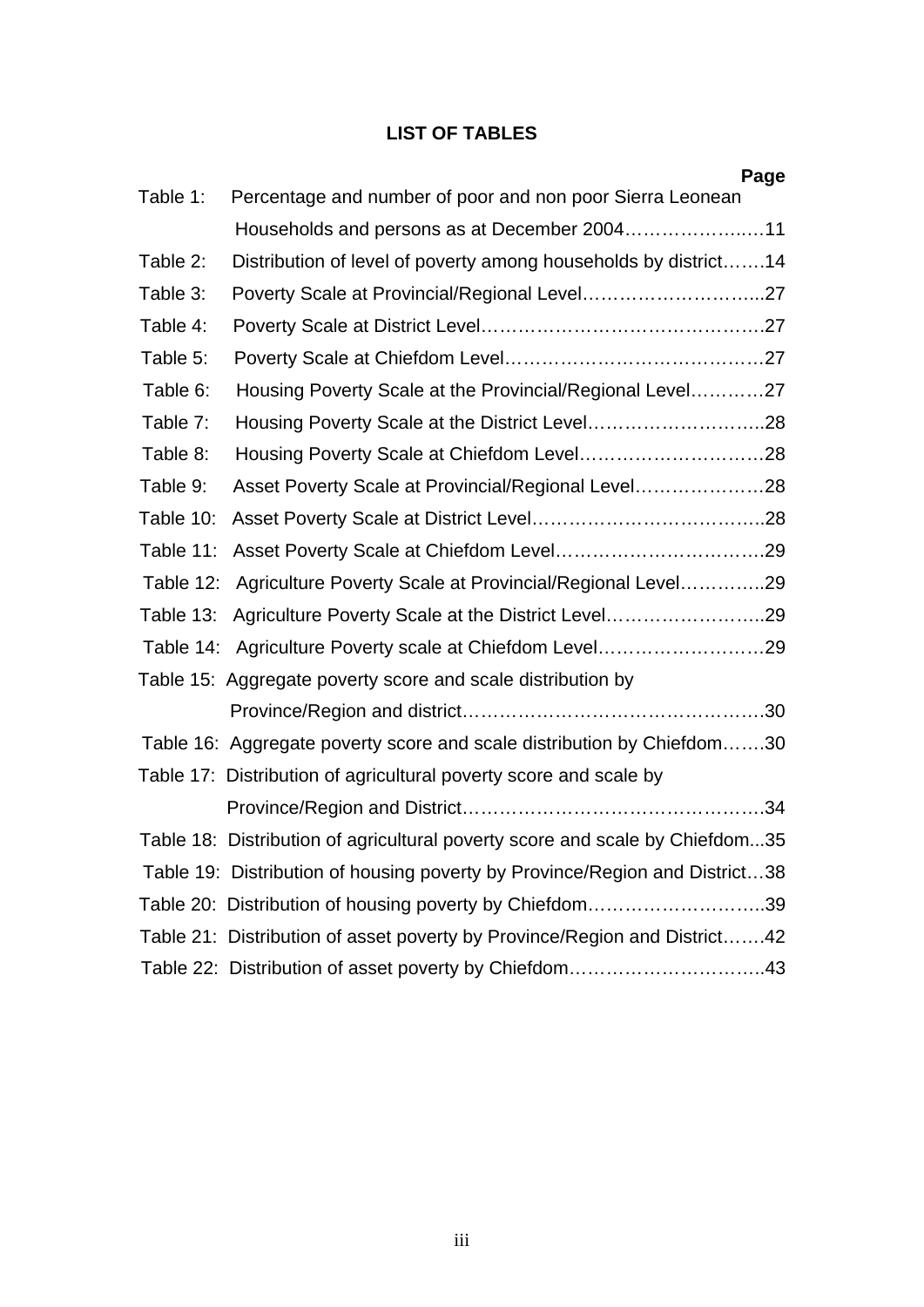## **LIST OF FIGURES**

| Figure 1: |                                                                                 |
|-----------|---------------------------------------------------------------------------------|
| Figure 2: | Distribution of poor and non poor in Sierra Leone11                             |
| Figure 3: | Distribution of level of poverty in Sierra Leone as at December                 |
| Figure 4: | Distribution of level of poverty in Sierra Leone by district as at              |
| Figure 5: | Distribution of level of poverty in Sierra Leone by Chiefdom as at              |
| Figure 6: | Distribution of level of agricultural poverty in Sierra Leone by                |
| Figure 7: | Distribution of level of agricultural poverty in Sierra Leone by                |
| Figure 8: | Distribution of level of agricultural poverty in Sierra Leone by                |
| Figure 9: | Distribution of level of housing poverty in Sierra Leone by                     |
|           | Figure 10: Distribution of level of housing poverty in Sierra Leone by District |
|           | Figure 11: Distribution of level of housing poverty in Sierra Leone by          |
|           | Figure 12: Distribution of level of asset poverty in Sierra Leone by            |
|           | Figure 13: Distribution of level of asset poverty in Sierra Leone by            |
|           | Figure 14: Distribution of level of asset poverty in Sierra Leone by            |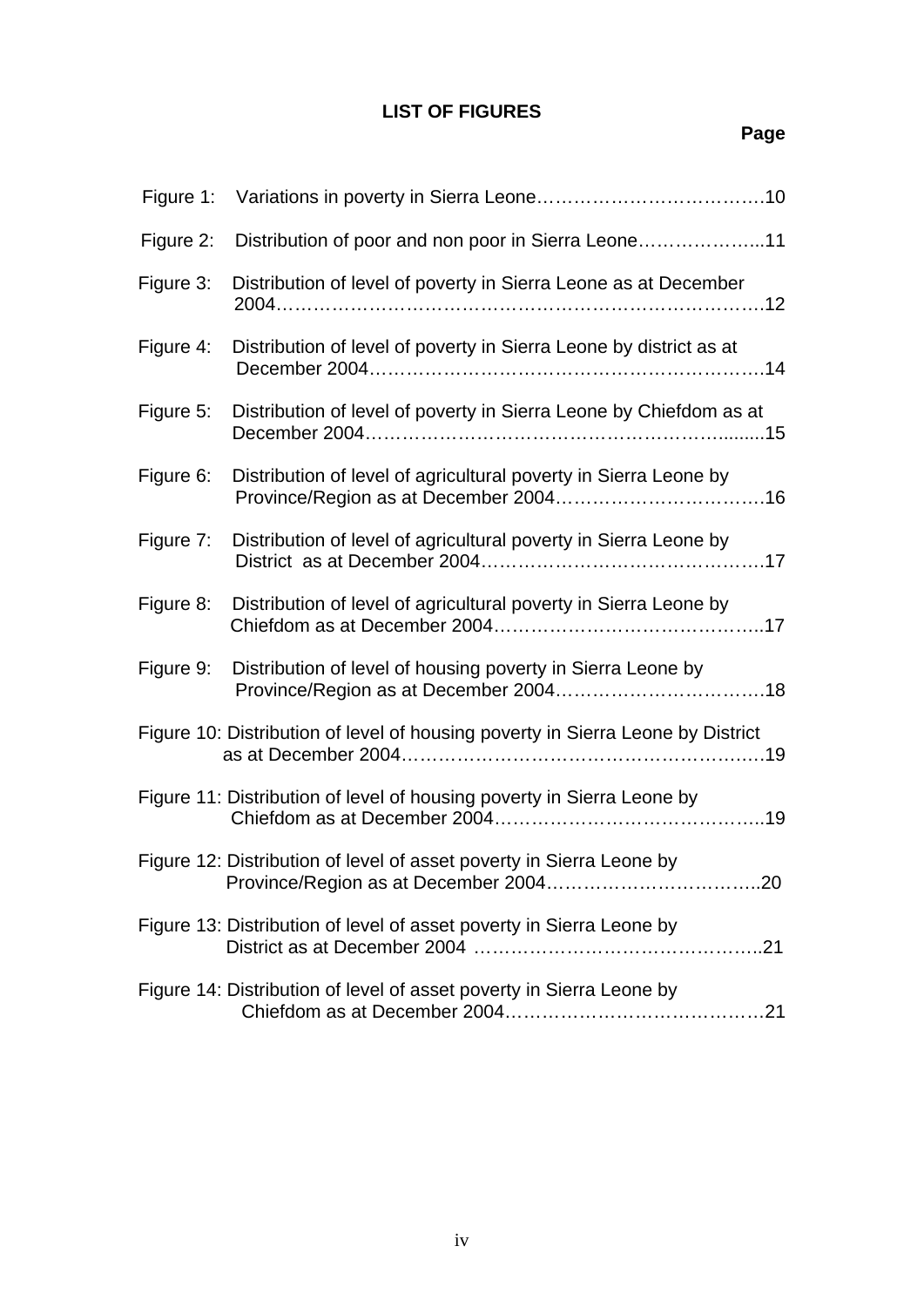#### **LIST OF ABBREVIATIONS AND ACRONYMS**

- **ANOVA** Analysis of Variance
- **BKPS** Bo Kenema Power Station
- **GOSL** Government of Sierra Leone
- **IDP** Internally Displaced Persons
- **IPRSP** Interim Poverty Reduction Strategy Paper
- **MAFFS** Ministry of Agriculture, Forestry and Food Security
- **NPA National Power Authority**
- **PRSP** Poverty Reduction Strategy Paper
- **ROSL** Republic of Sierra Leone
- **SLIHS** Sierra Leone Integrated Household Survey
- **SPSS** Statistical Package for Social Scientist
- **UN** United Nations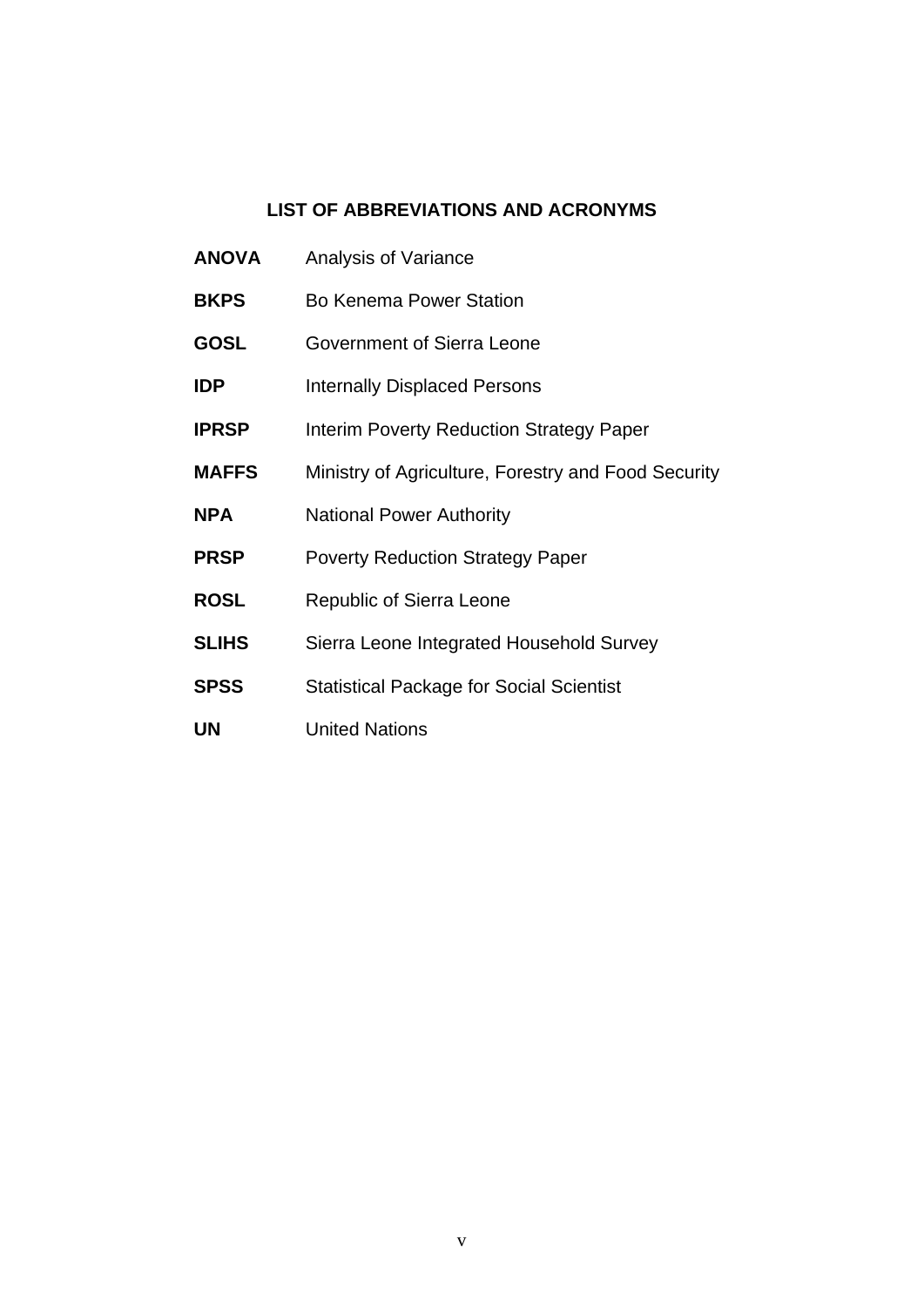## **EXECUTIVE SUMMARY**

Poverty is conceptualised as a dynamic multidimensional situation in which people do not have enough or have limited access to infrastructure (e.g. housing), services (e.g. agricultural production inputs) and resources (e.g. consumable and durable assets) required to ensure sustainable livelihoods (Galbraith, 1958). These attributes are considered with some defined threshold below which people are classified as being poor for that attribute. In December 2004, the Government of Sierra Leone with funding support from the United Nations and European Union conducted a Population and Housing Census, after almost 20 years, to have insights into the poverty situation in the country among other things. The result of the analysis will inform targeting Poverty Reduction Strategy Programs (PRSP) in the coming decade.

The main objective of this study was to describe geographical differences in the level of poverty of households in Sierra Leone and show the implications for policies, programmes and project work geared towards its reduction within a decade. In this study, the indicators used to measure poverty were nonmonetary and operationalised at the household rather than the individual level. In addition, the pace of data processing limited presentation of the results to the geographical area (i.e. national, provincial, district and chiefdom levels, excluding rural and urban locations) level. Also, this limited relational and modelling analysis of the data to contribute to theory building and project targeting at the latter level. Similarly, the use of composite index of poverty provided an insight rather than indicate the incidence, severity and depth of poverty.

Sierra Leone's Population and Housing 2004 Census data was the main source of data used in this study. Household heads and members' responses to item questions related to their housing conditions, ownership and access to agricultural production resources and owned working assets were scored, weighted and tested for reliability. The standardised Cronbach alpha reliability coefficients ranged from 0.73 to 0.76 for 13 to 55 items that comprised the composite index of poverty. Mean scores were calculated for households and aggregated at chiefdom level to develop poverty scales that differentiated about 800,000 households in a total of 166 chiefdoms. To create categories of levels of poverty (the dependent variable), data was transformed using the visual bander menu in SPSS to group the mean poverty scores based on equal percentiles of five. The geographical areas in Sierra Leone were then classified as having households that are very rich (i.e. scale 5) through very poor (i.e. scale 1) from the upper to lower bandwidth, respectively. The categories were mainly mapped using Geographical Information Systems (GIS) computer software.

The following results were obtained:

- ♦ It was found out that poverty levels among households varied from about 16% very rich to about 34% very poor.
- ♦ About 582,912 households were poor compared to about 237,209 that were non poor.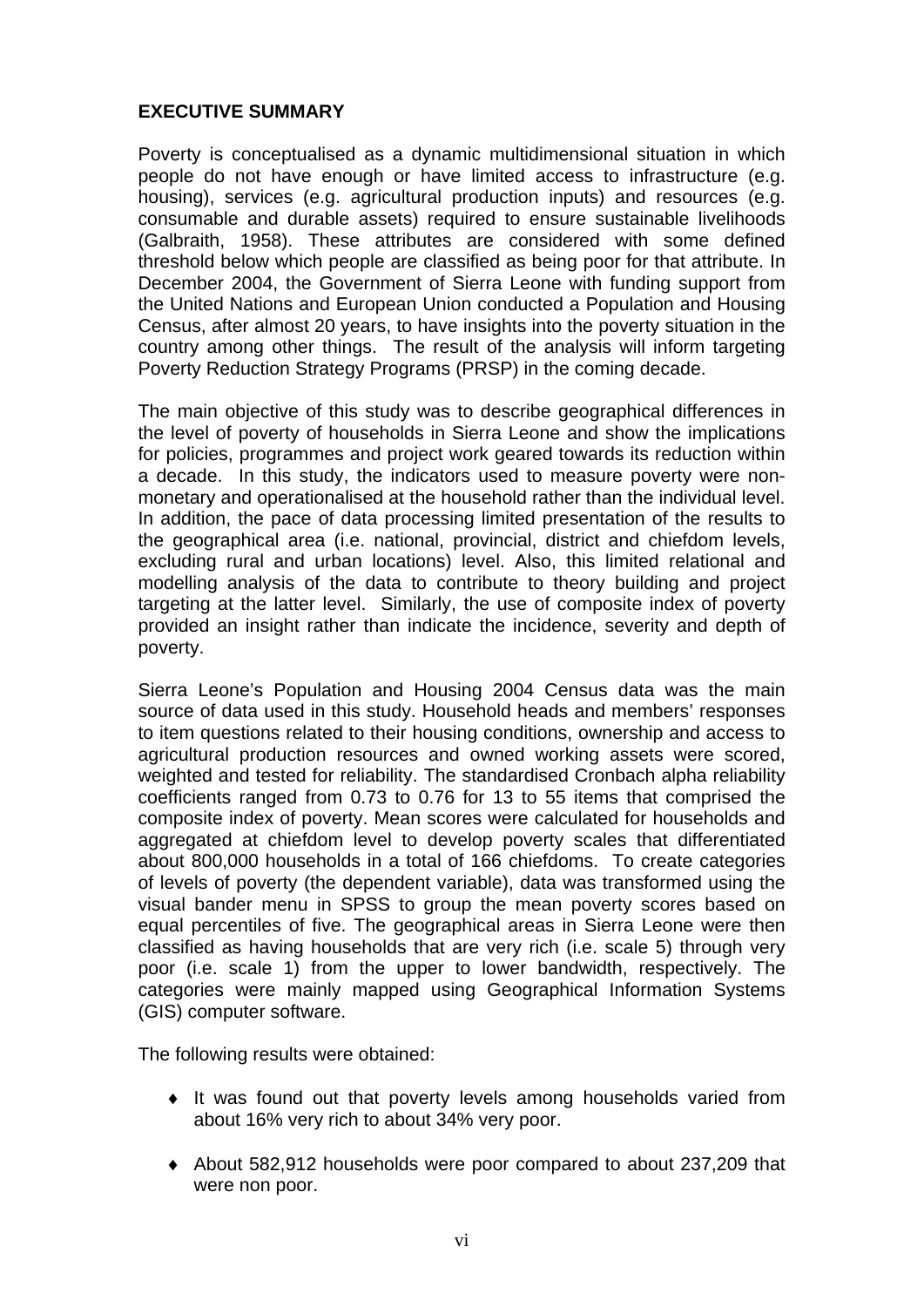- On the average, it was found out that 71% of Sierra Leoneans were poor compared to 29% non poor.
- ♦ Relatively speaking, at the provincial/regional level, it was found out that the Northern Province/Region had the least overall mean poverty score of 44.21 (i.e. very poor), whereas the Western Area/Region had the highest mean poverty score of 54.72 (i.e. rich).
	- o In terms of agricultural poverty, the Western Area/Province/Region had the lowest mean score value of 1.96 (i.e. very poor) compared to 18.13 (that is moderately poor) for the southern region.
	- o For housing poverty, the Northern Region had the lowest mean score value of 43.54 (i.e. very poor), whereas the Western Area Province/Region had the highest value of 52.84 (i.e. rich).
	- o The Northern Province/Region had a mean asset poverty score value of 4.83 (i.e. very poor) compared to the West's 12.23 (i.e. rich).
- ♦ At the district level, Koinadugu and Moyamba in the Northern and Southern Provinces/Regions were the poorest with a mean poverty score of 42.80. The Western Urban District had the highest mean poverty score of 57.65, meaning very rich.
	- o In terms of agriculture, the Western Urban District was the poorest with a mean score value of 1.5 compared to Bo District that had a score of 24.83, meaning very rich.
	- o For housing, Moyamba District had the least mean score of 41.95 compared to 55.24 (i.e. very rich) for the Western Urban District.
	- o Koinadugu District had the poorest asset status (i.e. mean score value of 3.05) compared to the Districts in the Western Area/Region with a score value of 19.05 (i.e. very rich).
- ♦ Most of the chiefdoms in the districts referred in the previous bullet point are of the same relative poverty status at the geographic and sectoral level.
- ♦ However, no statistically significant difference was found in the level of poverty at all geographic and sectoral levels.

The following conclusions are drawn, based on the above results:

♦ There is variation in poverty, particularly among households in Sierra Leone.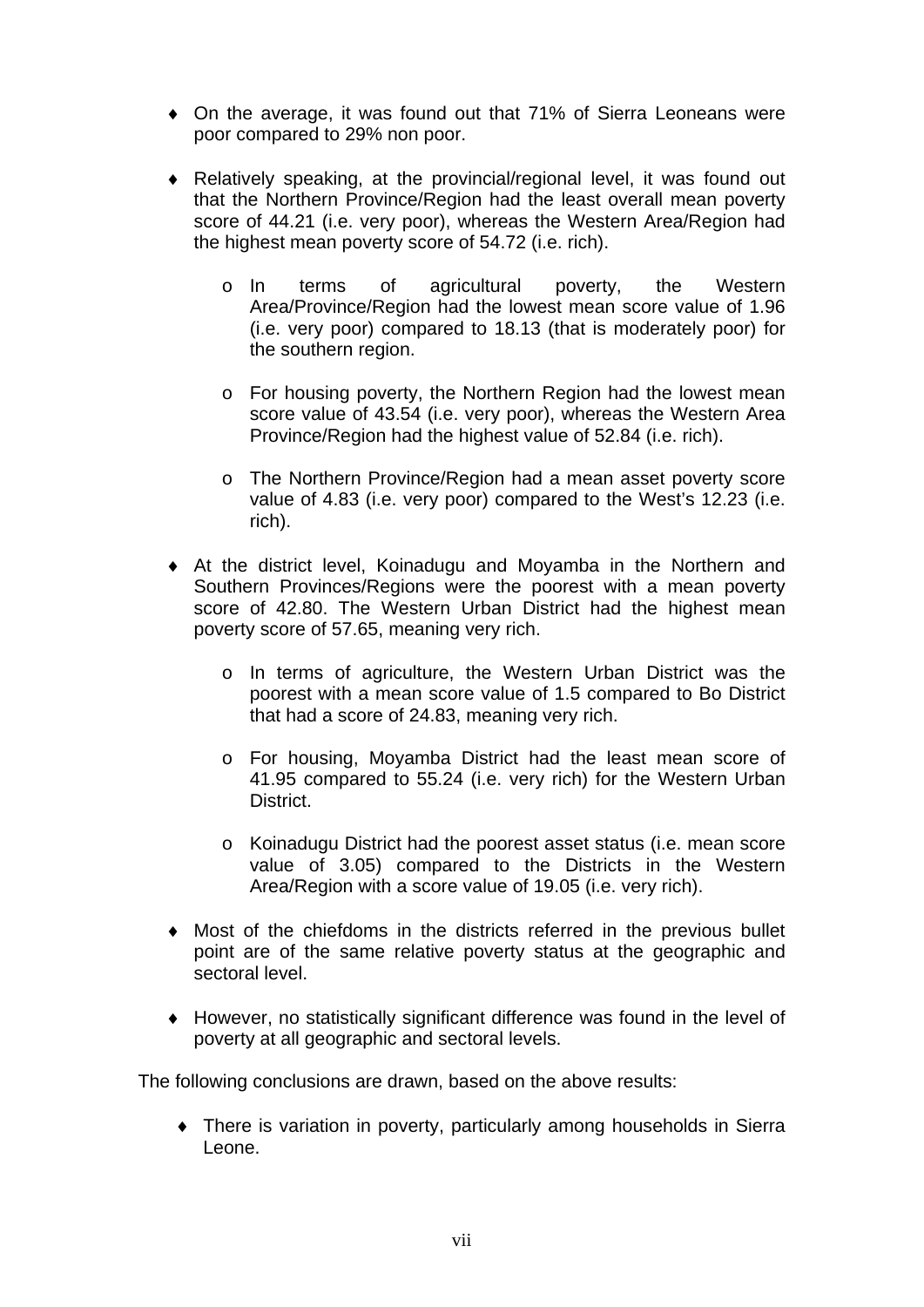- ♦ There are poorer than non poor households and people, particularly in Sierra Leone.
- ♦ There are geographical differences in poverty, particularly in Sierra Leone. However, the observed differences are not too highly distinct across geographic areas. Poverty is a widespread phenomenon geographically, particularly in Sierra Leone.

The following recommendations are made for:

#### **Action**:

- 1. Nationally, in the course of implementing the PRSP and other related poverty reduction programmes and projects in the coming decade, the Northern and Eastern Provinces/Regions should be targeted geographically.
- 2. At the district level, priority should be given to the poorer chiefdoms in: Koinadugu in the Northern Province/Region; Moyamba in the Southern Province/Region; and Kailahun in the Eastern Province/Region.
- 3. In response to targeting programmes under the PRSP's pillar two, agriculture and food security programmes and projects should primarily target the Western and Northern Province/Region. At the District and Chiefdom levels, those in the: Western Urban District in the Western area; Port Loko in the North; Kailahun in the East and Pujehun in the South should be primarily targeted. It should be noted that during the war embargoes, it was the farms in peri-urban areas, particularly those in the Western Area/Province/Region, which supported the country's capital with food. Policies, programmes and projects associated with urban and per-urban agriculture should be strongly considered as part of the strategy to address pillar two, particularly as an ex-ante mitigating force for potential shocks/hazards.
- 4. In the case of pillar three of the PRSP, housing programmes and projects should primarily target the Northern Province/Region (particularly Chiefdoms in the Port Loko and Bombali Districts).
- 5. Asset poverty is cross cutting all the pillars. However, priority should be given to targeting Northern Province/Region (particularly most Chiefdoms in the Tonkolili, Koinadugu and Kambia Districts) for PRSP and related activities in the coming decade.

#### **Further Research**:

There is strong need to further clean up the entries of the census data at the household level so as to enhance relational analysis that will contribute to a theoretical explanation and better understanding of the poverty phenomenon. This will improve contributions to policy, programming and project cycle work in the country in the next decade.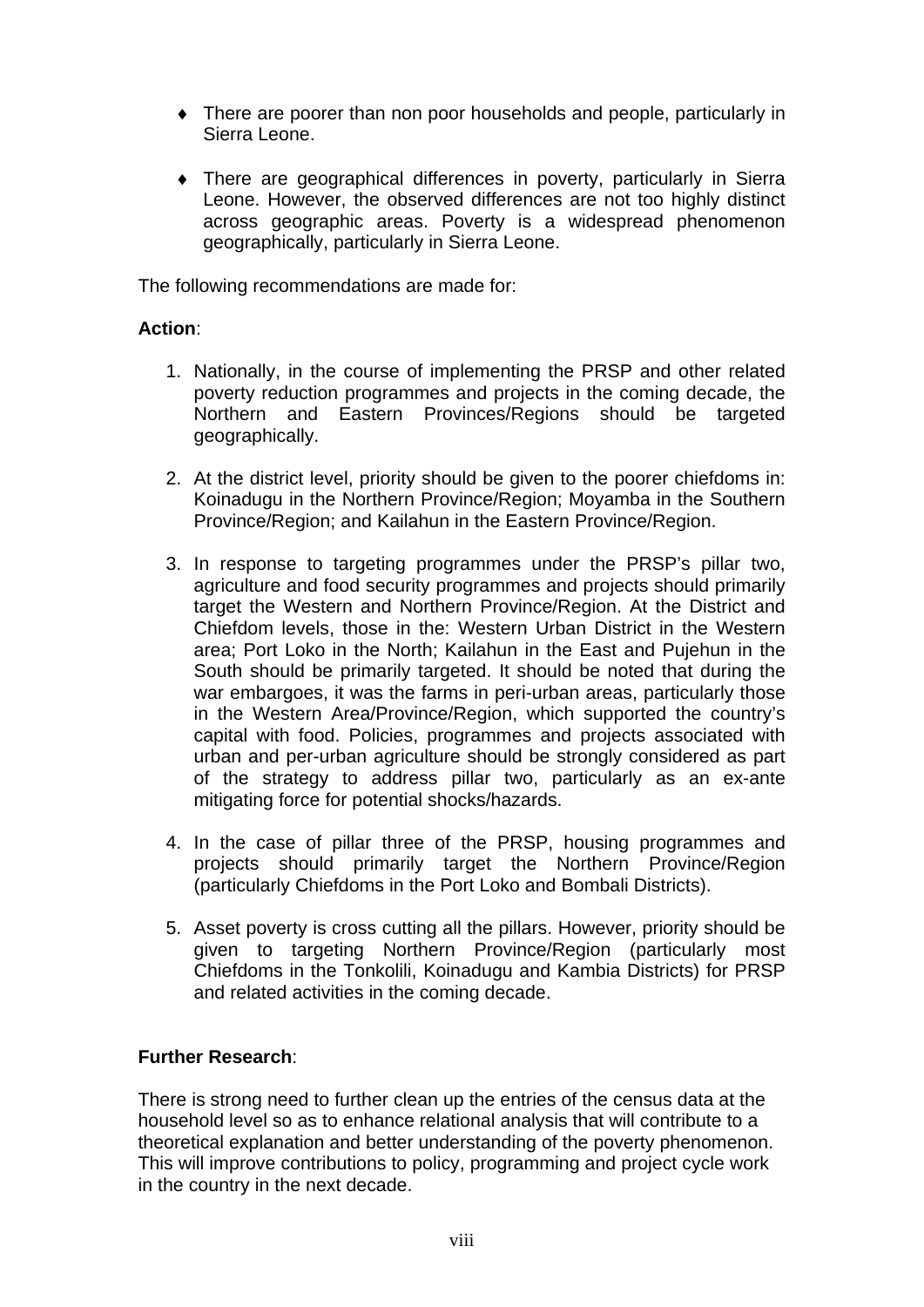## **1.0 INTRODUCTION**

## *1.1 Background*

Poverty is a concept that is associated with food security, sustainable livelihoods, vulnerability and survival of mankind (Frankenberger and McCaston, 1998; Murray, 2001; Alwang et al, 2001; Dercon, 2001). All of these conceptualisations relate to how man makes and maintain his/her wellbeing in time and space (Coudouel et al, 2001; Ellis, 2000). They recognise that man engages in mainly productive activities, given their skills, techniques and capabilities to create assets (natural, physical, human, financial and social capitals). The sustained availability, accessibility and use of the assets is affected by social relation, institutions/organisations in the context of trends (in population movement, technological changes, macro-economic policies and programmes) and shocks (floods, pests and diseases, and civil wars). The trends and shocks have a tendency to propel mankind into adopting different productive activities to enhance their sustained availability, accessibility and use of assets (recovered, recreated, given). The major outcome is reflected in their overall well being, often equated to their poverty status.

Poverty is subject to varied difficulties in definition and measurement (Galbraith, 1958). One common feature of poverty measures is that it focuses on the dynamics of assets (that is, its availability, accessibility and use) at different analytical units (national, regional, sub-regional, household and individual). In terms of measurement, it is considered both uni-and multidimensional, quantitative and qualitative, objective and subjective and monetary and non-monetary (Kamanda, 1998; Hamdok, 1999). The ensuing measures are subject to reliability and validity threats. More often, the unidimensional, quantitative, objective and monetary measures compete with multidimensional, qualitative and non-monetary but quantitative ones to gain currency in practical development work (Hamdok, 1999; Coudouel et al 2001; Dercon, 2001; Shimeles and Thoenen, 2005). In this monograph the latter measure was explored up to the aggregated household level using Sierra Leone Population and Housing 2004 Census data.

The purpose of this monograph is to analyse poverty in Sierra Leone using the 2004 Population and Housing Census data and to show the implications for policy, planning, programming and project work.

## *1.2 The Research Problem*

 Sierra Leone's socio-economic and political situation declined dramatically since the 1980's as a result of its inability to cope with internal management problems and external macroeconomic policy changes. It worsened in the face of a decade long civil war (ROSL, 2001; Winnebah, 2003a; GOSL, 2005). There were lots of emergency and recovery interventions, in addition to the people's coping mechanisms, to redress the widespread poverty that ensued. One of the goals of the interventions was to assist people recover and build new assets to use. This was to ensure their sustained survival, when exposed to future shocks and hazards (Ellis, 2000).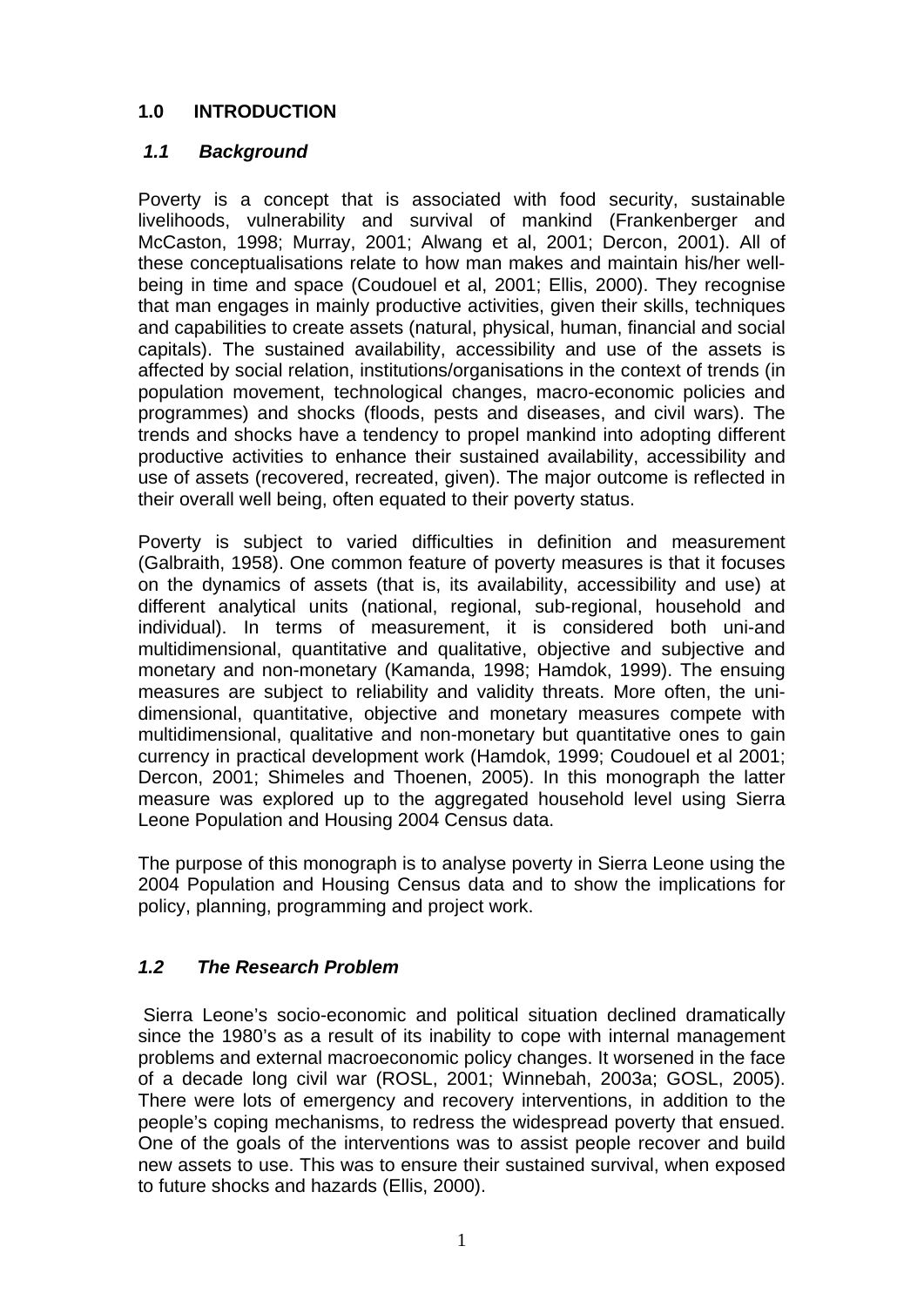However, the country had been plagued with shortfall in available planning data. For instance, the Population and Housing 1985 Census had data on housing only, a dimension of poverty. It did not capture data on ownership, accessibility and use of consumable and durable household and agricultural assets. This restricted an explanation and understanding of the distribution of poverty in the country to a single dimension. In the case of agricultural census, it had taken about three decades since one was conducted in the country. Mostly integrated documentations of fragmented sample surveys, students' projects and dissertations, and textbooks materials provided an insight into its distribution and performance in the country (MAFFS, 2003).

Since the end of the war, there has been the need to have national benchmarks to measure the changes associated with the emergency, recovery, structural, institutional and contextual trends, shocks and hazards producing changes in the overall welfare and well being of Sierra Leoneans. As the country moved into development phase, the need to collect hard data that enhance policy, planning, programming and project work was indispensable. In that regard, several sample surveys and qualitative data have been conducted and collected respectively; and the results incorporated in the writing of the country's policy and programme related (Interim) Poverty Reduction Strategy Paper (s) [The Republic of Sierra Leone, 2001; the Government of Sierra Leone, 2005].

In order to increase the area of coverage and preciseness of related benchmark data, international organisations, namely the European Union (EU), the United Nations Fund for Population Activities (UNFPA) supported the Government of Sierra Leone (GOSL) to conduct its national census for the first time in almost two decades, in December 2004. The data was processed by the data base management team of the Government's Statistics Sierra Leone (SSL) for the best part of 2005. The output is used to write this monograph.

The following questions guided the analysis in this monograph. Is there variation in poverty in Sierra Leone? If there are variations in poverty, what is the estimated proportion and number of Sierra Leonean households and population that are poor and non poor at the geographical and sectoral unit? Where are the poor and non poor Sierra Leoneans located geographically and sectorally? Are there significant differences in their levels of poverty by geographic locations (administrative regions/provinces, districts and chiefdoms) in Sierra Leone? Are there significant differences in their poverty levels in terms of agriculture, housing and assets portfolios in Sierra Leone geographically? What are the implications of the observed distribution of levels of poverty geographically for policy, planning, programming and project work in Sierra Leone?

#### *1.3. Significance of the Monograph*

The concept of poverty gradually emerged in Sierra Leone's development activity since the late 1980 with the stride for rural development. In the country, the conceptualisations and operationalization of poverty and its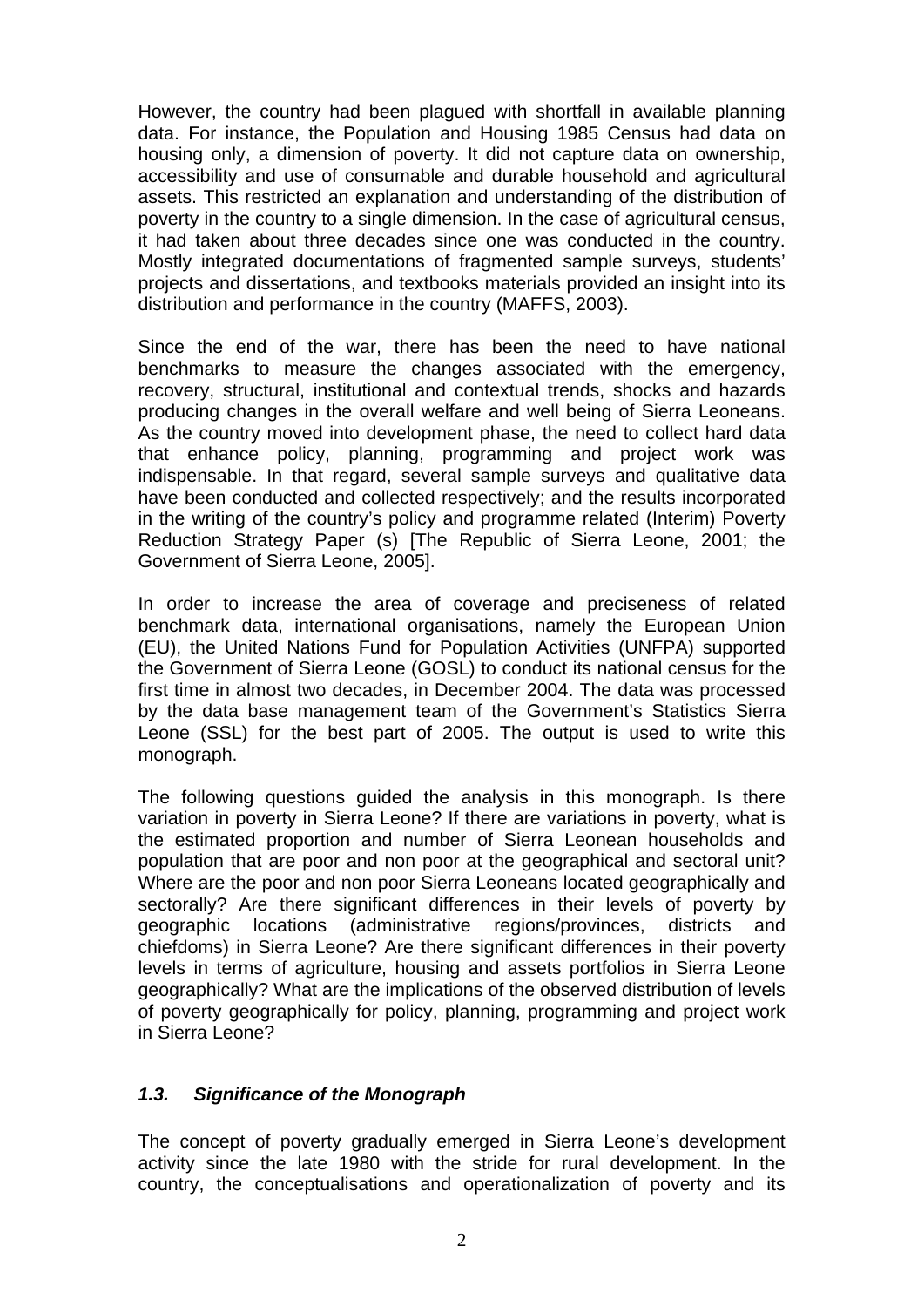associated concepts has been unidimensional (mostly with a monetary bias such as those below the local currency equivalent of a United States dollar a day {US\$1/day}, income per capita, etc) for a while. Since the late 1990s onward, the use of the multi-dimensional indicators of well being and poverty has been gradually recognised as evident in the human development index of the United Nations (UN) at the international level and academic work in Sierra Leone (Kamanda, 1998; Ward, 1999).

In this study, poverty is defined and measured principally using multiple indicators to meet certain measurement challenges. These include: offset wrongly classifying household due to differences in interviewer and interviewees understanding, questioning and answering to some of the indicators if used singly; and to capture the range of conceptions associated with the term poverty among Sierra Leoneans (Hamdok, 1999; Bryman, 2004; GOSL, 2005). This approach to measuring poverty, a complex and politically sensitive concept, represents an improvement in the effect of instrumentation as an internal validity threat to its measure for policy, planning and programming (Ahlburg, 1994; Bryman, 2004). The expected high level of comparability of the results to previous related studies and hence its documentation for further academic referencing underscores the methodological significance of this study.

The Government of Sierra Leone has had longstanding policy, programme and project work commitment to solve (rural) underdevelopment, and poverty in particular, since the late 1970s. This has been achieved through contracting short and long term bi-lateral loans and grants from international financier institutions to implement (integrated) agricultural and rural development research and extension programmes and projects to improve welfare and well being at the household and individual levels (MAFFS, 2003). However, as indicated in the previous section there had been a dearth of benchmark data to discern changes in poverty indicators from the dimensions of ownership of consumable and durable household and agricultural assets in addition to housing characteristics.

Through the use of a multidimensional index of poverty, relevant geographical benchmarks will be established. This will enhance measures of changes that will be associated with the implementation of the current national Poverty Reduction Strategy Paper (PRSP) – a policy and programming thrust of the government (Dercon, 2001). The subsequent post census evaluations of development interventions that will be associated with the recent donor pledged funds, geographically and at the household levels, will be useful in poverty related policy, planning and programming reviews in the country.

## *1.4 Aim and objectives of the monograph*

The aim of this monograph is to describe geographical differences in the level of poverty of households in Sierra Leone and show the implications for policies, programmes and project work geared towards its reduction within a decade.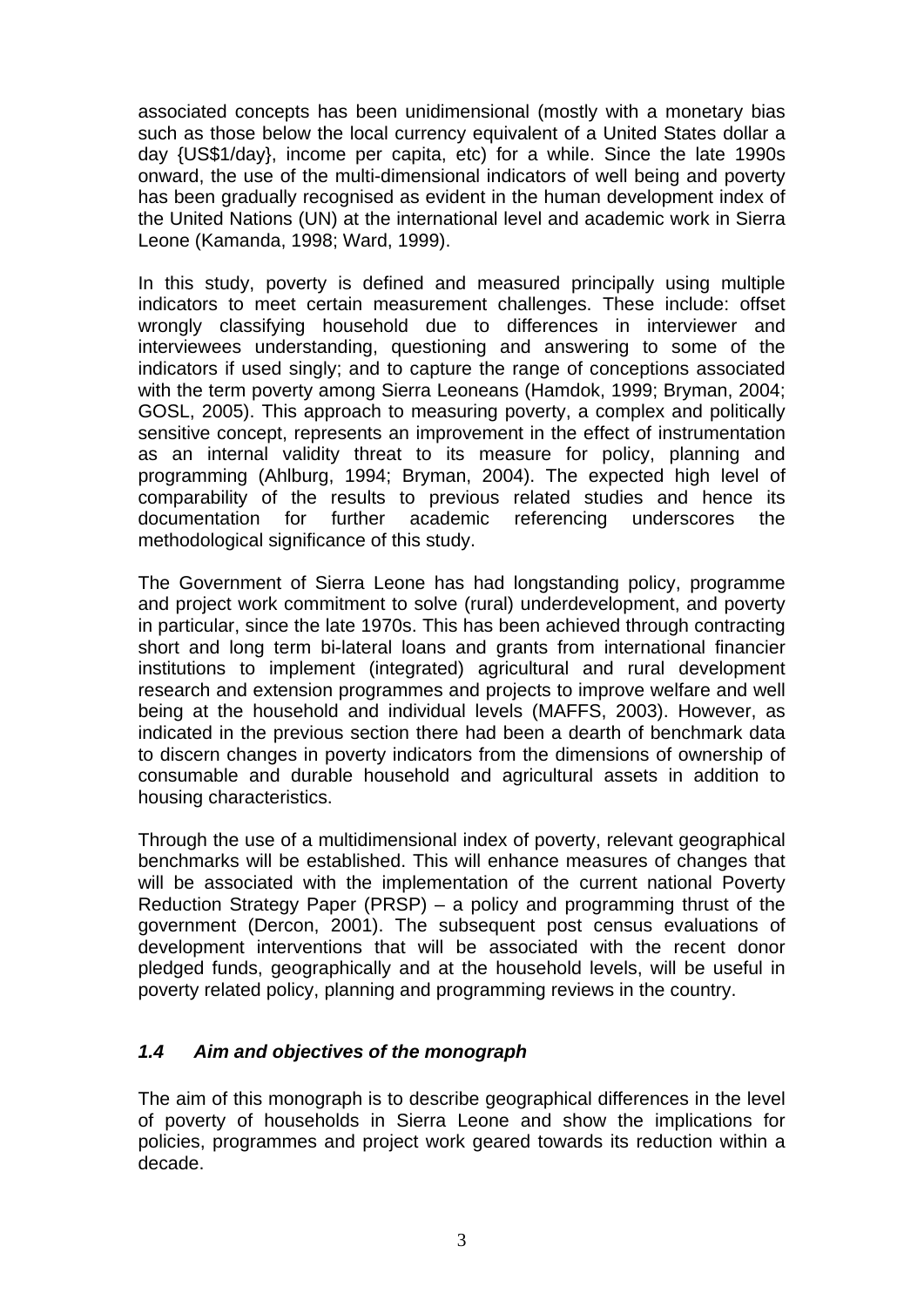The objectives are to:

- Find out if there are variations in level of poverty in Sierra Leone as at the Census of Population and Housing conducted in 2004;
- Find out the relative proportion and number of Sierra Leonean households and populations, respectively, that are poor and non poor as at the Census of Population and Housing conducted in 2004;
- Describe the geographical and sectoral distribution of level of poverty of Sierra Leonean households and populations as at the time of the 2004 Census of Population and Housing;
- Determine differences in the level of poverty of Sierra Leonean households and populations by geographical units and sectoral portfolio as at the time of the 2004 Census of Population and Housing; and
- Make recommendations, based on the implications of the discussions of the findings, for poverty related policies, programs and project work in the country.

## *1.5 Concept of Poverty*

Poverty is an important concept in the quest for improving the well being of mankind. Linked to the concept of development, it is evident that tackling and reducing poverty is the fundamental objective of economic, social and political development for the last decade and the half (Thomas, n.d.). Poverty is dynamic and associated with both short and long term changes in the life cycle of mankind in different locations (O'Reilly and Gordon, n.d).

Poverty also relates to states in which people do not have enough resources and abilities to meet their basic needs of food clothing and shelter on a daily basis (Galbraith, 1958). It is common to consider income, consumption, and other attributes with some defined threshold below which people are classified as being poor for that attribute. That constitutes the uni-dimensionality of concept (Coudouel et al, 2001; Ahlburg, 1994). However, it is increasingly being recognised that poverty is a multi-dimensional concept that means more than just lower incomes. It includes inadequate health, education, housing, and lack of or limited access to infrastructure, services and resources required to ensure sustainable livelihoods (Ahlburg, 1994; Hamdok, 1999; GOSL, 2005).

In this study, the multi-dimensional definition of poverty is adopted and linked to the operational definition of the non monetary indicators enumerated in the census data collection instrument. The associated methodological challenges form the significance of the study as outlined and explained in sections 1.3 and 1.8 respectively.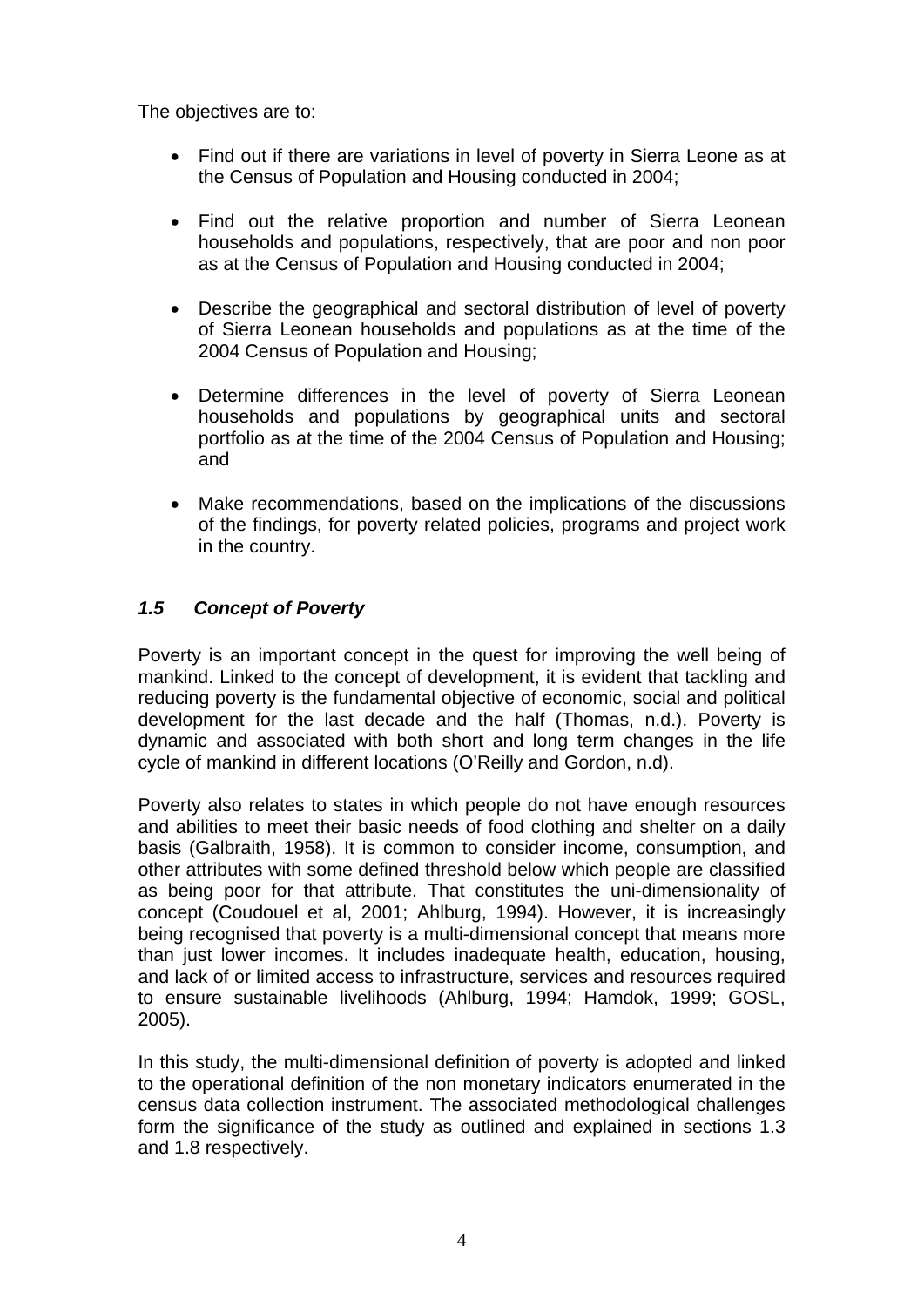## *1.6 Limitations of the Monograph*

Although poverty normally applies to individuals and households, there still exists a preference for its measurement and analysis at the latter level (Thomas, n.d but cir 1998). In this study, the indicators used to measure poverty were operationalised at the household rather than at the individual level. As a result the household rather than the individual formed the main unit of analysis. However, cleaning of the census data is yet to be done at the individual level. As a result the analysis and results presented and discussed here reflects aggregated rather than individual household situations. It therefore limits relational and modelling analysis of the data to contribute to theory building.

The study is limited to non- monetary measures of poverty because monetary measures were not solicited in the census data collection instruments. In addition, the assignment of scores to the consumable and durable household and agricultural assets by no means account for the variability in value and prices. However, the weighted scores assigned to the housing related items that constituted the multidimensional indicator of poverty used in this monograph took into consideration the value differences in them. As such the indicators are restricted to surrogate/proxy monetary measures of some indicators of poverty.

The populations' perceptions on poverty and identification of causes and solutions, was not used ((Hamdok, 1999). These aspects were not captured in the census data. Subjectivity in the measure only arose out of the need to assign weights to some of the items that made up a dimension of poverty, particularly the housing ones. Here, I weighted the structured responses to improve on the reliability of the scoring for the composite multiple indicator index of poverty developed for the study and described in section 1.8.1 below (Bryman, 2004).

Moreover, the use of composite index of poverty only provided an insight into the existence of poverty, but did not indicate the incidence, severity and depth of it due to the fact that those aspects were not operationalised in the census research instrument (Coudouel et al, 2001). Also, attention was not given to the causes and effects of poverty in the analysis due to the non-enumeration of such factor in the census research instrument. As such, the relational analysis only provided insights into the likelihood of the occurrence of causal factors.

Geographical analysis was limited to regional, district and Chiefdom administrative levels for reasons given above. Finally, poverty related concepts like food security, vulnerability, and livelihoods were outside the scope of the monograph. The related data were not collected in the census.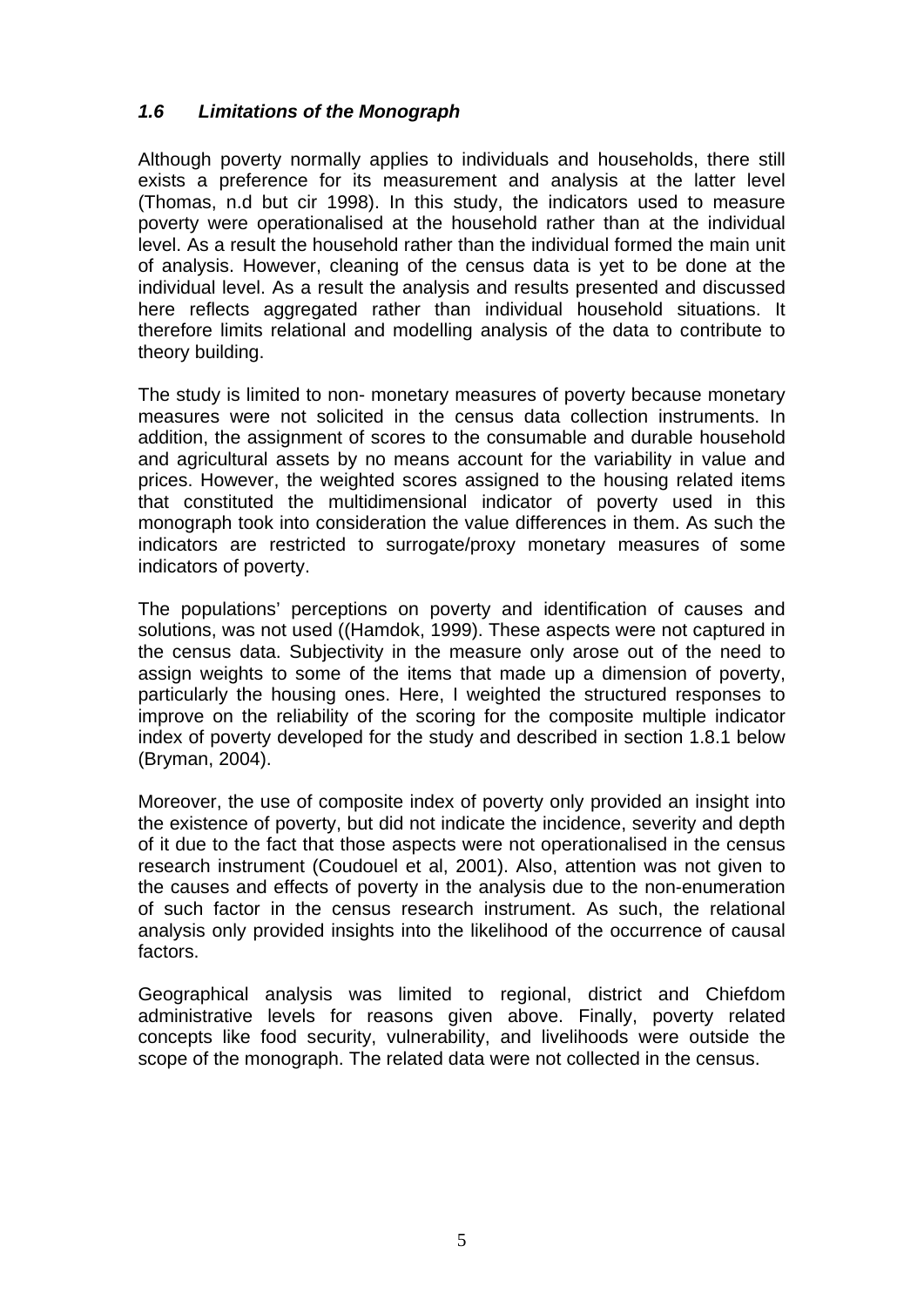## **2.0 RESEARCH METHOD**

In this section, attention is focussed on the measurement of the dependent (based on the concept of poverty) and independent variables of the study. The details of the census methodology and procedures are contained in another monograph. The section ends with a description of how the data for this study was analysed.

#### *2.1 Measurement of Poverty and Other Variables in the Monograph*

## **2.1.1 Dependent Variable: Level of Poverty**

Following the above conceptualisation of poverty in section 1.5 and the limitations of the data, the dependent variable (level of poverty) was measured using a multidimensional indicator composite index (Coudouel et al, 2001). The items that made up the index were as follows: current repair needs of dwelling units; major roofing materials of dwelling unit; major wall material of dwelling unit; major floor material; disposal of rubbish; principal source of fuel supply for cooking; principal source for lighting; principal source of water supply for drinking; kind of toilet facility used; main source of information used by household; crops grown by household; ownership of livestock; access to agricultural facilities and ownership (availability) of working consumable durables.

Household heads and members were asked questions related to the items listed above. The possible answers to some of the indicators that formed the composite index were structured but neither ordered, ranked or weighted. Their mere presence/occurrence was recorded. I assigned weighted score values (on the basis of either a single or combination of differentiating criteria. I did not rely on the judgement of experts and experienced persons to weigh the scoring of the responses, because it was liable to inconsistency in decisions on the ratings – a threat to reliability of the measure (Bryman, 2004, chapter 4). The range of assigned score values represented the highest and least possible (weighted) score a particular household scored for an indicator on the basis of how it was operationalised in the field.

For instance, the indicator current repair needs of dwelling unit had the following structured observations, mostly recorded by the enumerator while in the dwelling unit: no repairs, minor repairs, rehabilitation and reconstruction. Dwelling units that required no repairs, minor repairs, rehabilitation and reconstruction were assigned the highest (that is, four {4}) through the least score values (that is, one {1}) respectively.

In the case of roofing materials, the enumerators recorded the following structured observations: tiles, concrete, asbestos, zinc, thatch, tarpaulin and others. I assigned the highest through the least weighted score values of seven (7) to one (1) for the respective recorded observation. This weighting was on the basis of a combination of the quality, durability and social acceptability of the type of roofing materials.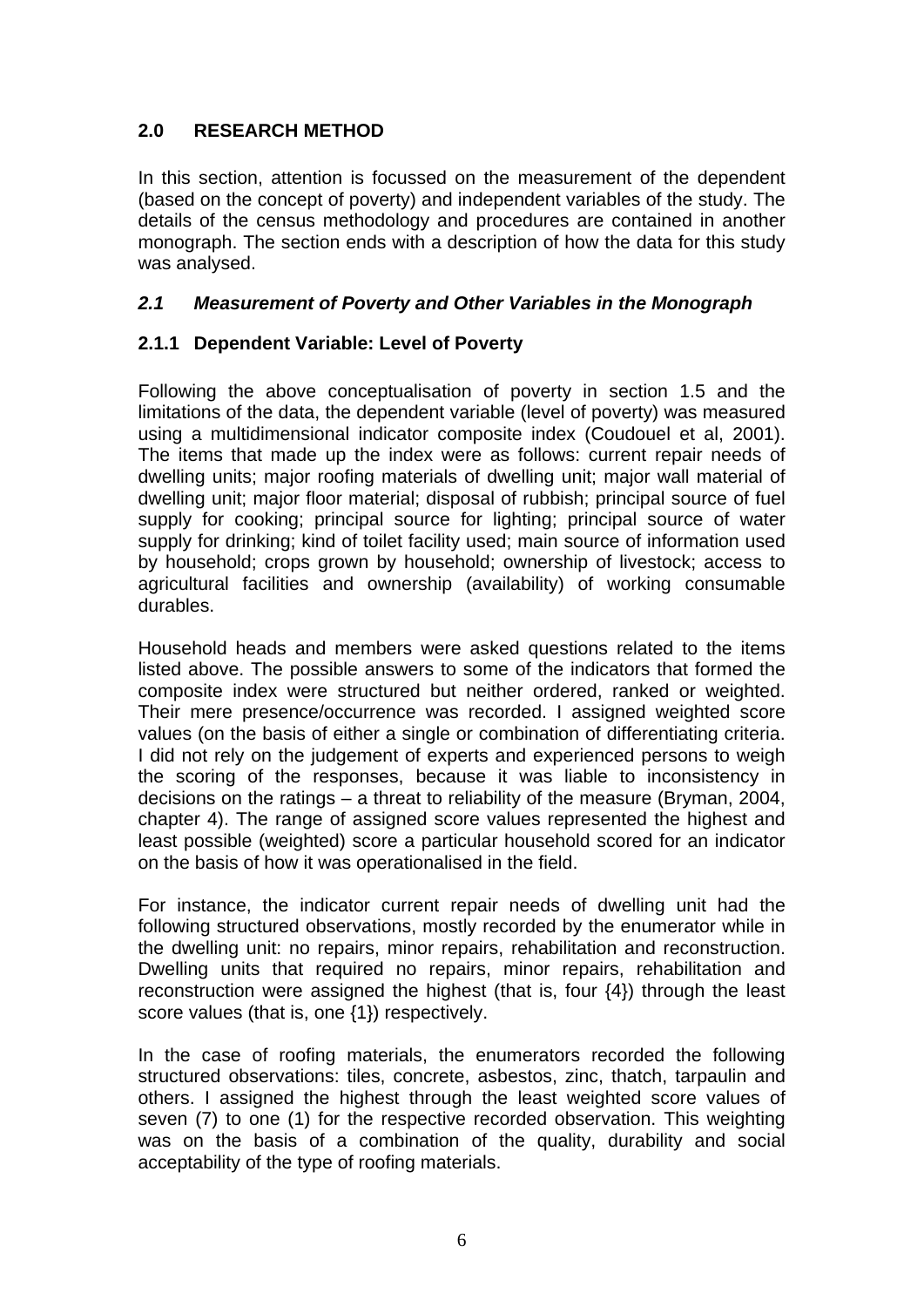Similarly, for wall materials, cement block, sandcrete, stone, timber, clay brick, mud brick, mud and wattle, poles and reed, zinc, tarpaulin and others were assigned the highest through the least weighted score values of eleven (11) to one (1) respectively. Also, floor materials comprising, tile, cement, wood, stone, mud and others were scored six (6) through one (1) respectively. Enumerators asked the respondents the commonest method their household used to dispose of rubbish. The following methods were assigned the highest through the least weighted score values of six (6) through one (1) respectively, on the basis of environmental concern, effectiveness and efficiency: collected, deposited in bin, buried, burnt, deposited anywhere and others.

Enumerators recorded the most frequently used source of fuel supply for cooking, the source of energy used most of the time to light their dwelling units and the source from which they get most of their drinking water as part of the housing indicators. The following principal sources of fuel supply for cooking were assigned the highest through the least weighted scores of six (6) through one (1) respectively, on the basis of cost, efficiency, reliability of supply and environmental concern: gas, electricity, kerosene, charcoal, wood and others.

Similarly, gas, generator, rechargeable battery light, NPA/BKPS, kerosene, candle, wood and others were assigned the highest through the least weighted score values of eight (8) through one (1) respectively for principal source of energy for lightning. For source of drinking water, piped indoors, piped in compound, neighbours tap, public tap, mechanical well, water vendor/bowser, protected ordinary well, unprotected ordinary well, river/riverbed/stream and others were assigned the highest through the least weighted score values of ten (10) through one (1) respectively.

For household toilet facility, enumerators probed the number of households that used a particular kind of toilet. These were classified into two groups: communal (that is, more than one household using a particular kind of toilet including bush/riverbed) and private (that is exclusively used by one household). The highest score value of two (2) was assigned to the private ones and one (1) to the communal ones on the basis of less risk of exposure to environmental health problems associated with overcrowding.

Enumerators probed and elicited information on the main source the household relies on for information irrespective of who owns the medium within the household. Television, radio, post mail, print media, church/mosque, hand mail, word of mouth and others were assigned the highest weighted score of eight (8) through the least score value of one (1) respectively. This weighting was on the basis of the formality and credibility of the source of information.

For crops and livestock, enumerators recorded the acreage covered and number owned by the household members respectively. Where household had none, enumerators recorded zero. Irrespective of the acreage and number owned, I assigned a score value of one (1) when a household has a crop and zero (0) when it does not have it. The same scoring principle was applied to livestock. As a result, the total possible highest score a household scored for crops and livestock was equivalent to the total number of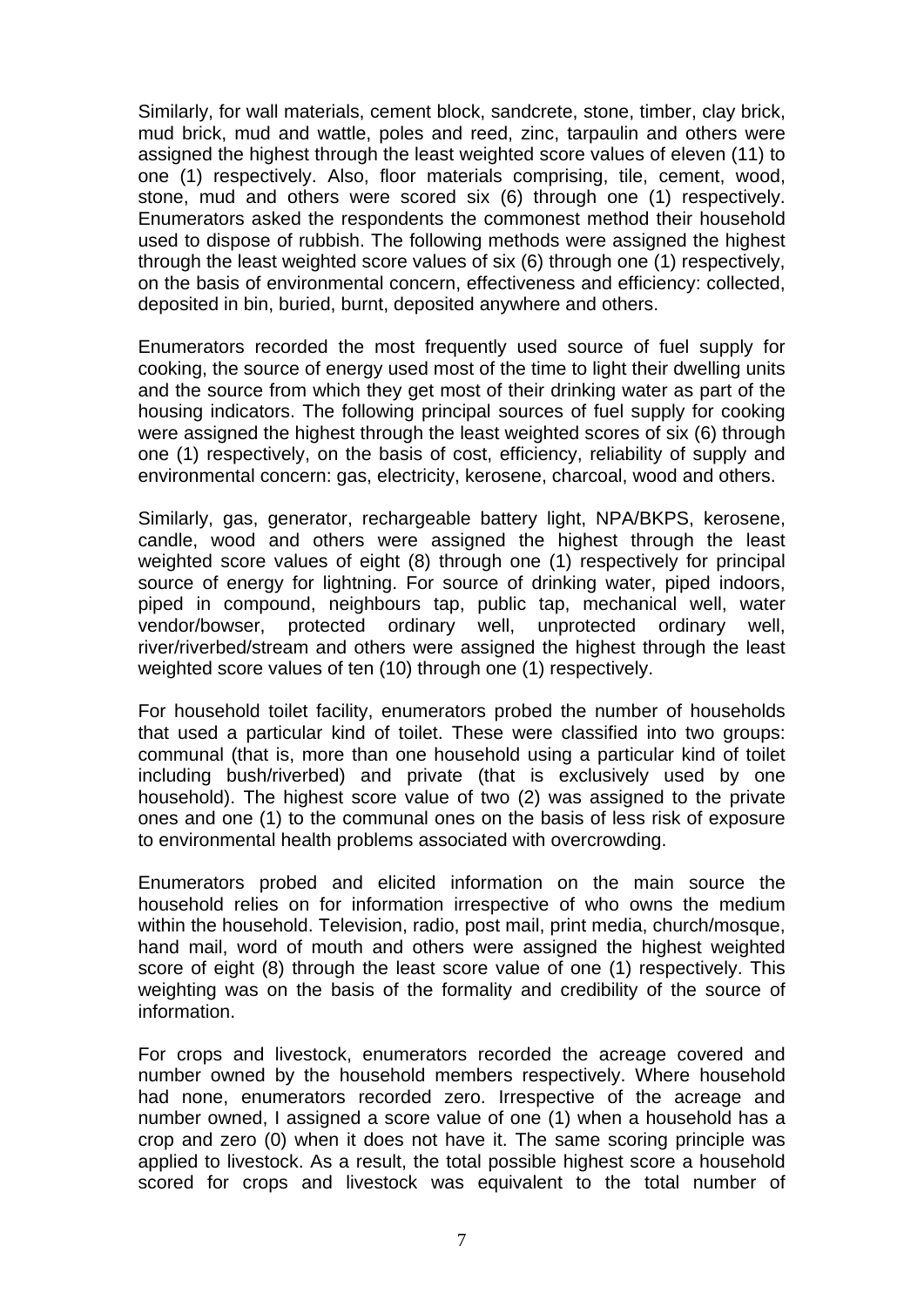crops/livestock in the battery of items – in this case, eleven (11) for crops and six (6) for livestock. The least possible score was zero (0).

In the case of access to agricultural facilities, enumerators recorded the answer (that is, "yes" or "no") to the question, "do household members have access to ……?" I assigned a score value of one (1) to the answer "yes" and zero (0) to the answer "no". As in the case of crops and livestock, the highest possible score for the indicators was eight (8) and the least zero (0), reflecting the number of agricultural facilities listed in the census instrument. The same principle and procedure of measurement applied to the indicator ownership of consumer durables. In that case the highest possible score for the indicator was eleven (11) and the least zero (0).

To obtain the measure of poverty, the assigned scores of the multiple indicators of poverty were aggregated for all households at the chiefdom level and above to compute an overall score (that is the total poverty score). To verify whether the indicators are related to each other, I performed the reliability test using SPSS and obtained a Cronbach alpha coefficient. The resulting unstandardised coefficients ranged from a minimum of 0.73 to a maximum of 0.76 out of 13 to 55 items on the scale for a total of 166 cases (i.e. chiefdoms), respectively. The result clearly showed that the indictors have a high internal reliability (coefficient greater than the critical value of 0.70). The result indicated an almost perfect internal reliability of the indicators (Bryman, 2004).

The total scores were then divided by the number of households to obtain an average score (mean poverty score). To create categories of levels of poverty, the data was transformed using the visual bander menu in SPSS to group the mean poverty score data based on equal percentiles of five based on the scanned cases. The band width slightly varied on the basis of the level of aggregation of the mean score (that is, chiefdom, district and province). The categories were classified into very rich (that is scale 5) through very poor (scale 1) from the upper to lower band width, respectively. The bands used as cut-off points for the analysis at different levels are presented in annex 1.

#### **2.1.2 Independent Variables**

These were variables that were conceived to exist independent of the dependent variable. However, they were more likely to be, at least, associated with poverty in some indeterminate way. They were measured using the census instrument. Following the limitations of the study, they comprised the following geographical location: province/region, district and chiefdom.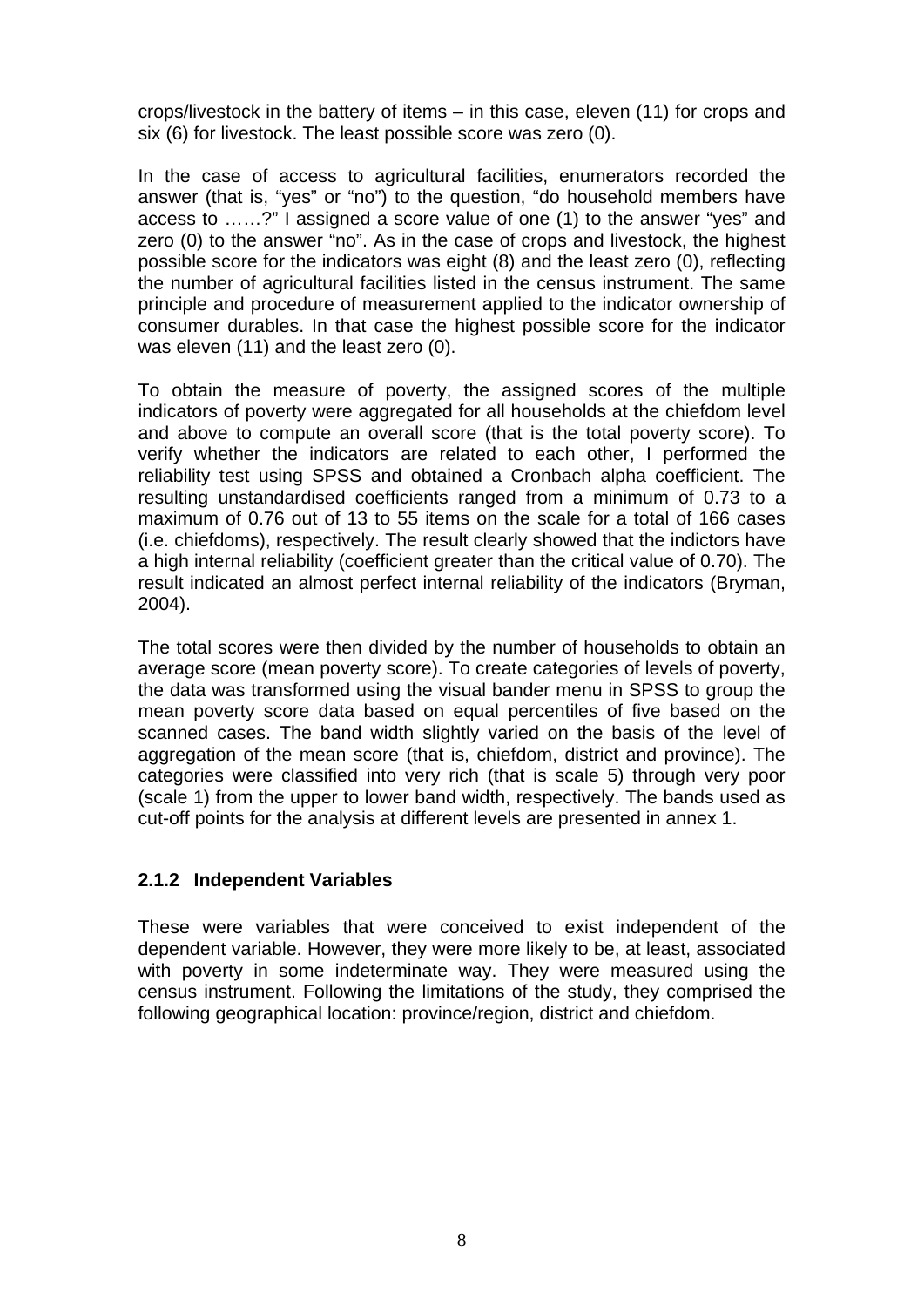## *2.2 Analysis of Data*

## **2.2.1 Summary Statistics**

The indicators were in different files of the Statistical Package for Social Scientist (SPSS) computer data software. The files containing the indicators were merged. However, it was difficult to obtain standard merging of the household files because there were limited common field linking the data sets containing the identification of households (that is, section, enumeration area, locality, household serial number codes).

It was anticipated that the data would have been cleaned to that level by the time of writing the final version of this monograph. The cleaning has been done up to the enumeration area level. This has made it difficult to perform and report findings at the head of household level in this monograph.

## **2.2.2 Statistics and Diagrams**

The dependent variable was cross tabulated with the independent variables to determine difference and relationship between them at the bivariate and one way analysis of variance (ANOVA) level. Statistical tables were developed to present the data. Percentages were calculated to show proportions of households and persons in poor and non poor status. Statistical tests of significance of differences, largely Chi-square statistics and ANOVA "F" statistics and post hoc tests were calculated to evaluate the study's expected results at the 0.95 and 0.99 probability levels of significance.

Some of the statistical tables were further summarised and visualised. For instance, Microsoft Excel 2003 chart wizard was used to visualize some of the data using pie charts. Also, Arc view Geographical Information Systems (GIS) software was used to visualize most of the geographic data using maps. The result of the analysis at the geographical level is presented, using mainly choropleth maps and charts, in the next section.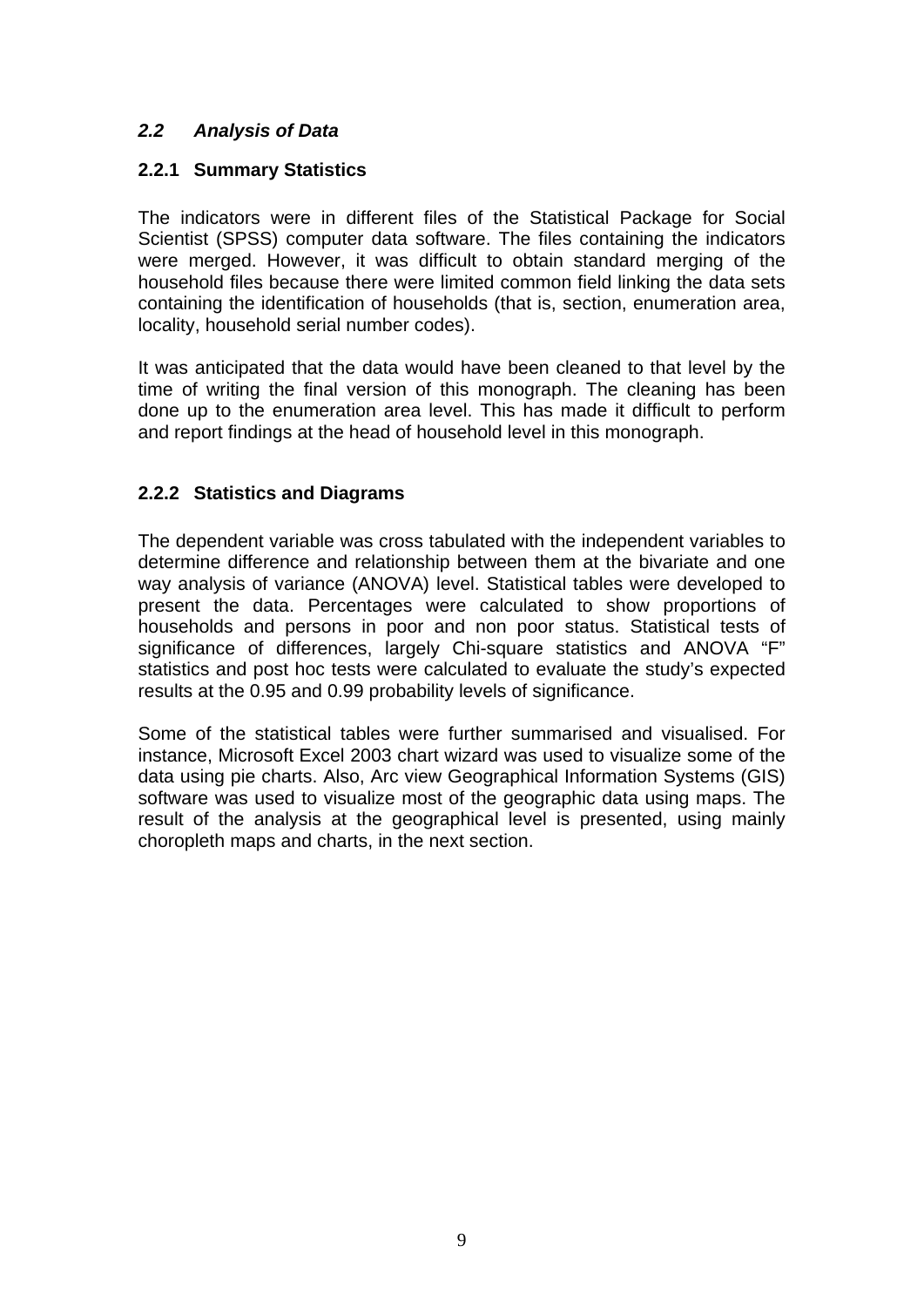## **3.0 LEVELS OF POVERTY IN SIERRA LEONE**

The first two objectives of the study are addressed in this section, namely to find out: if there are variations in level of poverty in Sierra Leone as at the Census of Population and Housing conducted in 2004; and the relative proportion and number of Sierra Leonean households and populations, respectively, that are poor and non poor as at the Census of Population and Housing conducted in 2004. Next, the relative proportion and numbers of households and populations in the two major poverty groups is estimated at the geographical level and presented.

## **3.1 Levels of Poverty**

The poverty score was aggregated at the chiefdom level and subjected to categorisation as described in the section 1.7.1. The result is presented in figure 1. From the figure, it is clear that there are variations in the level of poverty in Sierra Leone. There are about five categories of households by defined levels of poverty.



#### **Figure 1: Variations in poverty in Sierra Leone**

The figure shows that there are marked variations among the poor households. The result is consistent with the results of similar analysis and findings reported in Sierra Leone (PRSP, 2005; Kamanda, 1998). One concludes that there is variation in poverty among Sierra Leonean households. The proportion of the Sierra Leonean households and populations that are poor and non poor is the focus of the next subsection.

#### **3.2 Proportion** *and Number Of Poor and Non Poor Sierra Leoneans*  **Geographically**

The relative proportion of households that were poor and non poor was estimated at the geographic level. In addition, the numbers of the population was estimated at the same level. The result is presented in figure 2 and table 1. Figure 2 shows that on the average about 71% and 29% of Sierra Leoneans were poor and non poor respectively.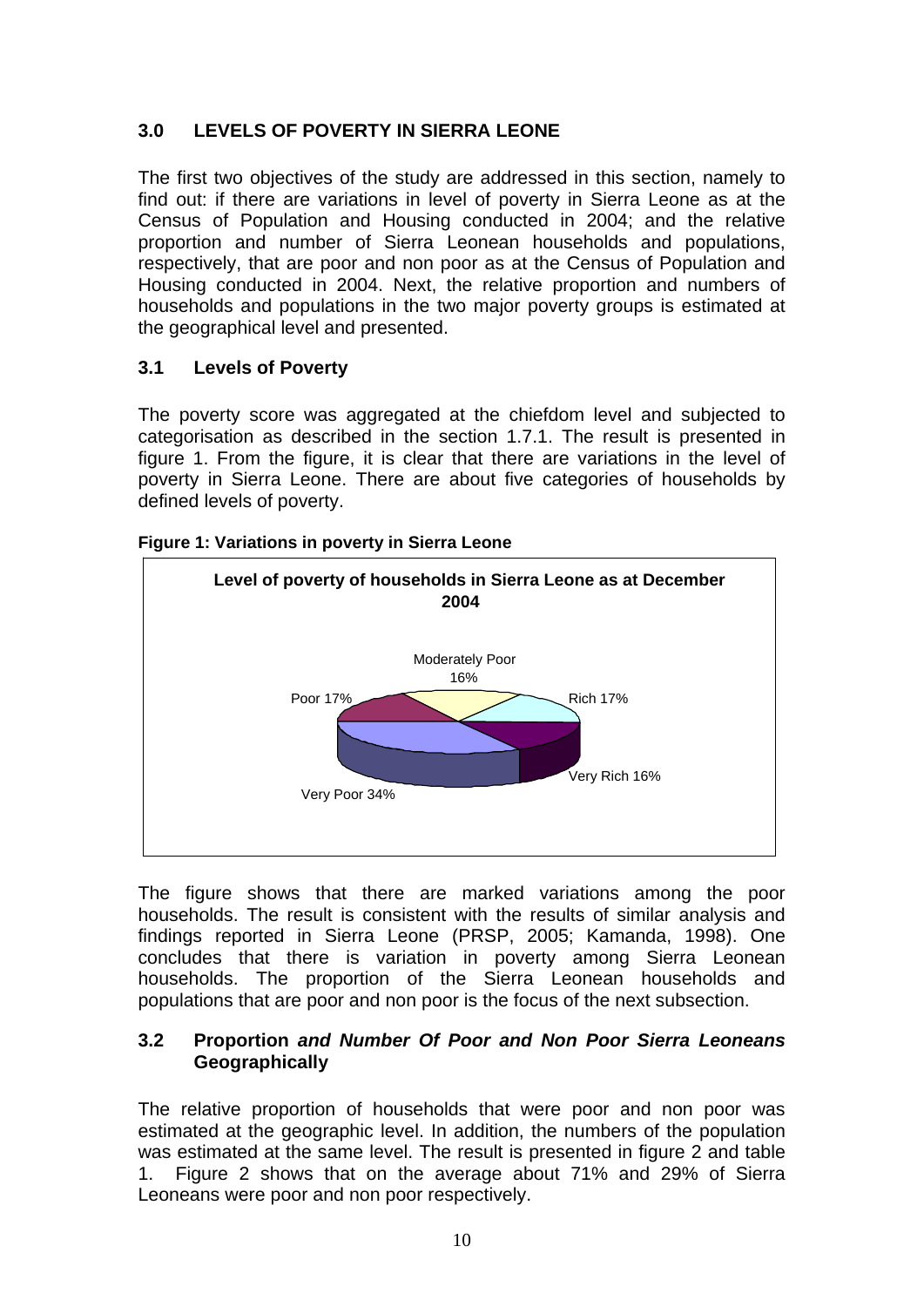

#### **Figure 2: Distribution of poor and non poor in Sierra Leone**

When calculated by number of households and population, it was found out that an average of about 582,912 and 237,209 households were poor and non poor respectively. In terms of number of persons, it was found out that about 3,847,224 and 1,565,584 persons were poor and non-poor respectively. This is particularly so at the higher administrative units as evident in table 3.

| <b>Percent of Population</b> |                             |             |  |  |
|------------------------------|-----------------------------|-------------|--|--|
| Geographical Unit            | Poor                        | Non Poor    |  |  |
| Region/Province              | 75                          | 25          |  |  |
| <b>District</b>              | 71.4                        | 28.6        |  |  |
| Chiefdom                     | 66.8                        | 33.2        |  |  |
| Mean %                       | 71.06                       | 28.93       |  |  |
|                              | <b>Number of Households</b> |             |  |  |
| Geographical Unit            | Poor                        | Non Poor    |  |  |
| Region/Province              | 614,887                     | 204,962     |  |  |
| <b>District</b>              | 585,372.19                  | 234,476.81  |  |  |
| Chiefdom                     | 548,479                     | 272,190     |  |  |
| <b>Mean</b>                  | 582,912.73                  | 237,290.6   |  |  |
| <b>Number of Persons</b>     |                             |             |  |  |
| Geographical Unit            | Poor                        | Non Poor    |  |  |
| Region/Province              | 4,058,254                   | 1,352,751   |  |  |
| <b>District</b>              | 3,863,456.5                 | 1,547,546.9 |  |  |
| Chiefdom                     | 3,619,961                   | 1,796,454   |  |  |
| Mean %                       | 3,847,224                   | 1,565,584   |  |  |

#### **households and persons as at December 2004 Table 1: Percentage and number of poor and non poor Sierra Leonean**

Source: Calculated using the Sierra Leone's Population and Housing 2004 Census data.

The result was compared to the pre-census findings of SLIHS. The comparison revealed that the proportion of the poor, irrespective of their measure was close to the 70% range in the SLIHS, although, from the census data, it seems to have increased slightly by an average of a percent (1%) within a year. The result is consistent with patterns observed at national and sub-national levels in previous studies (PRSP, 2005; Kamanda, 1998). One concludes that there were poorer than rich households and persons in Sierra Leone as at the time of the Population and Housing 2004 Census.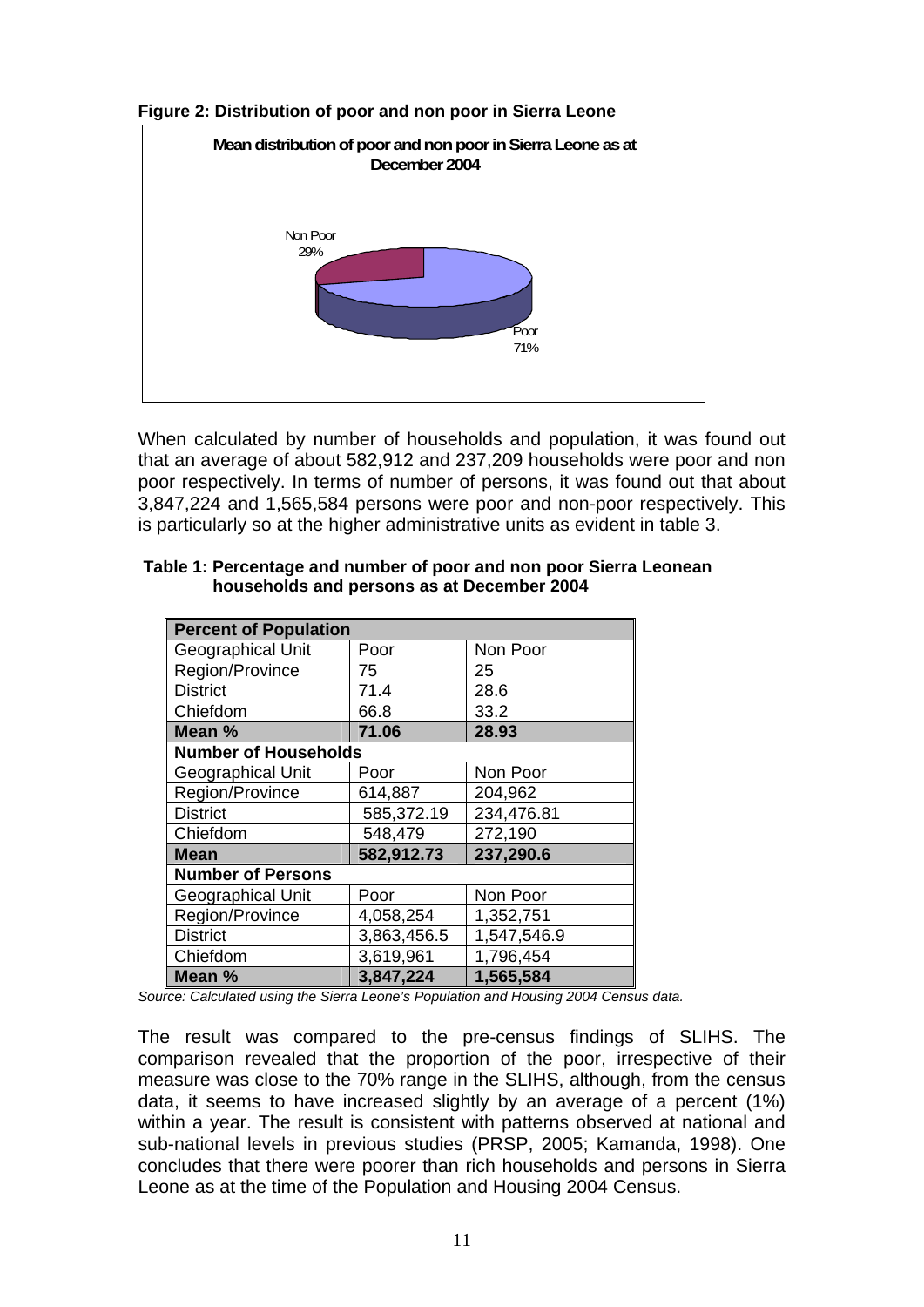#### **4.0 GEOGRAPHICAL AND SECTORAL DISTRIBUTION OF POVERTY IN SIERRA LEONE**

The third objective of the study was to describe the distribution of poverty geographically and by sectoral portfolio in Sierra Leone as at the time of the Population and Housing 2004 Census. The aggregated composite quantitative index of poverty was transformed into a graduated statement scale and cross tabulated at the geographic and sectoral portfolio levels as shown in annex 2. The result was transformed into choropleth maps using the Geographic Information System (GIS) computer software to provide a visual impression of the distribution of poverty in the country (Shimeles and Thoenen, 2005). The result is presented next.

## 4.1 Location of the Poor and Non Poor Geographically

## **4.1.1 Administrative Region/Province**

Levels of poverty among households were differentiated by administrative province/region in the country as shown in figure 3 below and table 15 in annex 2. The figure shows that households in the Western Area/Region were rich (with a mean poverty score of 54.72 as shown in table 15 of annex 2) compared to the very poor Northern Province/Region (with a means poverty score of 44.21 as shown in table 15 of annex 2). The poorer regions were those that had relatively longer experience and destruction as a result of the ten year civil war. It is important to note that no region was found to be overwhelmingly very rich by global standards.

#### Figure 3: Distribution of level of poverty in Sierra Leone as at December 2004

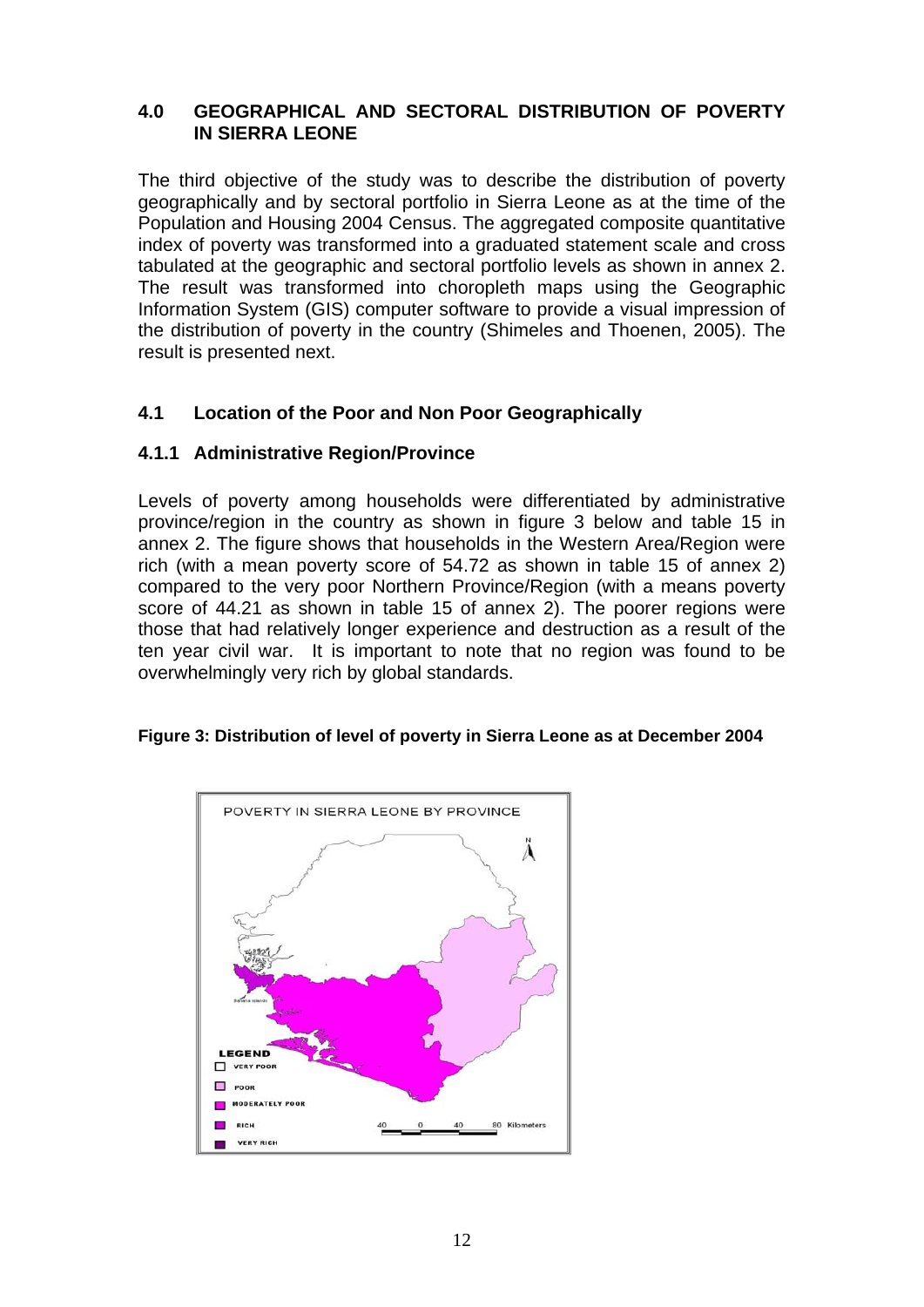The result was compared to the pre-war poverty distribution pattern reported in the country's Interim Poverty reduction Strategy Paper (IPRSP) of 2001. The comparative result revealed that the Northern region continued to have the poorest people in the country. Similarly, the eastern region continued to have poor people. However, the poverty situation seems to have reduced/improved in the southern and western regions over the two time periods. A plausible reason for the constancy of poverty in the former cases may be the effects of the war. The war started and ended in the eastern region. It lasted relatively longer in the two regions compared to the south and west.

The comparative findings indicate that there has always been a difference in levels of poverty by administrative provinces/regions since pre-war times. However, the differences have been dynamic rather than stable and seem more likely to be due to a combination of structural policy and risky factors in a macroeconomic framework. Here, the findings are supportive of the view that the civil war has altered the regional distribution of poverty (ROSL, 2001). One concludes that the north and eastern provinces/regions are poorer compared to the south and west following the destructive effects of the war.

## **4.1.2 Districts**

score of 57.65 as shown in table 15 in annex 2. With the exception of Bo Levels of poverty among households were differentiated by districts in the country as shown in figure 4 below and table 15 in annex 2). The figure shows that most of the very poor households were in the northeast to south west districts covering the Northern and Southern provinces/regions with mean poverty scores ranging from 42.80 to 44.16 as evident from table 15 in annex 2). The richest district is in the Western Urban district with a mean poverty district that has the second largest urban location in the country but is located in the hinterland, the relative richer districts have a coastal location as evident in the figure. The case of the Western Area/Province/Region is not surprising as it has always been the leading socio-economic region since colonialism.

of infrastructural destruction together with loss of life and property. They were then liberated, but kept under a seemingly dreadful civil defence rule. This inhibited the early penetration of mitigating agency to provide emergency relief The north east to south west divide may not be unconnected with the poorer physical conditions of the soils, rocks, roads and accessibility. The southern provincial districts of Bonthe, Pujehun and Moyamba were under combatant siege for a comparatively long time. As a result they suffered from high levels and recovery interventions.

Moreover, the accessibility to these districts, which had been poor in pre-war times worsened. Major mining activities (mainly bauxite and rutile) in the Moyamba and Bonthe districts were destroyed. In addition, the already threatened major livelihood of the people, farming, deteriorated, leaving the people in poverty and food insecurity (Winnebah, 2003b). A similar explanation may hold true for the said northern districts of Koinadugu and Tonkolili.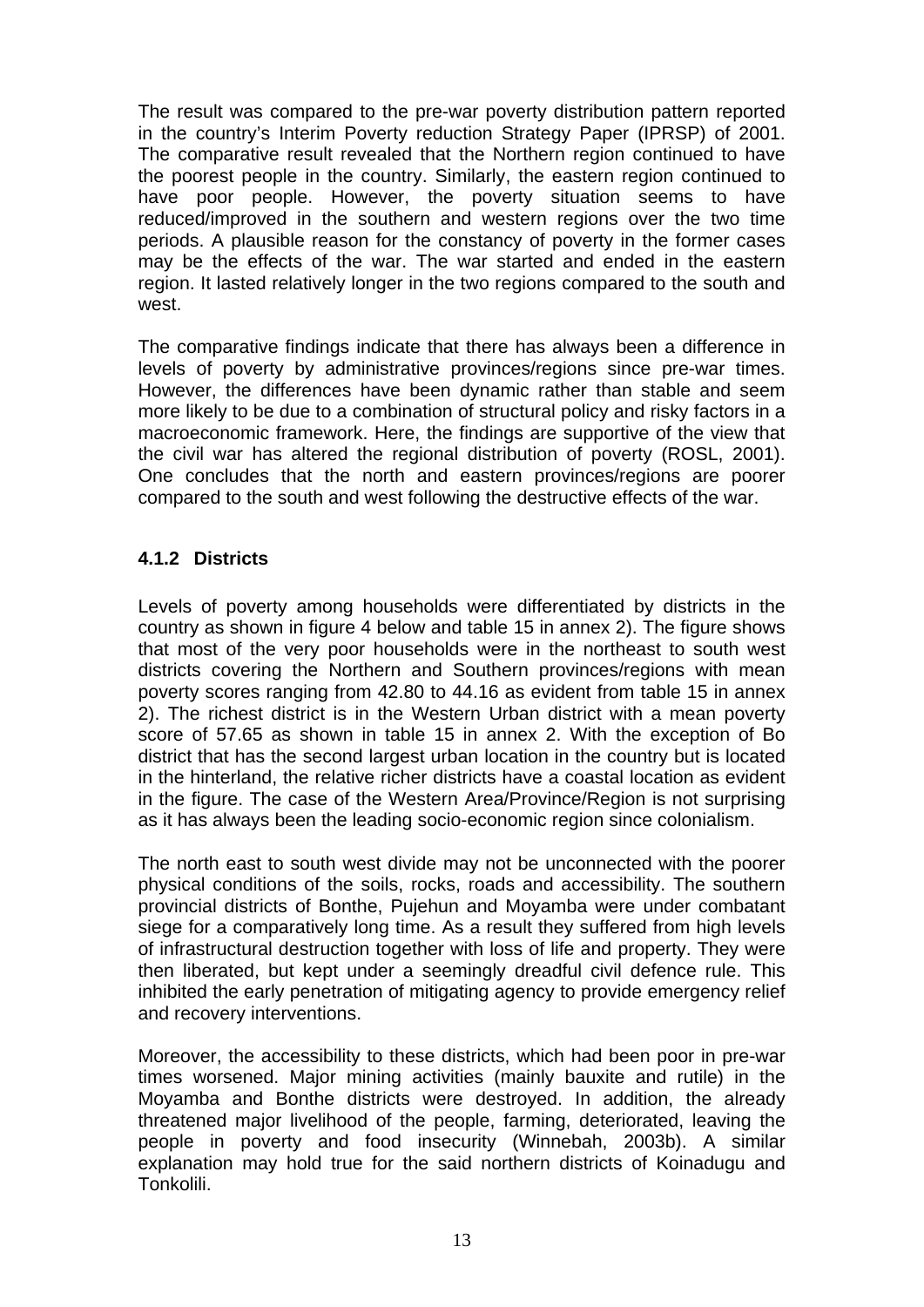#### **Figure 4: Distribution of level of poverty in Sierra Leone by district as at December 2004**



The result was compared to the percent of total poor in the districts prior to the December 2004 census as contained in the PRSP document. The objective was for validation of the findings and to obtain insights into changes taken place in district level household poverty. The result is shown in table 2.

| No. | <b>District</b>      | <b>Level of Poverty</b><br>(scale) as at<br>December 2004* | Percent (%) Total<br><b>Poor Before</b><br>December 2004<br>(source: PRSP,<br>2005:25) | <b>Comments on</b><br><b>Changes in</b><br><b>Poverty</b> |
|-----|----------------------|------------------------------------------------------------|----------------------------------------------------------------------------------------|-----------------------------------------------------------|
| 1.  | Kailahun             | Very Poor (1)                                              | 92                                                                                     | No Change (E)                                             |
| 2.  | Koinadugu            | Very Poor (1)                                              | 77                                                                                     | Increase (N)                                              |
| 3.  | <b>Bonthe</b>        | Very Poor (1)                                              | 85                                                                                     | No Change (S)                                             |
| 4.  | Moyamba              | Very Poor (1)                                              | 68                                                                                     | Increase (S)***                                           |
| 5.  | Pujehun              | Poor $(2)$                                                 | 59                                                                                     | Increase (S)***                                           |
| 6.  | <b>Western Urban</b> | Very Rich (5)                                              | 15                                                                                     | No Change (W)                                             |
| 7.  | Kenema               | Poor $(2)$                                                 | 88                                                                                     | Decrease (E)                                              |
| 8.  | Kambia               | Poor $(3)$                                                 | 69                                                                                     | Decrease (N)                                              |
| 9.  | <b>Western Rural</b> | Very Rich (5)                                              | 45                                                                                     | Decrease (W)                                              |
| 10. | Kono                 | Moderately Poor (3)                                        | 66                                                                                     | Decrease (E)                                              |
| 11. | <b>Bombali</b>       | Poor $(2)$                                                 | 89                                                                                     | Decrease (N)**                                            |
| 12. | Bo                   | Rich (4)                                                   | 64                                                                                     | Decrease (S)                                              |
| 13. | Port Loko            | Rich (4)                                                   | 82                                                                                     | Decrease (N)**                                            |
| 14. | Tonkolili            | Very Poor (1)                                              | 84                                                                                     | Same (N)                                                  |

|  | Table 2: Distribution of level of poverty among households by district |  |  |
|--|------------------------------------------------------------------------|--|--|
|--|------------------------------------------------------------------------|--|--|

**\*N = out of 818,849 Households \*\* Reduction of poverty more in the North**  \*\*\* Increased poverty in the South

**Source:** Authors' Census Poverty Analysis, 2004; and PRSP 2005 Authors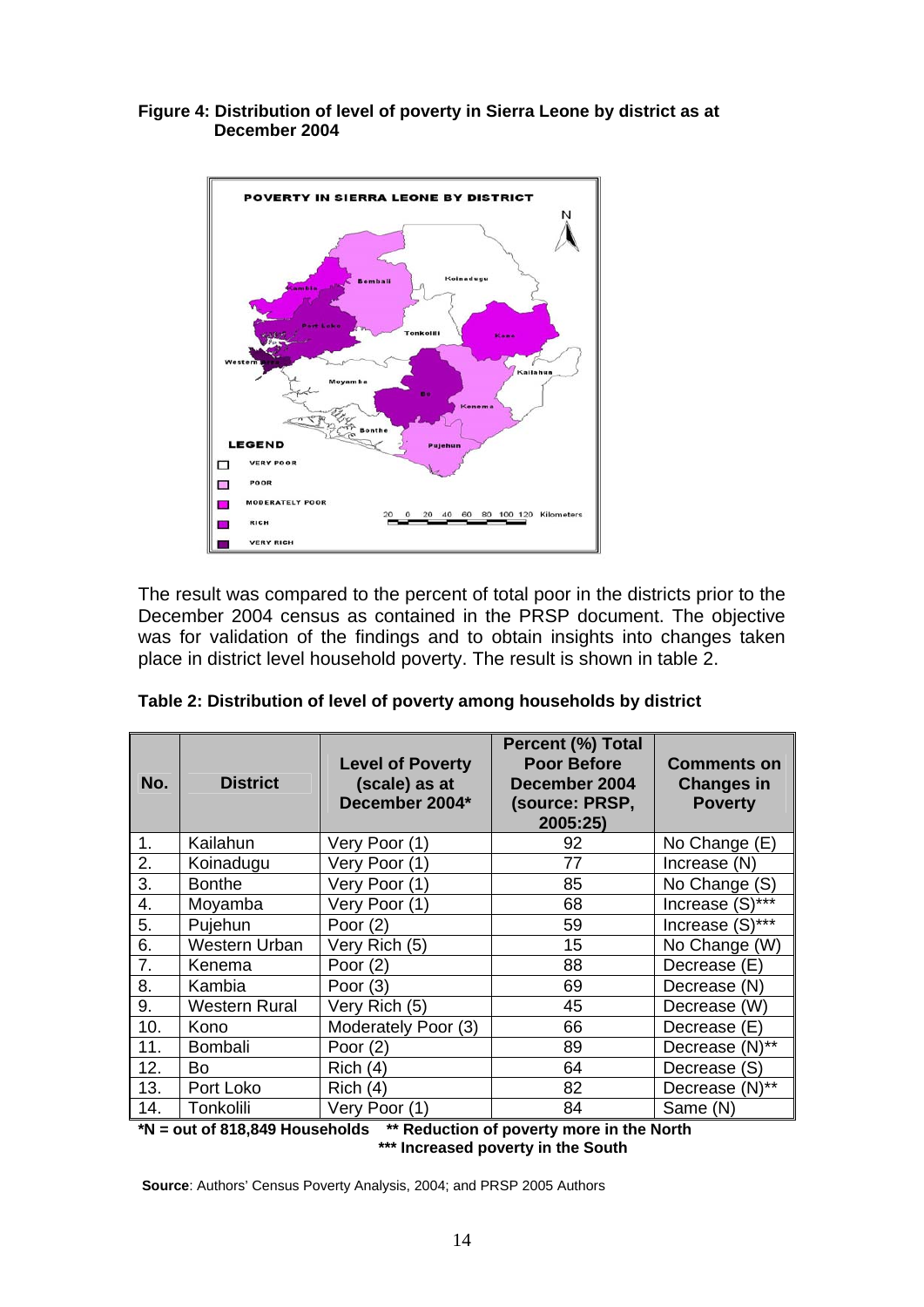From the table, it is clear that overall poverty has slightly increased in the southern regional districts of Moyamba and Pujehun; and Koinadugu in the North. It has largely remained the same in the very poor districts of Kailahun, Tonkolili and Bonthe; and the relatively very rich Western urban area. Apparently there has been a slight of marked reduction in poverty in the Northern districts of Kambia, Port Loko and Bombali; Eastern districts of Kenema and Kono; and Southern district of Bo.

From the above, it is clear that poverty has been reduced in about half of the district, most of which are in the Eastern and Northern regions over the last two years. This clearly shows that the poverty reduction programmes in the country have a good geographical targeting. However, more need to be done in the other districts in the Northern (namely, Koinadugu and Tonkolili) and Southern (namely, Bonthe, Moyamba and Pujehun) regions.

## **4.1.3 Chiefdoms**

Levels of poverty among households were differentiated by Chiefdoms in the country as shown in figure 5 and table 16 in annex 2. The figure shows patterns similar to that observed at the district level, which is the better off chiefdom are in the better off districts and vice-versa. The plausible explanations are apparently similar.

#### **Figure 5: Distribution of level of poverty in Sierra Leone by Chiefdom as at December 2004**



## *4.2 Location of Poor and Non Poor by Sectoral Portfolio*

The components that made up the multidimensional scale of poverty were decomposed to: validate the aggregated result at the administrative units and to improve on programme targeting at the sectoral portfolio levels relative to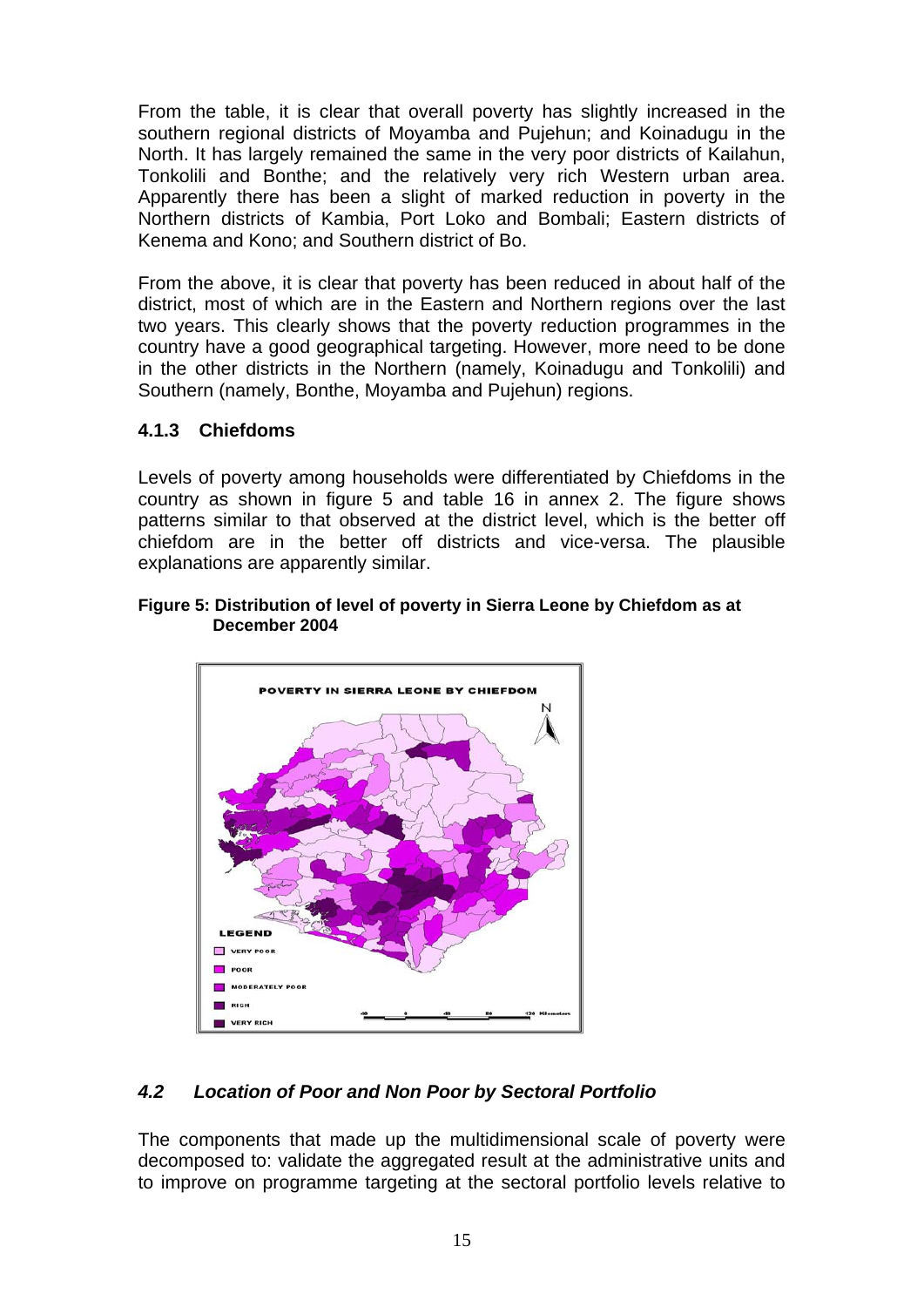the implementation of the concluded national PRSP. The results are described next by sector (i.e. relative to the identified related pillars of the country's PRSP) in the sub-sections below and annex 2.

## **4.2.1 Agricultural Poverty**

Levels of poverty among households, using the agricultural indicators, were differentiated by the basic administrative units in the country. The results are presented in figures 6 to 8 below and in tables 17 and 18 in annex 2. Figure 6 shows the distribution of agricultural poverty by province/region. From the figure, it is clear that the southern region is moderately poor (with a mean score of 18.13) compared to the Western Area/Province/Region, which is very poor (with a mean score of 1.96 as shown in table 17 in annex 2). Much of the Western Region consists of built up areas with little space for extensive farming. In addition, land degradation is more pronounced in this region.

The increase in the area under derived and wood land savannah in the north seems to account for its poor state of agriculture, particularly in the Koinadugu, Tonkolili and the interior chiefdoms (e.g. Tonko Limba) in the Kambia districts<sup>1</sup> and some specific chiefdoms within them as shown in figures 7 and 8 respectively. This seems to have been accentuated with the loss of agricultural assets and resources by most of the populations, whose main livelihood has been farming. The latter explanation accounts for the increase in the agricultural poverty status of the Eastern region, particularly in the Kissi Kama and Kissi Teng Chiefdoms in the Kailahun district, where plantation cash cropping has suffered years of neglect in association with the effects of the war and recent low world market prices for it (Winnebah, 2003a).

**Figure 6: Distribution of level of agricultural poverty in Sierra Leone by Province/Region as at December 2004** 



 $\overline{a}$ *1 Historically, Kambia, particularly its mangrove and riverain chiefdoms, has been one of the major rice producing and exporting district in Sierra Leone. Present scale of its cultivation has dropped with less support from government. However, the hinterland Chiefdom seems to have persistent poor agricultural potentials with accompanied land degradation.*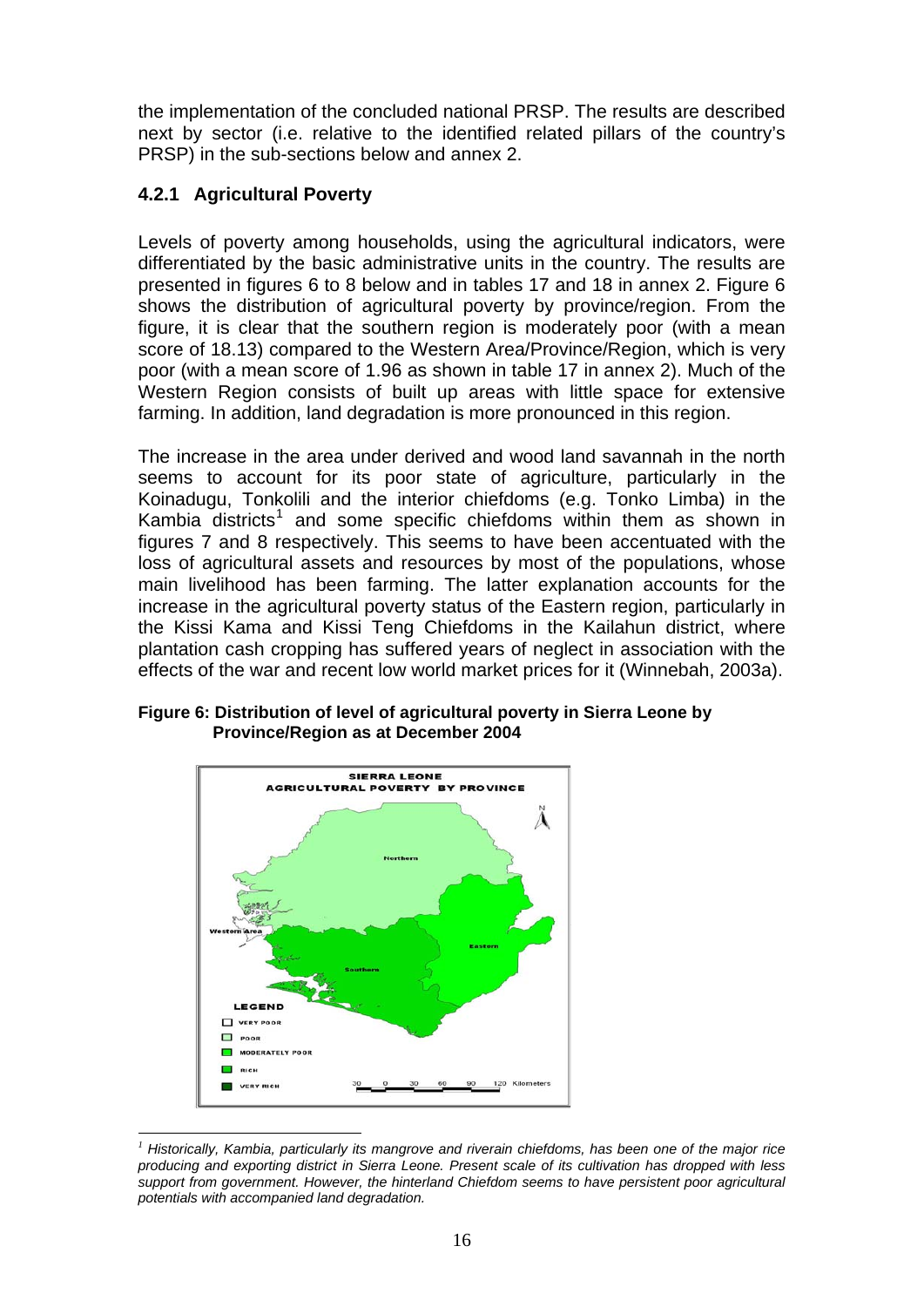



**ber 2004 Figure 8: Distribution of level of agricultural poverty in Sierra Leone by chiefdom as at Decem**

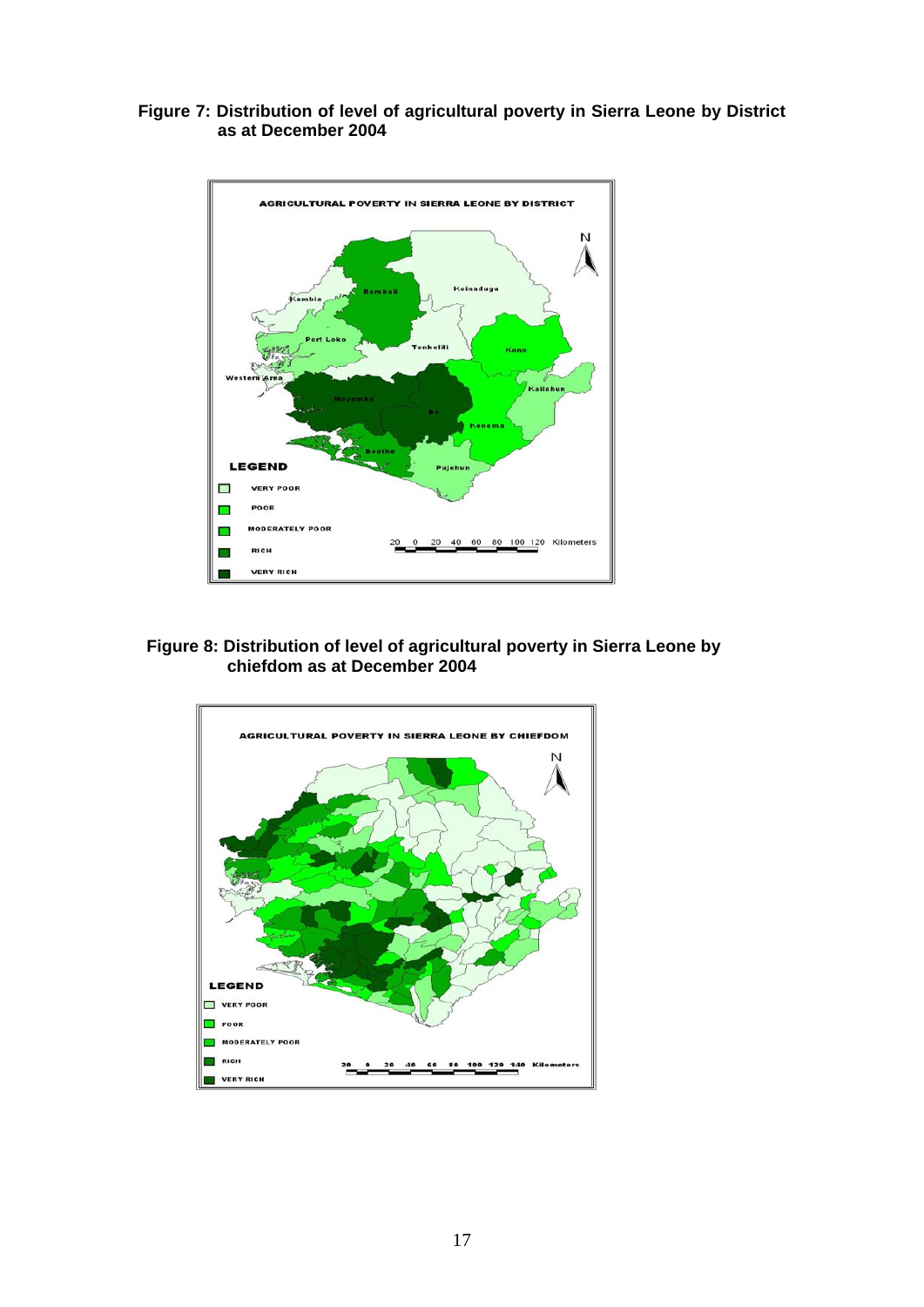#### **4.2.2 Housing Poverty**

Levels of poverty among households, using the housing indicators, were differentiated by the basic administrative units in the country. The results are presented in figures 9 to 11 below and table 19 in annex 2. Figure 9 clearly shows that the Western Province/Region was classed rich (with a mean score of 52.84 as shown in table 19 in annex 2) in terms of housing compared to the very poor Northern Province/Region. As in the case of overall poverty, the Northern region has the worst housing poverty status. A similar pattern is observed for the districts and their associated Chiefdoms by regions, particularly those that show the marked poor housing status following a northeast to south west trend, as evident from figures 10 and 11 and table 20 in annex 2.



#### **Figure 9: Distribution of level of housing poverty in Sierra Leone by Province/Region as at December 2004**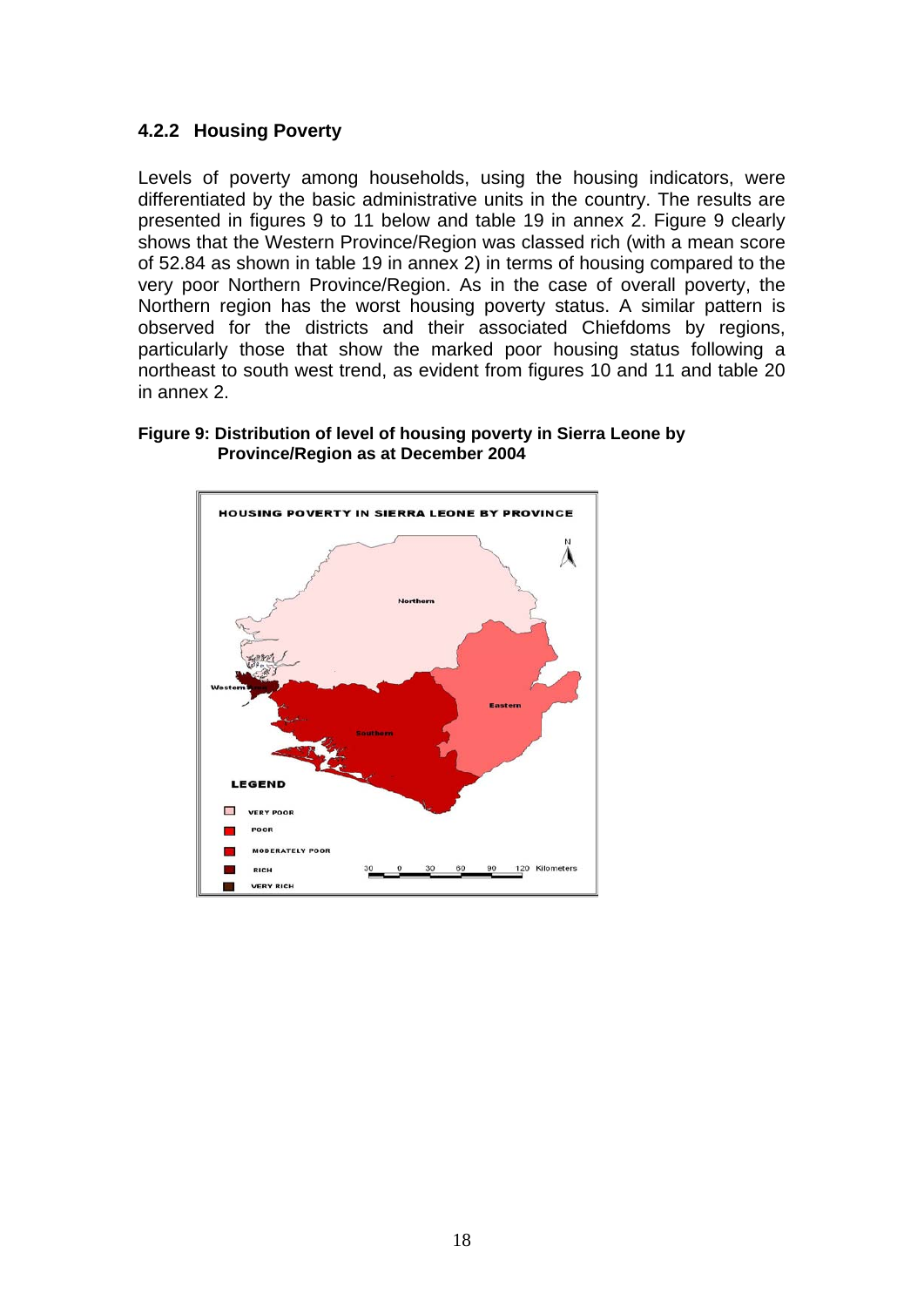#### **Figure 10: Distribution of level of housing poverty in Sierra Leone by District as at December 2004**



#### **Figure 11: Distribution of level of housing poverty in Sierra Leone by Chiefdom as at December 2004**



As in the case of agricultural poverty, the decade long civil war seems to have negatively impacted housing poverty status in the Northern province/region (particularly most chiefdoms in Tonkolili and Koinadugu districts) and Eastern region (particularly the three Kissi and some south western Chiefdoms in the Kailahun districts), where it started and lasted for a relative long time and had relatively high levels of infrastructure, housing inclusive, damages. Coupled with that, the declaration of these areas as safe for resettlement was done late compared to that of other locations (Winnebah, 2003a).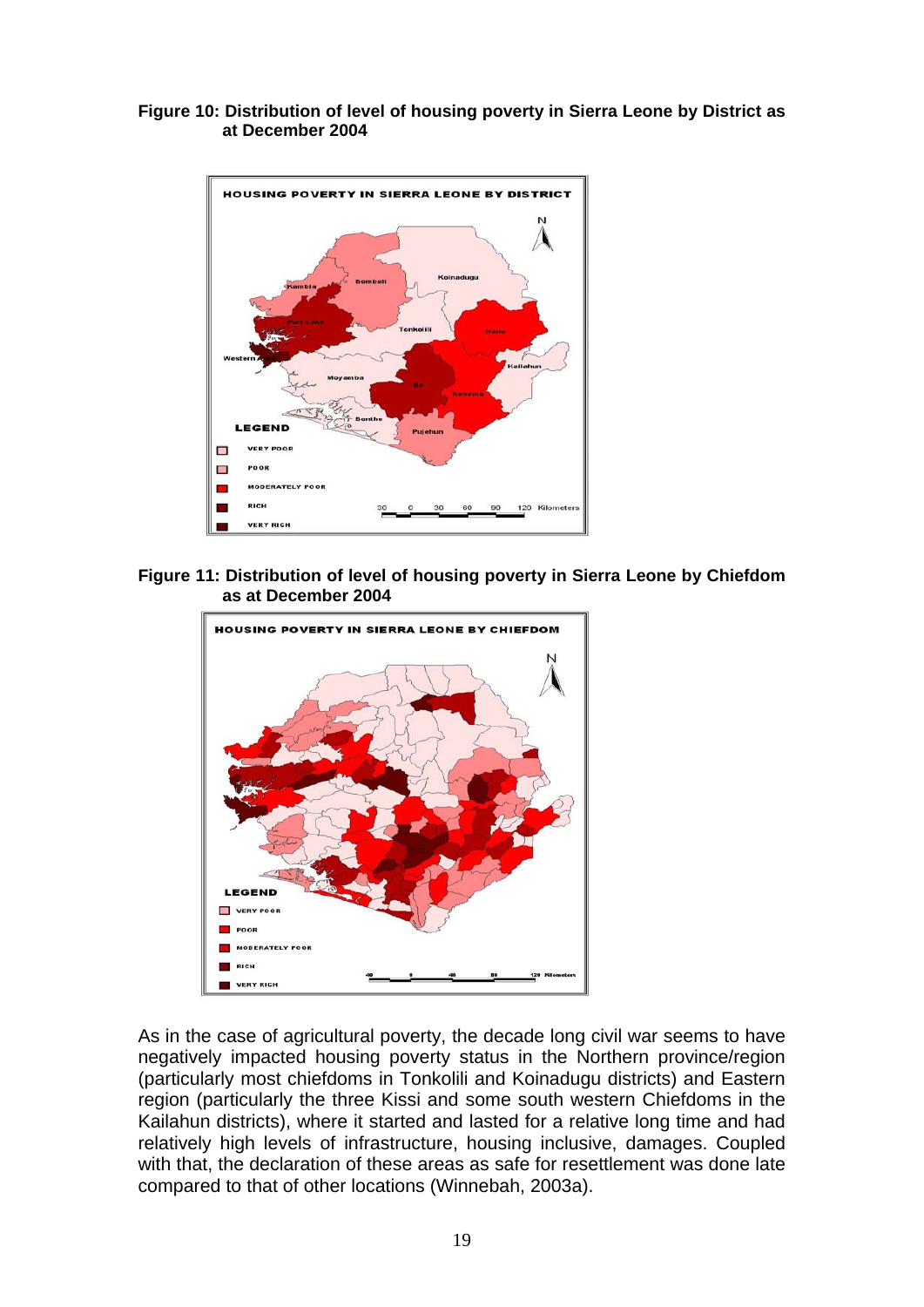## **4.2.3 Asset Poverty**

Levels of poverty among households, using the asset indicators, were differentiated by the basic administrative units in the country. The results are presented in figures 12 to 14 below and table 21 in annex 2. Figure 12 clearly shows that the Western Area/Province/Region has the rich assets poverty status (with a mean score of 12.23 as shown in table 21 annex 2) compared to the Northern Province/Region with a means score value of 4.83 as shown in table 21 annex 2. A similar pattern is observed for the districts and their associated Chiefdoms by regions, particularly those that show the marked poor asset status following a northeast to south west trend, as evident from figures 13 and 14 and table 22 in annex 2.



#### **Figure 12: Distribution of level of asset poverty in Sierra Leone by Province/Region as at December 2004**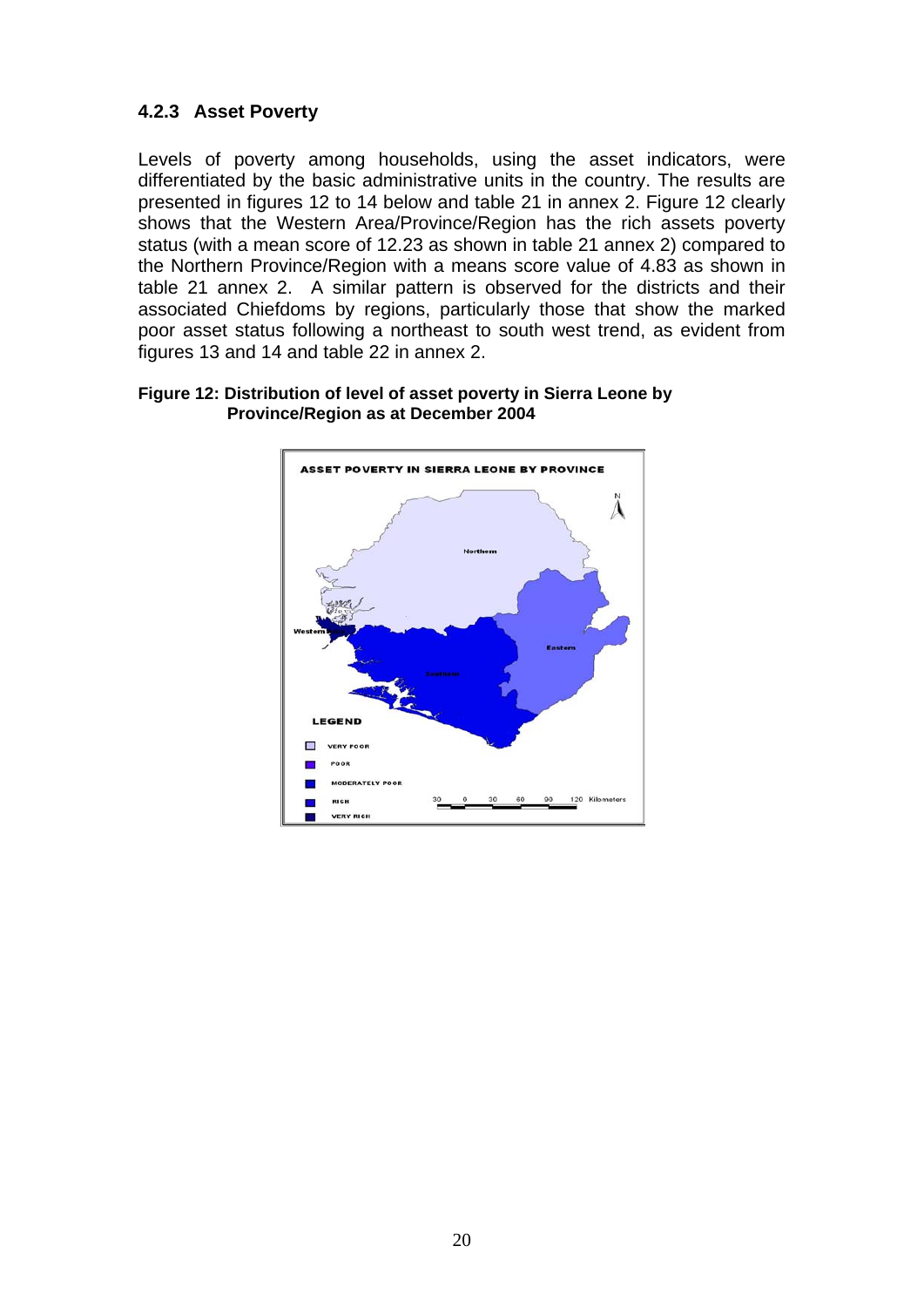**Figure 13: Distribution of level of asset poverty in Sierra Leone by District as at December 2004** 



**Figure 14: Distribution of level of asset poverty in Sierra Leone by Chiefdom as at December 2004** 



As in the case of agriculture and housing poverty, the decade long civil war seems to have negatively impacted asset poverty status in the northern (particularly most chiefdoms in Tonkolili and Koinadugu districts) and eastern provinces/regions (particularly the three Kissi and some south western Chiefdoms in the Kailahun districts). The war started and lasted for a relative long time in those provinces/regions. The level of damages caused in association with the war in those provinces/regions was relatively high, particularly in the case of housing infrastructure. In addition, those provinces/regions were declared safe for resettlement at a later rather than an earlier time period (Winnebah, 2003a).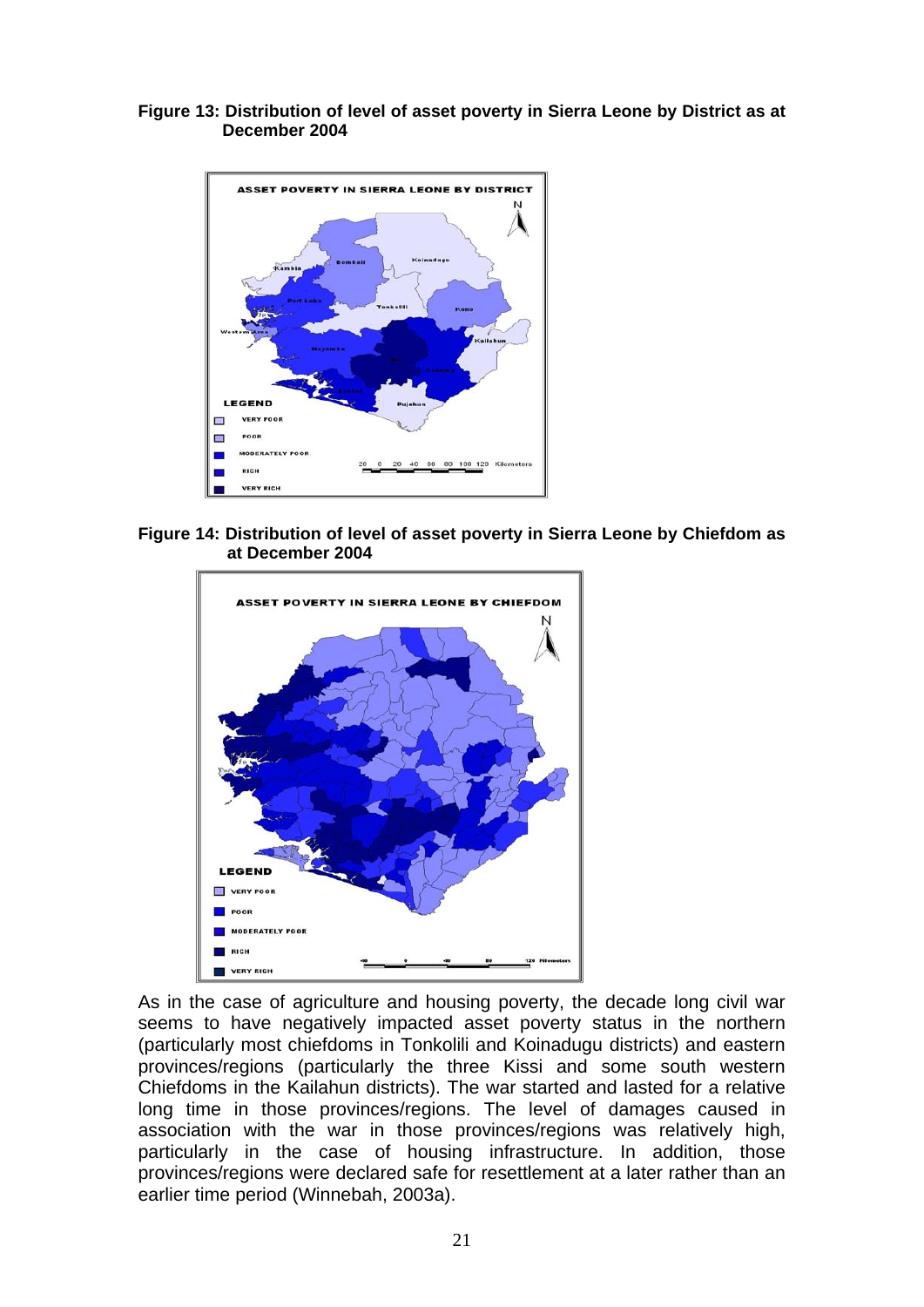#### **5.0 DIFFERENCES IN THE LEVEL OF POVERTY IN SIERRA LEONE**

The observed distribution patterns of poverty at geographic and sectoral portfolio levels were subjected to statistical tests of significance of difference to evaluate the study's fourth objective. The Pearson Chi Square test and ANOVA tests were performed on the distributions at all units and levels. In all cases, although there were means, percentage and ranked differences observed, they were of no statistical significance to warrant clear cut distinction between geographic units and across sectors. One concludes that poverty levels are undifferentiated statistically in the country. Differences are relative rather than absolute.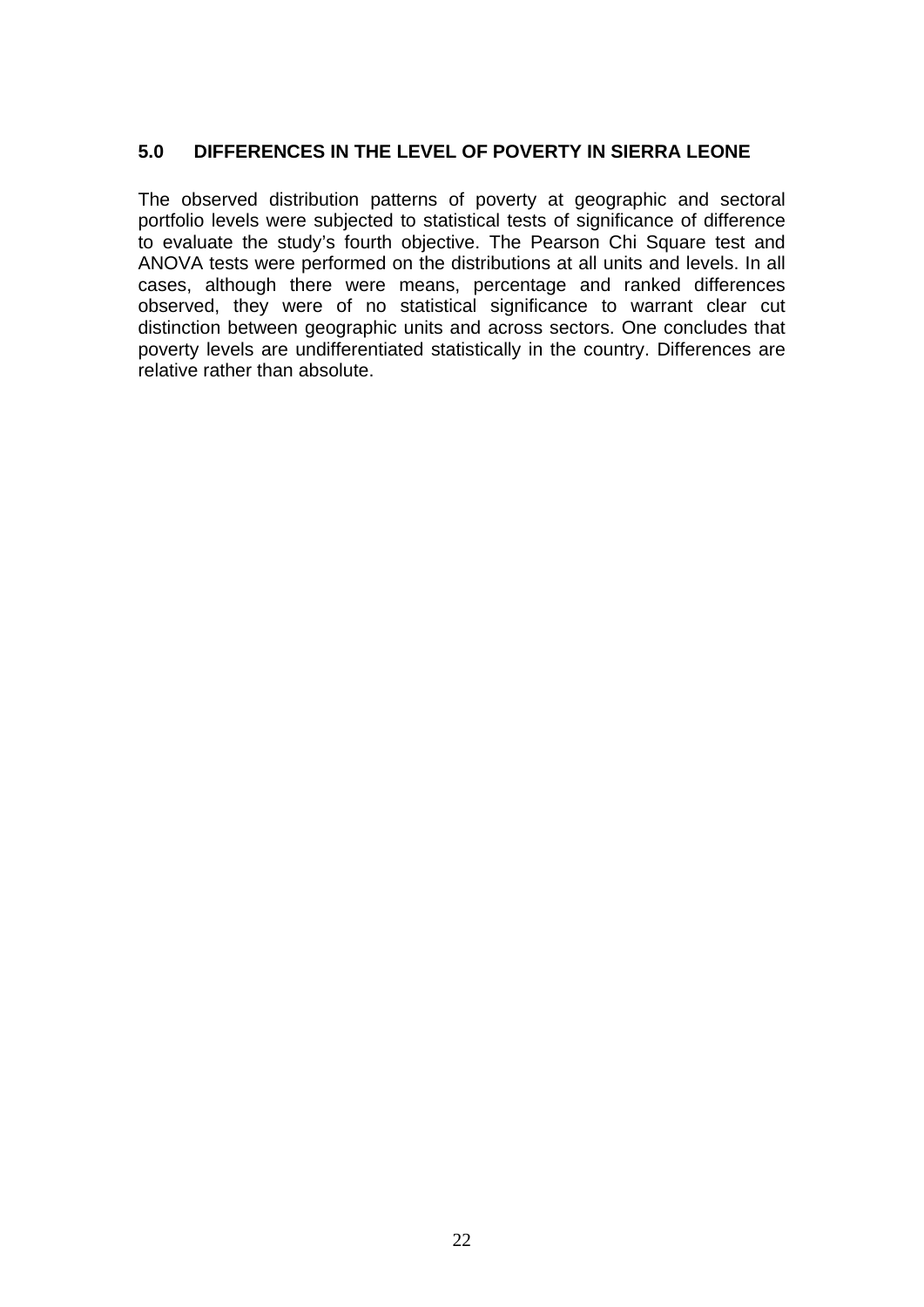## **6.0 CONCLUSIONS AND RECOMMENDATIONS**

#### **.1 Conclusions 6**

Based on the summary of findings presented in the previous section, the following conclusions are drawn.

- There are variations in the level of poverty among Sierra Leonean households.
- There are poorer household and populations than non poor ones in the country.
- Although there are differences in poverty among households by geographical and sectoral levels, the differences are not distinct across the various units of analysis.
- Poverty seems to be a widespread phenomenon in the country. It is manifested in terms of agriculture, housing and asset portfolio – all of which are livelihood related.
- The war has been an important livelihood shock to increase the populations' vulnerability to poverty.

## **6.2 Recommendations**

On the basis of the conclusions reached in the previous section, the following constitute recommendations for the following.

## **6.2.1. Action**

The following recommendations are made for:

- 1. Nationally, in the course of implementing the PRSP and other related poverty reduction programmes and projects in the coming decade, the Northern and Eastern provinces/regions should be targeted geographically.
- 2. At the district level, priority should be given to the poorer chiefdoms in: Koinadugu in the Northern province/region; Moyamba in the Southern province/region; and Kailahun in the Eastern province/region.
- 3. In response to targeting programmes under the PRSP's pillar two, agriculture and food security programmes and projects should primarily target the Western and Northern province/region. At the District and Chiefdom levels, those in the: Western Urban District in the Western area; Port Loko in the North; Kailahun in the East and Pujehun in the South should be primarily targeted. It should be noted that during the war embargoes, it was the farms in peri-urban areas, particularly those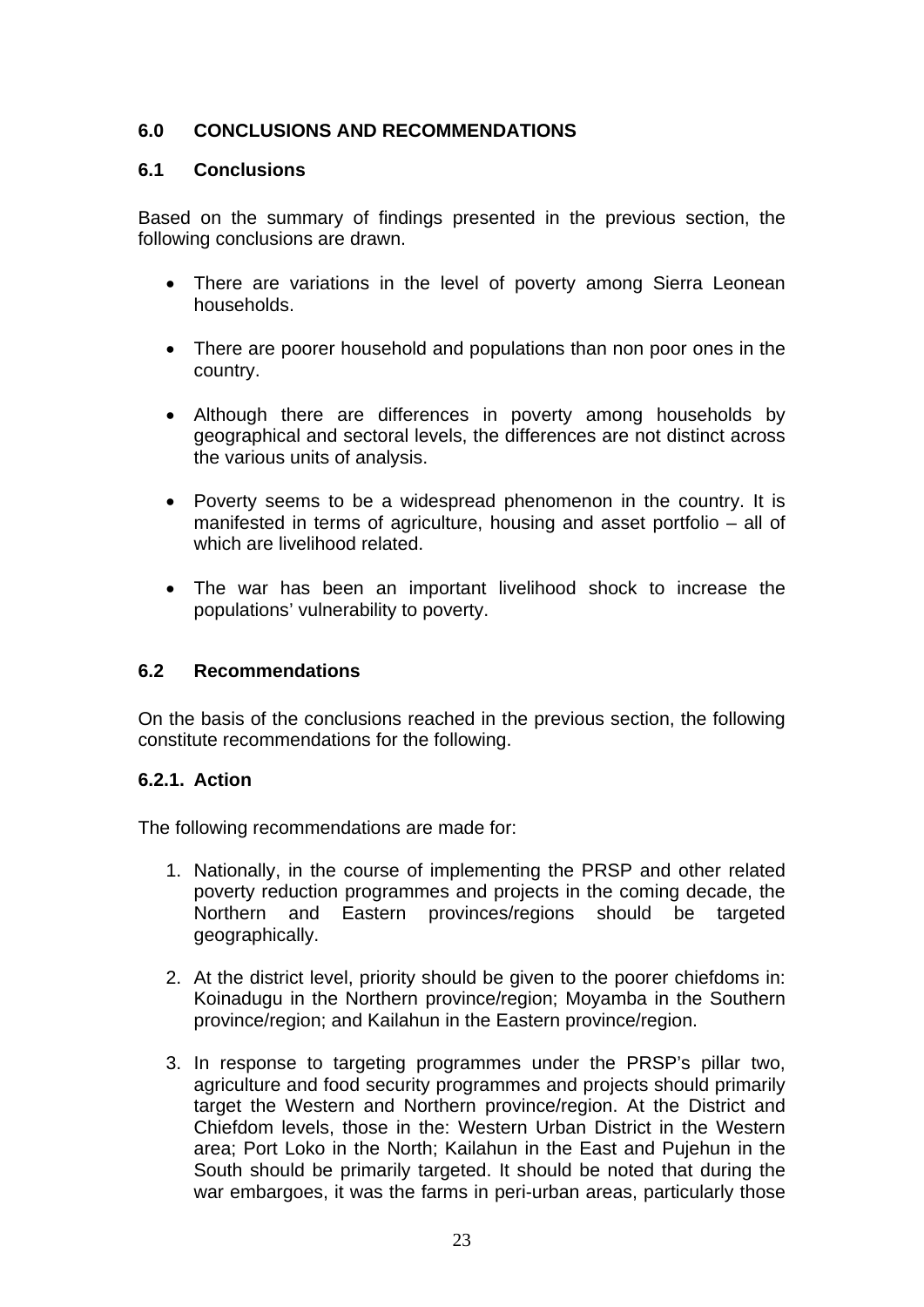in the Western Area/province/region, which supported the country's capital with food. Policies, programmes and projects associated with urban and per-urban agriculture should be strongly considered as part of the strategy to address pillar two, particularly as an ex-ante mitigating force for potential shocks/hazards.

- 4. In the case of pillar three of the PRSP, housing programmes and projects should primarily target the Northern Province/Region (particularly Chiefdoms in the Port Loko and Bombali Districts).
- . Asset poverty is cross cutting all the pillars. However, priority should be 5 Koinadugu and Kambia Districts) for PRSP and related activities in the coming decade. given to targeting Northern (particularly most Chiefdoms in the Tonkolili,

#### **.2.2 Further Research: 6**

There is strong need to further clean up the entries of the census data at the household level so as to enhance relational analysis that will contribute to a theoretical explanation and better understanding of the poverty phenomenon. Thi s will improve contributions to policy, programming and project cycle work in the country in the next decade.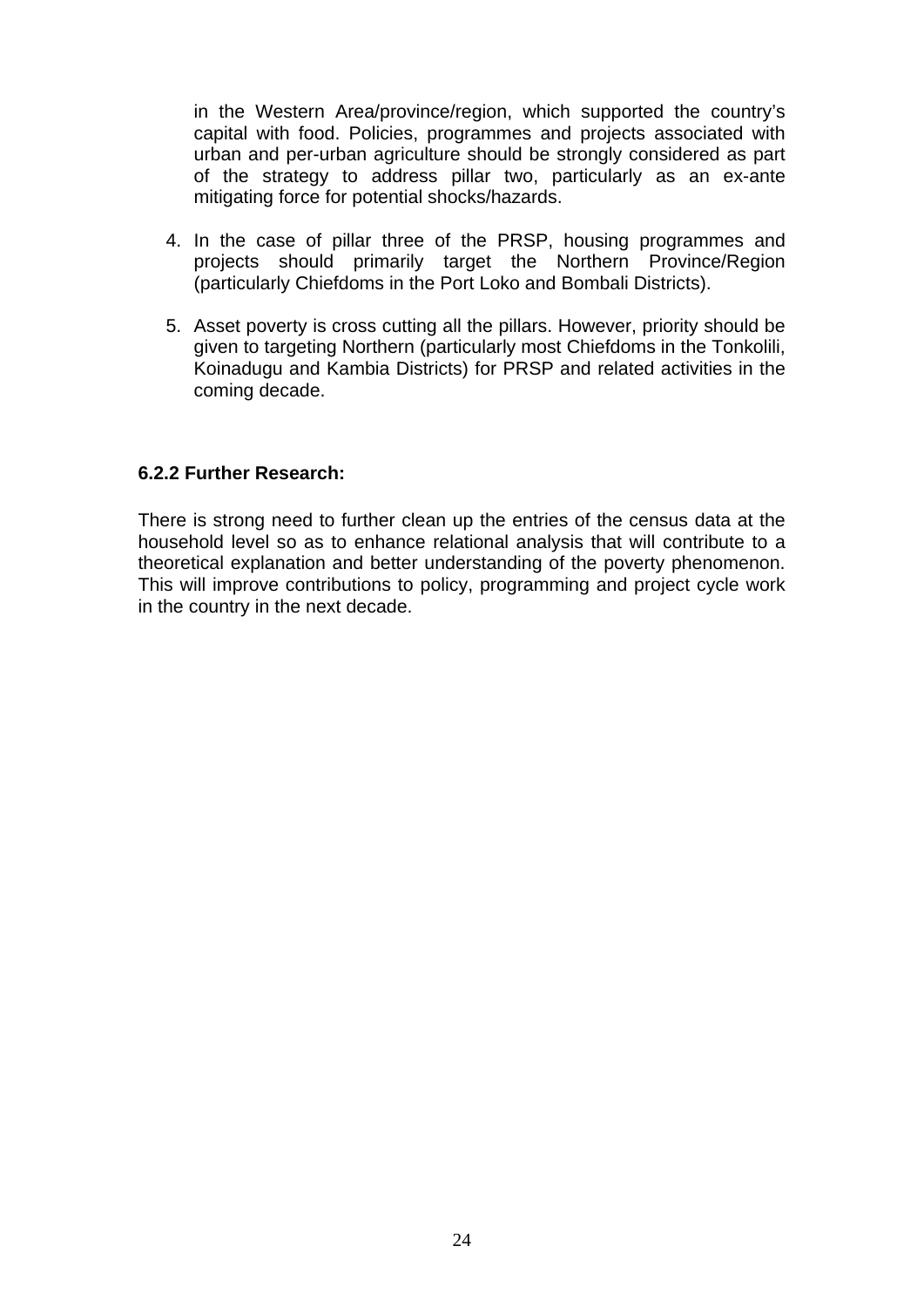#### **BIBL IOGRAPHY**

- 1. Ahlburg, Dennis. A., (1994): Population and Development: Old debates, new conclusions. **United States Third World Policy Perspective N0 19**.
- . Alwang, Jeffrey, Siegel, Paul, B. and Jorgensen, Steen, L., (2001): 2. Vulnerability: A view from different disciplines, **SP Discussion paper No. 0115 23304, ionia, ABOR MARKETS, PENSIONS, SOCIAL ASSISTANC, THE WORLD BANK**, June.
- 3. Coudouel, A, Hentschel and J, Wodon, Q, (2001): Well-being measurement and analysis, **Draft for comments**, April.
- 4. measurement for Policy analysis possible? Summary of arguments developed in paper for DFID, August 2001, October. http://www.economics.ox.ac.uk/members/stefan.dercon/ Dercon, Stefan, (2001): Vulnerability to Poverty: Is quantitative
- 5. Ellis, Frank. (2000): Rural Livelihoods and Diversity in **Developing Countries**, Oxford University Press Inc, New York, U.S.A.
- **Concepts, CARE, USA, September.** 6. Frankenberger, Timothy, R. and McCaston, M. Katherine., (1998): **From Food Security to Livelihood Security: The Evolution of**
- 7. Galbraith, John. Kenneth, (1958): The Affluent Society, Mentor Book, The American Library Inc, New York and Toronto
- 8. Government of Sierra Leone, (2005): **Poverty Reduction Strategy Paper: A National Programme for Food Security, Job Creation and Good Governance (2005-2007)**, March.
- 9. Hamdok, Abdalla, A., (1999): **A Poverty Assessment Exercise in Zimbabwe**, African Development Bank, Blackwell Publishers, Oxford, UK and Massachusetts, USA.
- 10. Kamanda, Francis, H., (1998): Differences in Poverty in the Mountain Rural District, Western Area, Sierra Leone, **a dissertation submitted to the Department of Geography and Rural Development in partial fulfilment of the requirement for the degree of Bachelor of Science in Education, Njala University College, University of Sierra Leone**, June.
- 11. Ministry of Agriculture, Forestry and Food Security, (2003): **Sierra Leone Agricultural Sector Review, Volume 1: Main Report**, Abridged, December.
- 12. Murray, Collin (2001): Livelihood research: some conceptual and methodological issues, **Background paper 5, Chronic Poverty Research Centre, Department of Sociology, University of Manchester**.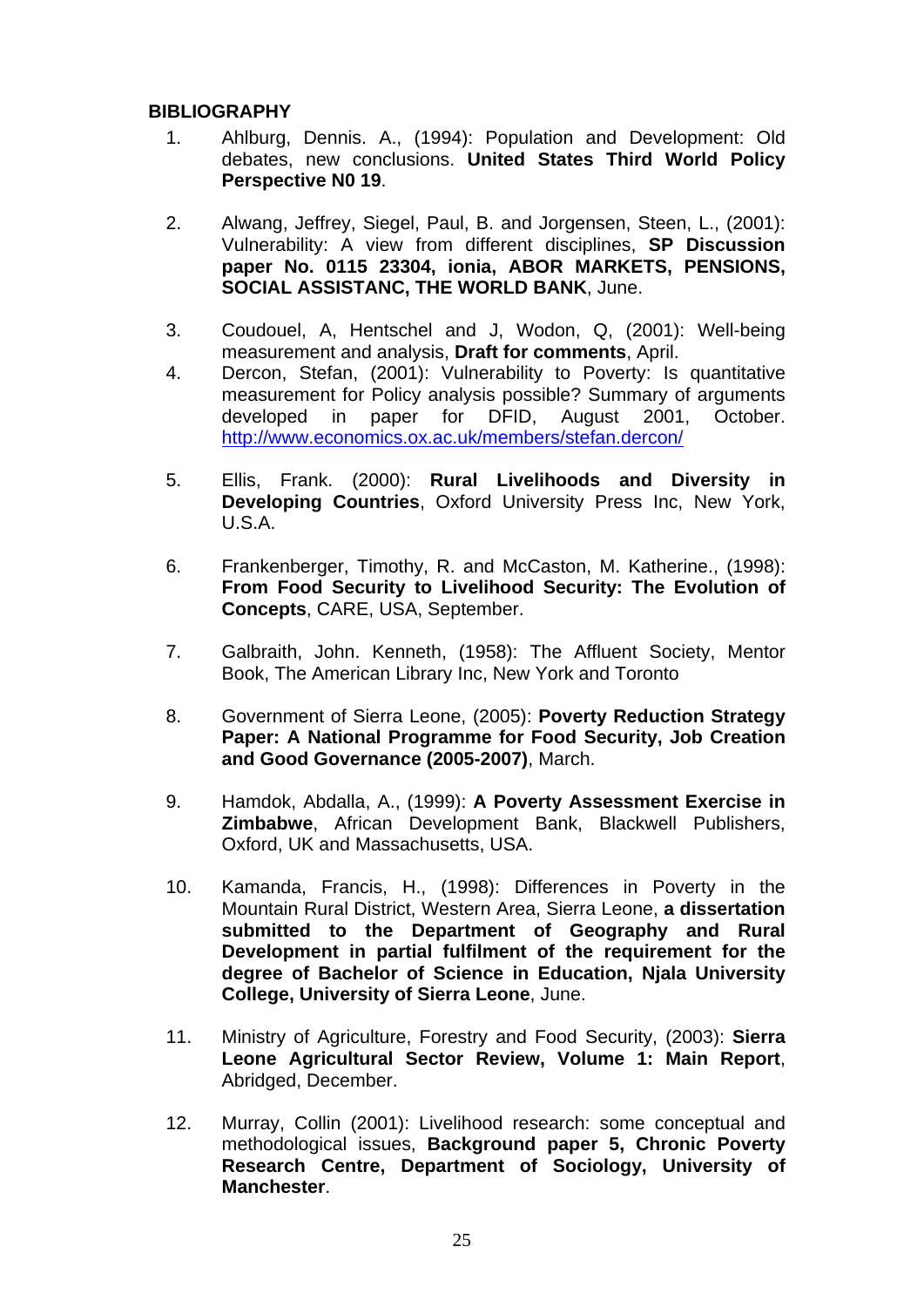- 13. Republic of Sierra Leone, (2001): **Interim Poverty Reduction Strategy Paper**, Freetown, June.
- 14. Shimeles, Abebe and Thoenen, Reto, (2005): Poverty profiles: A methodological note on measuring poverty, **Working Paper, Poverty and Social Policy Team, Economic and Social Policy Division, United Nations Economic Commission for Africa.**
- 15. Development", **In Anon (n.d): Poverty and Development into the**  Thomas, Alan., (n.d. but cir 1998): Poverty and The "End of **21st Century**. Chapter 1…
- *16.* Ward Michael, (1999): Perceptions of Poverty *The Historical Legacy,* **Institute of Development Studies Bulletin Volume 30 No 2**, April.
- Winnebah, Thomas, Raymond.Alfredson., (2003b): Initial **s 1**, October. **Holding**  $17.$ Community Development Plan, **In Aqua terra Consulting (2003): Environmental and Social Action Plan, Sierra Minerals**
- **Technical Support Unit**, Revised in March. 18. Winnebah, Thomas. Raymond. Alfredson, (2003a): Food Security Situation in Sierra Leone Since 1961, **Food Security Monograph No 2, The United Nations World Food Programme Sierra Leone,**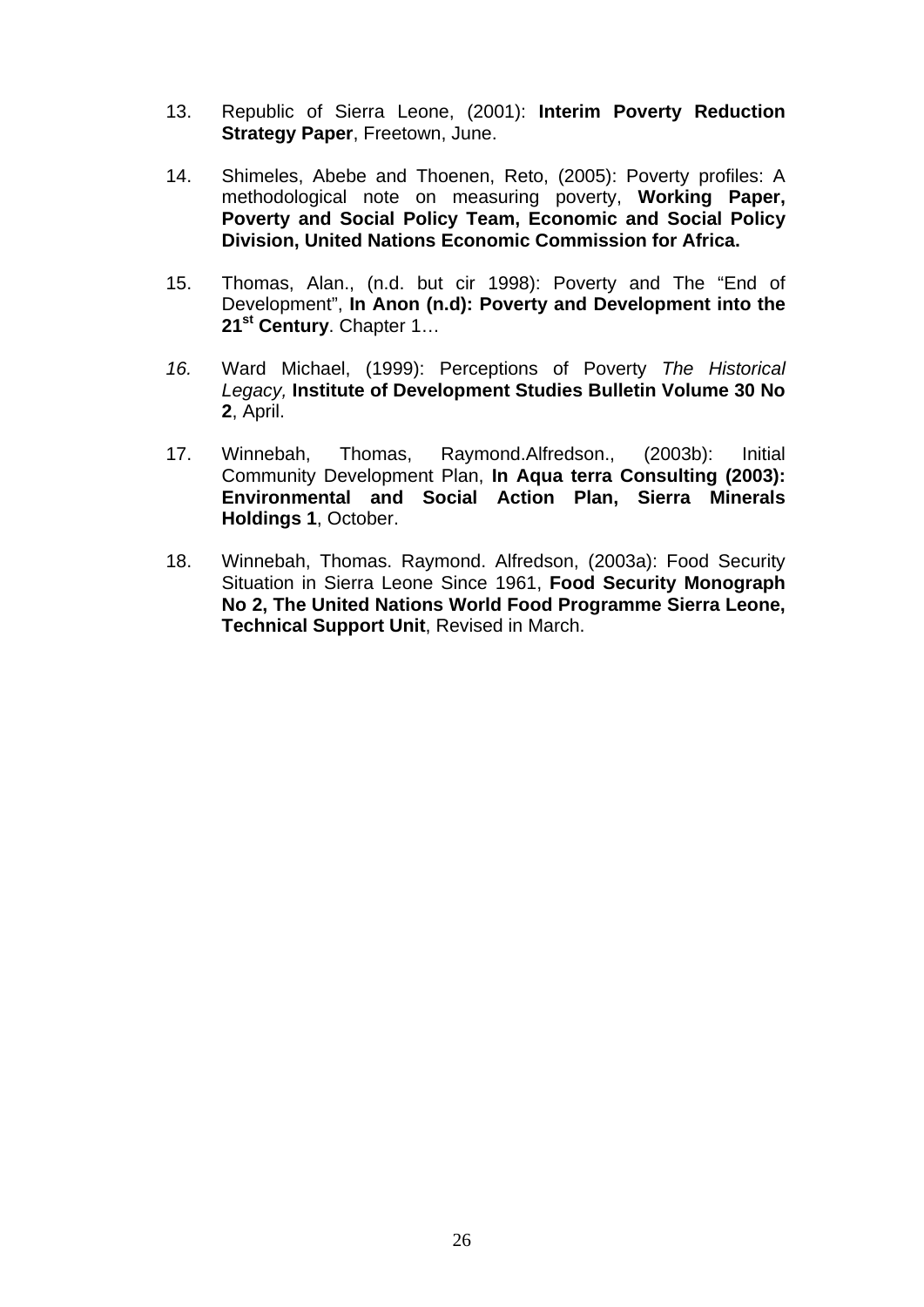#### **ANNEXES**

#### **Annex 1: Poverty Visual Bands/Cut 0ff Points At Geographic And Sectoral Portfolio Levels.**

| Range of Scores | <b>Scale Value</b> | <b>Meaning</b>         |
|-----------------|--------------------|------------------------|
| 0 to 44.21      |                    | <b>Very Poor</b>       |
| 44.22 to 44.27  |                    | Poor                   |
| 44.28 to 44.78  |                    | <b>Moderately Poor</b> |
| 44.79 to 54.72  |                    | <b>Rich</b>            |
| $54.73 +$       | 5                  | <b>Very Rich</b>       |

#### **Table 3: Poverty Scale at Provincial/Regional Level**

*Source: Calculated using the Sierra Leone Population and Housing 2004 Census data* 

| <b>Range of Scores</b> | <b>Scale Value</b> | <b>Meaning</b>         |
|------------------------|--------------------|------------------------|
| 0 to 44.36             |                    | Very Poor              |
| 44.37 to 44.78         |                    | Poor                   |
| 44.79 to 44.93         |                    | <b>Moderately Poor</b> |
| 44.94 to 47.30         |                    | <b>Rich</b>            |
| $47.31 +$              |                    | Very Rich              |

*Source: Calculated using the Sierra Leone Population and Housing 2004 Census data* 

| Range of Scores | <b>Scale Value</b> | <b>Meaning</b>         |
|-----------------|--------------------|------------------------|
| 0 to 43.54      |                    | Very Poor              |
| 43.55 to 43.75  |                    | Poor                   |
| 43.76 to 43.89  | З                  | <b>Moderately Poor</b> |
| 43.90 to 52.84  |                    | Rich                   |
| $52.85 +$       |                    | <b>Very Rich</b>       |

#### **Table 5: Poverty Scale at Chiefdom Level**

*Source: Calculated using the Sierra Leone Population and Housing 2004 Census data* 

#### **Table 6: Housing Poverty Scale at the Provincial/Regional Level**

| <b>Range of Scores</b> | <b>Scale Value</b> | <b>Meaning</b>         |
|------------------------|--------------------|------------------------|
| 0 to 43.54             |                    | <b>Very Poor</b>       |
| 43.55 to 43.75         |                    | Poor                   |
| 43.76 to 43.89         |                    | <b>Moderately Poor</b> |
| 43.90 to 52.84         |                    | Rich                   |
| $52.85 +$              |                    | Very Rich              |

*Source: Calculated using the Sierra Leone Population and Housing 2004 Census data*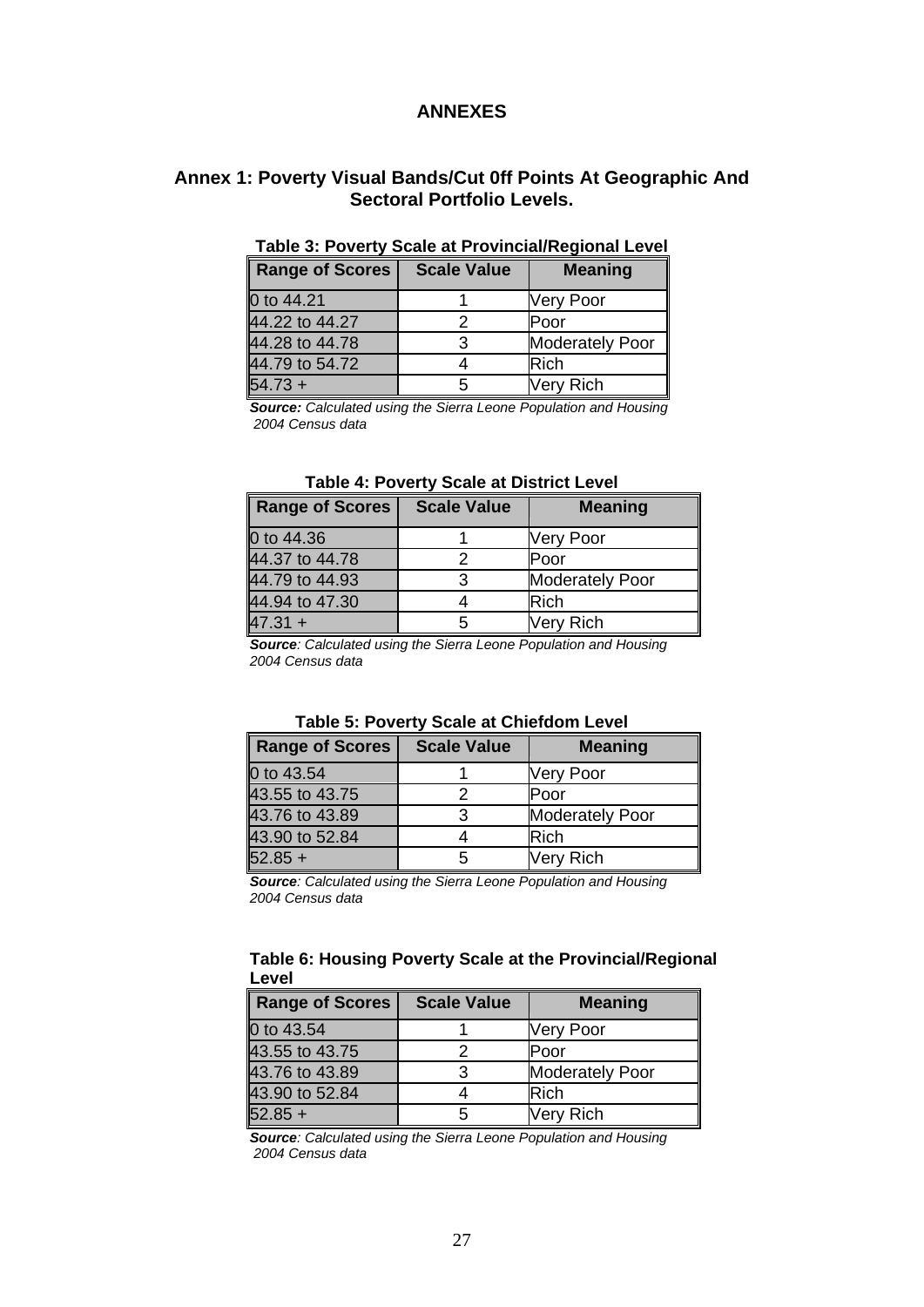| <b>Range of Scores</b> | <b>Scale Value</b> | <b>Meaning</b>         |
|------------------------|--------------------|------------------------|
| 0 to 43.44             |                    | <b>Very Poor</b>       |
| 43.45 to 44.03         |                    | lPoor                  |
| 44.04 to 44.37         | 3                  | <b>Moderately Poor</b> |
| 44.38 to 46.15         |                    | <b>Rich</b>            |
| $46.16 +$              |                    | Very Rich              |

**Source**: Calculated using the Sierra Leone Population and Housing *2004 Census data* 

#### **Table 8: Housing Poverty Scale at Chiefdom Level**

| Range of Scores | <b>Scale Value</b> | <b>Meaning</b>         |
|-----------------|--------------------|------------------------|
| 0 to 42.59      |                    | Very Poor              |
| 42.60 to 43.47  |                    | Poor                   |
| 43.48 to 44.93  | З                  | <b>Moderately Poor</b> |
| 44.94 to 46.53  |                    | <b>Rich</b>            |
| $46.54 +$       |                    | Very Rich              |

**Source**: Calculated using the Sierra Leone Population and Housing  *2004 Census data*

| Range of Scores | <b>Scale Value</b> | <b>Meaning</b>         |
|-----------------|--------------------|------------------------|
| 0 to 4.83       |                    | <b>Very Poor</b>       |
| 4.84 to 5.76    |                    | Poor                   |
| 5.77 to 6.98    |                    | <b>Moderately Poor</b> |
| 6.99 to 12.23   |                    | <b>Rich</b>            |
| $12.24 +$       |                    | <b>Very Rich</b>       |

#### **Table 9: Asset Poverty Scale at Provincial/Regional Level**

**Source**: Calculated using the Sierra Leone Population and Housing 2004 Census data

| <b>Range of Scores</b> | <b>Scale Value</b> | <b>Meaning</b>         |  |  |
|------------------------|--------------------|------------------------|--|--|
| 0 to 4.70              |                    | <b>Very Poor</b>       |  |  |
| 4.71 to 5.92           | 2                  | Poor                   |  |  |
| 5.93 to 6.95           | 3                  | <b>Moderately Poor</b> |  |  |
| 6.96 to 7.60           |                    | <b>Rich</b>            |  |  |
| $7.61 +$               | 5                  | Very Rich              |  |  |

#### **Table 10: Asset Poverty Scale at District Level**

*Source: Calculated using the Sierra Leone Population and Housing 2004 Census data*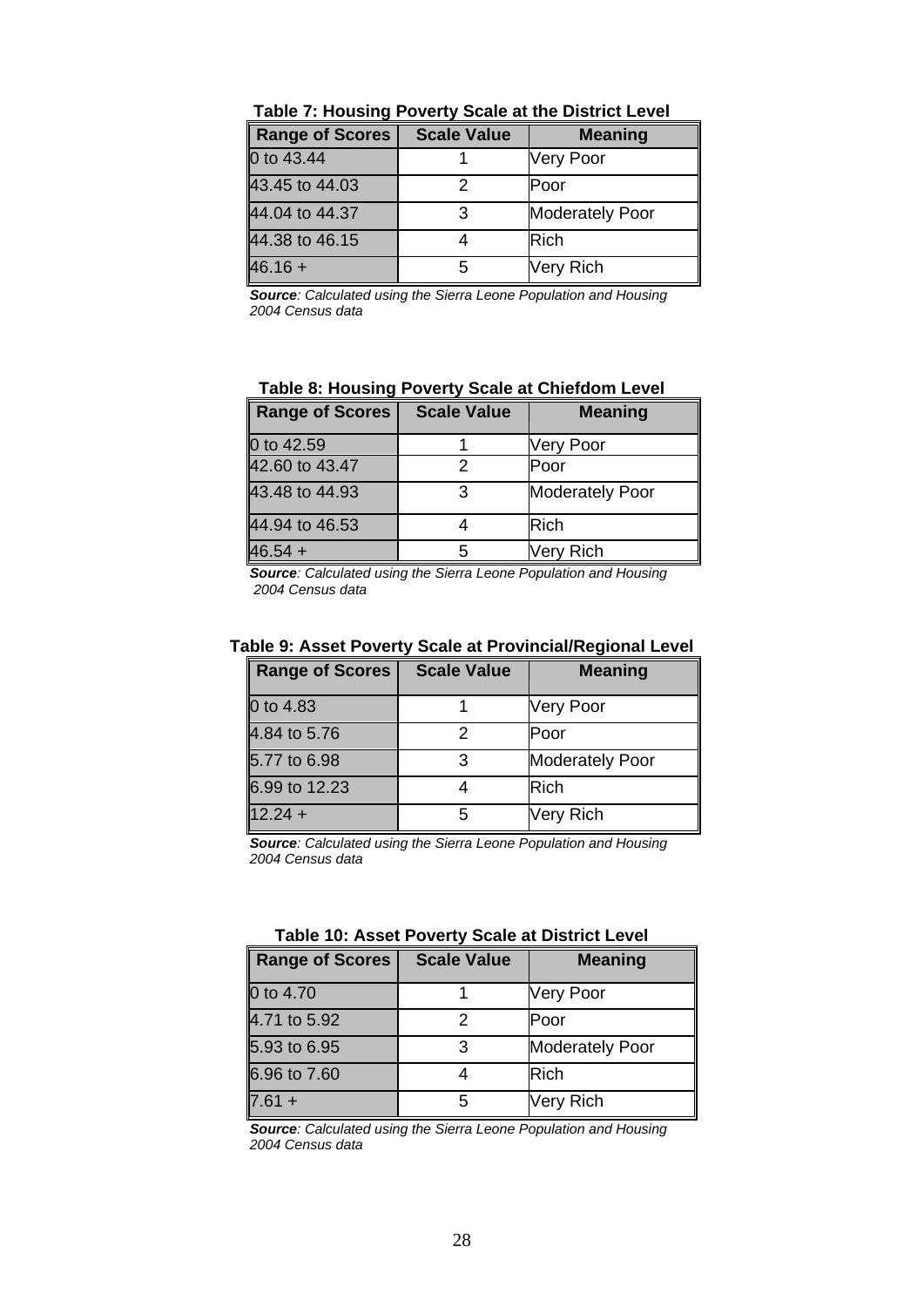| Range of Scores  | <b>Scale Value</b> | <b>Meaning</b>         |
|------------------|--------------------|------------------------|
| 0 to 0.36        |                    | Very Poor              |
| $0.37$ to $0.46$ |                    | Poor                   |
| 0.47 to 0.53     | 3                  | <b>Moderately Poor</b> |
| 0.54 to 0.68     |                    | <b>Rich</b>            |
| $0.69 +$         | 5                  | Very Rich              |

**Table 11: Asset Poverty Scale at Chiefdom Level** 

*Source: Calculated using the Sierra Leone Population and Housing 2004 Census data* 

#### **Table 12: Agriculture Poverty Scale at Provincial/Regional Level**

| <b>Range of Scores</b> | <b>Scale Value</b> | <b>Meaning</b>         |
|------------------------|--------------------|------------------------|
| 0 to 1.95              |                    | Very Poor              |
| 1.96 to 11.62          |                    | Poor                   |
| 11.63 to 12.81         |                    | <b>Moderately Poor</b> |
| 12.82 to 18.13         |                    | <b>Rich</b>            |
| $18.14 +$              |                    | Very Rich              |

*Source: Calculated using the Sierra Leone Population and Housing 2004 Census data* 

#### **Table 13: Agriculture Poverty Scale at the District Level**

| <b>Range of Scores</b> | <b>Scale Value</b> | <b>Meaning</b>         |
|------------------------|--------------------|------------------------|
| 0 to 11.72             |                    | <b>Very Poor</b>       |
| 11.73 to 12.79         |                    | Poor                   |
| 12.80 to 13.35         | 3                  | <b>Moderately Poor</b> |
| 13.36 to 14.49         |                    | <b>Rich</b>            |
| $14.50 +$              |                    | <b>Very Rich</b>       |

*Source: Calculated using the Sierra Leone Population and Housing 2004 Census data* 

| Table 14: Agriculture Poverty scale at Chiefdom Level |  |  |  |  |
|-------------------------------------------------------|--|--|--|--|
|-------------------------------------------------------|--|--|--|--|

| Range of Scores | <b>Scale Value</b> | <b>Meaning</b>         |
|-----------------|--------------------|------------------------|
| 0 to 0.82       |                    | <b>Very Poor</b>       |
| 0.83 to 0.94    |                    | Poor                   |
| 0.95 to 1.17    |                    | <b>Moderately Poor</b> |
| 1.18 to 1.48    |                    | <b>Rich</b>            |
| $1.49 +$        |                    | <b>Very Rich</b>       |

*Source: Calculated using the Sierra Leone Population and Housing 2004 Census data*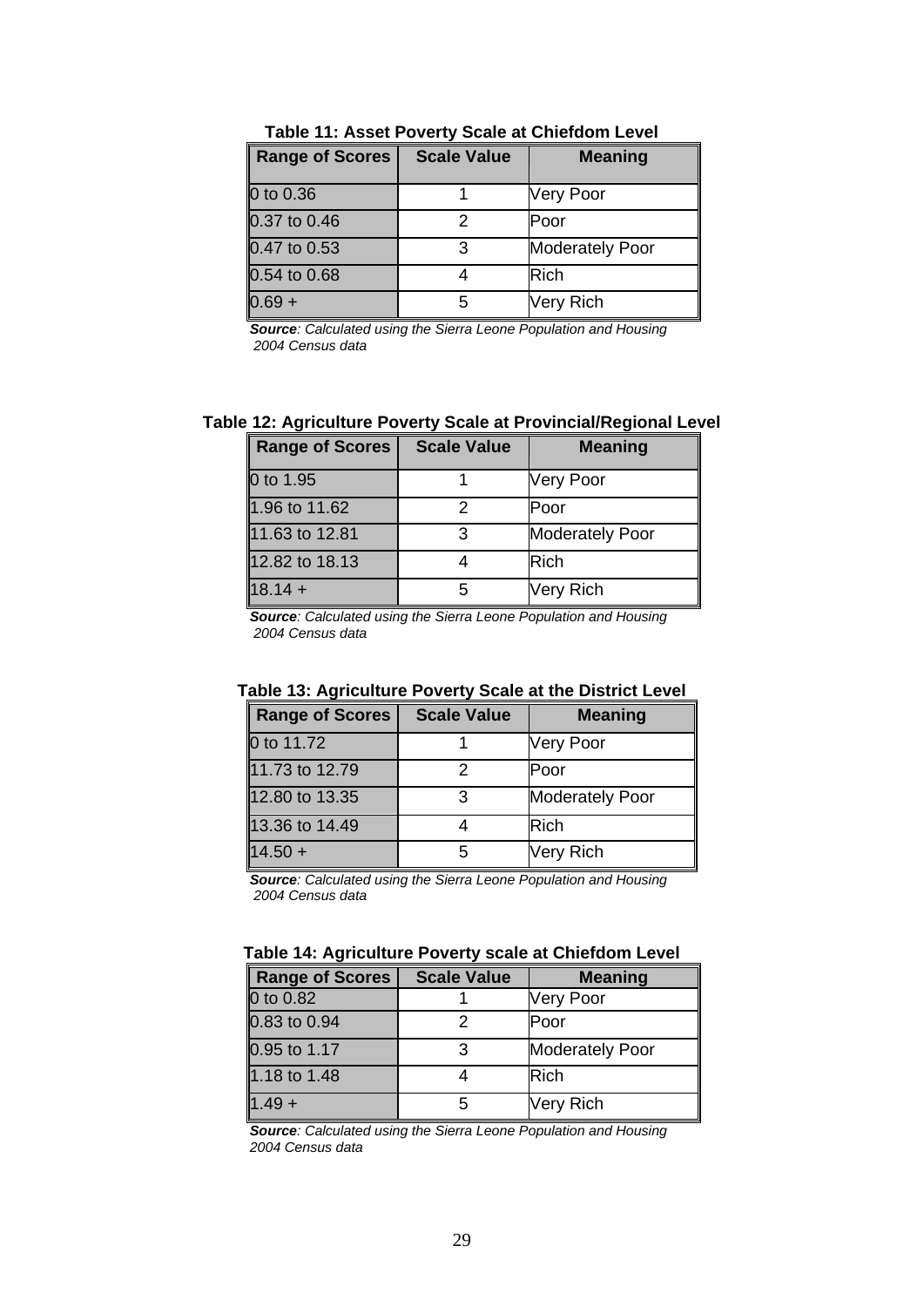#### **Annex 2: Scales Used to Generate GIS Poverty Maps at Geographic and Sectoral Portfolio Levels**

| <b>Province and</b><br><b>District</b> | <b>Mean Score</b> | <b>Poverty</b><br><b>Scale</b> | <b>Meaning of Poverty</b><br><b>Scale</b> |
|----------------------------------------|-------------------|--------------------------------|-------------------------------------------|
| <b>EAST</b>                            | 44.27             | $\mathbf 2$                    | <b>POOR</b>                               |
| <b>KALIAHUN</b>                        | 43.10             | 1                              | Very Poor                                 |
| <b>KENEMA</b>                          | 44.78             | $\overline{2}$                 | Poor                                      |
| <b>KONO</b>                            | 44.93             | 3                              | <b>Moderately Poor</b>                    |
| <b>NORTH</b>                           | 44.21             | 1                              | <b>VERY POOR</b>                          |
| <b>KAMBIA</b>                          | 44.84             | 3                              | Moderately Poor                           |
| <b>KOINADUGU</b>                       | 42.80             | 1                              | Very Poor                                 |
| PORT LOKO                              | 45.47             | 4                              | <b>Rich</b>                               |
| <b>TONKOLILI</b>                       | 43.36             | 1                              | Very Poor                                 |
| <b>BOMBALI</b>                         | 47.30             | 4                              | Rich                                      |
| <b>SOUTH</b>                           | 44.78             | 3                              | <b>MODERATELY POOR</b>                    |
| BO                                     | 47.30             | 4                              | Rich                                      |
| <b>BONTHE</b>                          | 44.36             | 1                              | Very Poor                                 |
| <b>MOYAMBA</b>                         | 42.80             |                                | Very Poor                                 |
| <b>PUJEHUN</b>                         | 44.64             | 2                              | Poor                                      |
| <b>WEST</b>                            | 54.72             | 4                              | <b>RICH</b>                               |
| <b>WESTERN RURAL</b>                   | 51.80             | 5                              | Very Rich                                 |
| <b>WESTERN URBAN</b>                   | 57.65             | 5                              | Very Rich                                 |

**Table 15: Aggregate poverty score and scale distribution by province/region and district** 

*Source: Authors' Census Poverty Analysis, 2004* 

| <b>Province/Region</b><br><b>District</b><br><b>Chiefdom</b> | <b>Mean Score</b> | <b>Poverty</b><br><b>Scale</b> | <b>Meaning of Poverty</b><br><b>Scale</b> |
|--------------------------------------------------------------|-------------------|--------------------------------|-------------------------------------------|
| <b>EAST</b>                                                  |                   |                                |                                           |
| <b>KAILAHUN</b>                                              |                   |                                |                                           |
| Dea                                                          | 42.50             | 1                              | Very Poor                                 |
| Jawei                                                        | 45.67             | 3                              | <b>Moderately Poor</b>                    |
| Kissi Kama                                                   | 39.32             |                                | Very Poor                                 |
| Kissi Teng                                                   | 40.69             |                                | Very Poor                                 |
| Kissi Tongi                                                  | 41.53             |                                | Very Poor                                 |
| Kpeje Bongre                                                 | 40.80             | 1                              | Very Poor                                 |
| Kpeje West                                                   | 42.69             | 1                              | Very Poor                                 |
| Luawa                                                        | 44.20             | 2                              | Poor                                      |
| Malema                                                       | 44.76             | 3                              | <b>Moderately Poor</b>                    |
| Mandu                                                        | 42.63             |                                | Very Poor                                 |
| Njaluahun                                                    | 44.78             | 3                              | <b>Moderately Poor</b>                    |
| Pehguia                                                      | 43.95             | 2                              | Poor                                      |
| <b>Upper Bambara</b>                                         | 46.99             | 4                              | Rich                                      |
| Yawei                                                        | 42.95             | 1                              | Very Poor                                 |

| Table 16: Aggregate poverty score and scale distribution by Chiefdom |  |
|----------------------------------------------------------------------|--|
|----------------------------------------------------------------------|--|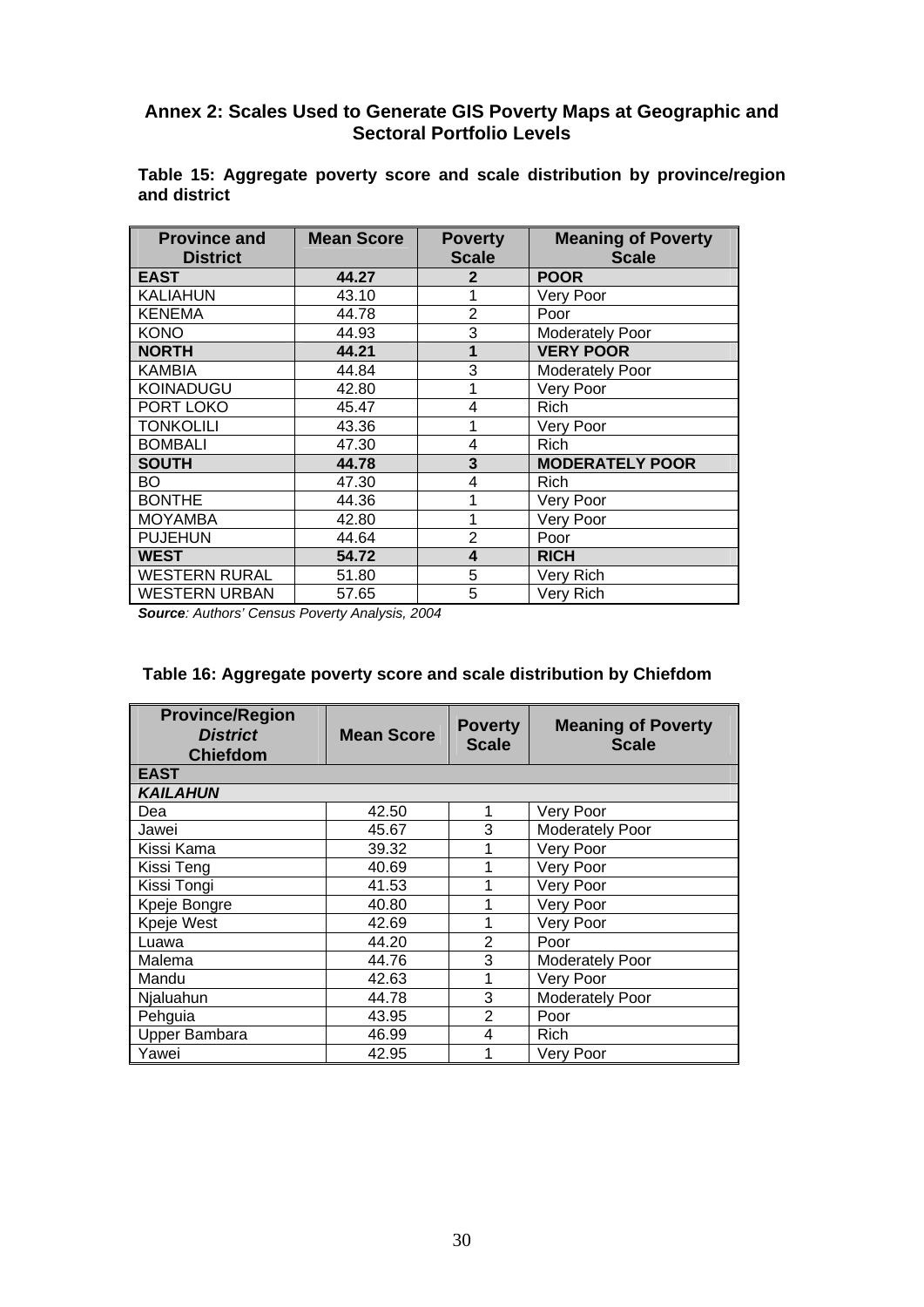| <b>District</b><br><b>Mean Score</b><br><b>Scale</b><br><b>Scale</b><br><b>Chiefdom</b><br>EAST cont'<br><b>KENEMA</b><br>45.59<br>3<br><b>Moderately Poor</b><br>Dama<br>$\overline{2}$<br>44.34<br>Dodo<br>Poor<br>$\overline{2}$<br>44.28<br>Poor<br>Gaura<br>42.97<br>1<br>Gorama Mande<br>Very Poor<br>$\overline{3}$<br>44.73<br>Moderately Poor<br>Kandu Lekpema<br>$\overline{2}$<br>43.27<br>Poor<br>Koya<br>$\overline{2}$<br>44.10<br>Langrama<br>Poor<br>$\overline{4}$<br>Lower Bambara<br>46.40<br>Rich<br>41.43<br>1<br>Malegohun<br>Very Poor<br>41.19<br>1<br>Very Poor<br>Niawa<br>$\overline{2}$<br>43.34<br>Poor<br>Nomo<br>46.56<br>$\overline{4}$<br><b>Rich</b><br>Nongowa<br>43.72<br>$\overline{2}$<br>Simbaru<br>Poor<br>5<br>Small Bo<br>47.41<br>Very Rich<br>$\overline{2}$<br>Tunkia<br>43.67<br>Poor<br>$\overline{2}$<br>Wandor<br>43.06<br>Poor<br>$\overline{5}$<br>55.23<br><b>Kenema Town</b><br>Very Rich<br><b>KONO</b><br>46.28<br>Rich<br>Fiama<br>4<br>$\overline{2}$<br>43.68<br>Gbane<br>Poor<br>41.22<br>Gbane Kandor<br>1<br>Very Poor<br>46.34<br>$\overline{4}$<br>Rich<br>Gbense<br>$\overline{3}$<br>Gorama Kono<br>44.96<br>Moderately Poor<br>46.78<br>$\overline{4}$<br>Rich<br>Kamaa<br>$\overline{2}$<br>43.61<br>Lei<br>Poor<br>Mafindor<br>41.93<br>1<br>Very Poor<br>47.11<br>Nimikoro<br>$\overline{4}$<br>Rich<br>$\overline{2}$<br>43.42<br>Nimiyama<br>Poor<br>42.94<br>1<br>Sandor<br>Very Poor<br>41.47<br>1<br>Very Poor<br>Soa<br>$\overline{3}$<br>Tankoro<br>45.62<br>Moderately Poor<br>$\overline{4}$<br>Toli<br>46.61<br>Rich<br>Koidu Town<br>52.00<br>Very Rich<br>5<br><b>NORTH</b><br><b>BOMBALI</b><br>$\overline{c}$<br><b>Biriwa</b><br>43.14<br>Poor<br>$\overline{\mathbf{4}}$<br>47.13<br>Rich<br>Bombali Shebora<br>$\overline{2}$<br>43.15<br>Gbanti Kamaranka<br>Poor<br>$\overline{3}$<br>44.53<br>Gbendebu Ngoeahun<br><b>Moderately Poor</b><br>1<br>42.60<br>Libeisaygahun<br>Very Poor<br>1<br>Magbaima Ndorhahun<br>42.70<br>Very Poor<br>3<br>45.79<br>Makari Gbanti<br>Moderately Poor<br>$\overline{3}$<br>44.62<br>Paki Masabong<br>Moderately Poor<br>1<br>42.36<br>Safroko Limba<br>Very Poor<br>1<br>42.60<br>Very Poor<br>Sabda Loko<br>3<br>45.76<br>Moderately Poor<br>Sanda Tebdareh<br>$\overline{2}$<br>44.30<br>Poor<br>Sella Limba<br>$\mathbf 1$<br>Very Poor<br>Tambakka<br>42.94<br>5<br>Makeni Town<br>52.20<br>Very Rich | <b>Province/Region</b> | <b>Poverty</b> | <b>Meaning of Poverty</b> |
|---------------------------------------------------------------------------------------------------------------------------------------------------------------------------------------------------------------------------------------------------------------------------------------------------------------------------------------------------------------------------------------------------------------------------------------------------------------------------------------------------------------------------------------------------------------------------------------------------------------------------------------------------------------------------------------------------------------------------------------------------------------------------------------------------------------------------------------------------------------------------------------------------------------------------------------------------------------------------------------------------------------------------------------------------------------------------------------------------------------------------------------------------------------------------------------------------------------------------------------------------------------------------------------------------------------------------------------------------------------------------------------------------------------------------------------------------------------------------------------------------------------------------------------------------------------------------------------------------------------------------------------------------------------------------------------------------------------------------------------------------------------------------------------------------------------------------------------------------------------------------------------------------------------------------------------------------------------------------------------------------------------------------------------------------------------------------------------------------------------------------------------------------------------------------------------------------------------------------------------------------------------------------------------------------------------------------------------------------------------------------------------------------------------------------------------|------------------------|----------------|---------------------------|
|                                                                                                                                                                                                                                                                                                                                                                                                                                                                                                                                                                                                                                                                                                                                                                                                                                                                                                                                                                                                                                                                                                                                                                                                                                                                                                                                                                                                                                                                                                                                                                                                                                                                                                                                                                                                                                                                                                                                                                                                                                                                                                                                                                                                                                                                                                                                                                                                                                       |                        |                |                           |
|                                                                                                                                                                                                                                                                                                                                                                                                                                                                                                                                                                                                                                                                                                                                                                                                                                                                                                                                                                                                                                                                                                                                                                                                                                                                                                                                                                                                                                                                                                                                                                                                                                                                                                                                                                                                                                                                                                                                                                                                                                                                                                                                                                                                                                                                                                                                                                                                                                       |                        |                |                           |
|                                                                                                                                                                                                                                                                                                                                                                                                                                                                                                                                                                                                                                                                                                                                                                                                                                                                                                                                                                                                                                                                                                                                                                                                                                                                                                                                                                                                                                                                                                                                                                                                                                                                                                                                                                                                                                                                                                                                                                                                                                                                                                                                                                                                                                                                                                                                                                                                                                       |                        |                |                           |
|                                                                                                                                                                                                                                                                                                                                                                                                                                                                                                                                                                                                                                                                                                                                                                                                                                                                                                                                                                                                                                                                                                                                                                                                                                                                                                                                                                                                                                                                                                                                                                                                                                                                                                                                                                                                                                                                                                                                                                                                                                                                                                                                                                                                                                                                                                                                                                                                                                       |                        |                |                           |
|                                                                                                                                                                                                                                                                                                                                                                                                                                                                                                                                                                                                                                                                                                                                                                                                                                                                                                                                                                                                                                                                                                                                                                                                                                                                                                                                                                                                                                                                                                                                                                                                                                                                                                                                                                                                                                                                                                                                                                                                                                                                                                                                                                                                                                                                                                                                                                                                                                       |                        |                |                           |
|                                                                                                                                                                                                                                                                                                                                                                                                                                                                                                                                                                                                                                                                                                                                                                                                                                                                                                                                                                                                                                                                                                                                                                                                                                                                                                                                                                                                                                                                                                                                                                                                                                                                                                                                                                                                                                                                                                                                                                                                                                                                                                                                                                                                                                                                                                                                                                                                                                       |                        |                |                           |
|                                                                                                                                                                                                                                                                                                                                                                                                                                                                                                                                                                                                                                                                                                                                                                                                                                                                                                                                                                                                                                                                                                                                                                                                                                                                                                                                                                                                                                                                                                                                                                                                                                                                                                                                                                                                                                                                                                                                                                                                                                                                                                                                                                                                                                                                                                                                                                                                                                       |                        |                |                           |
|                                                                                                                                                                                                                                                                                                                                                                                                                                                                                                                                                                                                                                                                                                                                                                                                                                                                                                                                                                                                                                                                                                                                                                                                                                                                                                                                                                                                                                                                                                                                                                                                                                                                                                                                                                                                                                                                                                                                                                                                                                                                                                                                                                                                                                                                                                                                                                                                                                       |                        |                |                           |
|                                                                                                                                                                                                                                                                                                                                                                                                                                                                                                                                                                                                                                                                                                                                                                                                                                                                                                                                                                                                                                                                                                                                                                                                                                                                                                                                                                                                                                                                                                                                                                                                                                                                                                                                                                                                                                                                                                                                                                                                                                                                                                                                                                                                                                                                                                                                                                                                                                       |                        |                |                           |
|                                                                                                                                                                                                                                                                                                                                                                                                                                                                                                                                                                                                                                                                                                                                                                                                                                                                                                                                                                                                                                                                                                                                                                                                                                                                                                                                                                                                                                                                                                                                                                                                                                                                                                                                                                                                                                                                                                                                                                                                                                                                                                                                                                                                                                                                                                                                                                                                                                       |                        |                |                           |
|                                                                                                                                                                                                                                                                                                                                                                                                                                                                                                                                                                                                                                                                                                                                                                                                                                                                                                                                                                                                                                                                                                                                                                                                                                                                                                                                                                                                                                                                                                                                                                                                                                                                                                                                                                                                                                                                                                                                                                                                                                                                                                                                                                                                                                                                                                                                                                                                                                       |                        |                |                           |
|                                                                                                                                                                                                                                                                                                                                                                                                                                                                                                                                                                                                                                                                                                                                                                                                                                                                                                                                                                                                                                                                                                                                                                                                                                                                                                                                                                                                                                                                                                                                                                                                                                                                                                                                                                                                                                                                                                                                                                                                                                                                                                                                                                                                                                                                                                                                                                                                                                       |                        |                |                           |
|                                                                                                                                                                                                                                                                                                                                                                                                                                                                                                                                                                                                                                                                                                                                                                                                                                                                                                                                                                                                                                                                                                                                                                                                                                                                                                                                                                                                                                                                                                                                                                                                                                                                                                                                                                                                                                                                                                                                                                                                                                                                                                                                                                                                                                                                                                                                                                                                                                       |                        |                |                           |
|                                                                                                                                                                                                                                                                                                                                                                                                                                                                                                                                                                                                                                                                                                                                                                                                                                                                                                                                                                                                                                                                                                                                                                                                                                                                                                                                                                                                                                                                                                                                                                                                                                                                                                                                                                                                                                                                                                                                                                                                                                                                                                                                                                                                                                                                                                                                                                                                                                       |                        |                |                           |
|                                                                                                                                                                                                                                                                                                                                                                                                                                                                                                                                                                                                                                                                                                                                                                                                                                                                                                                                                                                                                                                                                                                                                                                                                                                                                                                                                                                                                                                                                                                                                                                                                                                                                                                                                                                                                                                                                                                                                                                                                                                                                                                                                                                                                                                                                                                                                                                                                                       |                        |                |                           |
|                                                                                                                                                                                                                                                                                                                                                                                                                                                                                                                                                                                                                                                                                                                                                                                                                                                                                                                                                                                                                                                                                                                                                                                                                                                                                                                                                                                                                                                                                                                                                                                                                                                                                                                                                                                                                                                                                                                                                                                                                                                                                                                                                                                                                                                                                                                                                                                                                                       |                        |                |                           |
|                                                                                                                                                                                                                                                                                                                                                                                                                                                                                                                                                                                                                                                                                                                                                                                                                                                                                                                                                                                                                                                                                                                                                                                                                                                                                                                                                                                                                                                                                                                                                                                                                                                                                                                                                                                                                                                                                                                                                                                                                                                                                                                                                                                                                                                                                                                                                                                                                                       |                        |                |                           |
|                                                                                                                                                                                                                                                                                                                                                                                                                                                                                                                                                                                                                                                                                                                                                                                                                                                                                                                                                                                                                                                                                                                                                                                                                                                                                                                                                                                                                                                                                                                                                                                                                                                                                                                                                                                                                                                                                                                                                                                                                                                                                                                                                                                                                                                                                                                                                                                                                                       |                        |                |                           |
|                                                                                                                                                                                                                                                                                                                                                                                                                                                                                                                                                                                                                                                                                                                                                                                                                                                                                                                                                                                                                                                                                                                                                                                                                                                                                                                                                                                                                                                                                                                                                                                                                                                                                                                                                                                                                                                                                                                                                                                                                                                                                                                                                                                                                                                                                                                                                                                                                                       |                        |                |                           |
|                                                                                                                                                                                                                                                                                                                                                                                                                                                                                                                                                                                                                                                                                                                                                                                                                                                                                                                                                                                                                                                                                                                                                                                                                                                                                                                                                                                                                                                                                                                                                                                                                                                                                                                                                                                                                                                                                                                                                                                                                                                                                                                                                                                                                                                                                                                                                                                                                                       |                        |                |                           |
|                                                                                                                                                                                                                                                                                                                                                                                                                                                                                                                                                                                                                                                                                                                                                                                                                                                                                                                                                                                                                                                                                                                                                                                                                                                                                                                                                                                                                                                                                                                                                                                                                                                                                                                                                                                                                                                                                                                                                                                                                                                                                                                                                                                                                                                                                                                                                                                                                                       |                        |                |                           |
|                                                                                                                                                                                                                                                                                                                                                                                                                                                                                                                                                                                                                                                                                                                                                                                                                                                                                                                                                                                                                                                                                                                                                                                                                                                                                                                                                                                                                                                                                                                                                                                                                                                                                                                                                                                                                                                                                                                                                                                                                                                                                                                                                                                                                                                                                                                                                                                                                                       |                        |                |                           |
|                                                                                                                                                                                                                                                                                                                                                                                                                                                                                                                                                                                                                                                                                                                                                                                                                                                                                                                                                                                                                                                                                                                                                                                                                                                                                                                                                                                                                                                                                                                                                                                                                                                                                                                                                                                                                                                                                                                                                                                                                                                                                                                                                                                                                                                                                                                                                                                                                                       |                        |                |                           |
|                                                                                                                                                                                                                                                                                                                                                                                                                                                                                                                                                                                                                                                                                                                                                                                                                                                                                                                                                                                                                                                                                                                                                                                                                                                                                                                                                                                                                                                                                                                                                                                                                                                                                                                                                                                                                                                                                                                                                                                                                                                                                                                                                                                                                                                                                                                                                                                                                                       |                        |                |                           |
|                                                                                                                                                                                                                                                                                                                                                                                                                                                                                                                                                                                                                                                                                                                                                                                                                                                                                                                                                                                                                                                                                                                                                                                                                                                                                                                                                                                                                                                                                                                                                                                                                                                                                                                                                                                                                                                                                                                                                                                                                                                                                                                                                                                                                                                                                                                                                                                                                                       |                        |                |                           |
|                                                                                                                                                                                                                                                                                                                                                                                                                                                                                                                                                                                                                                                                                                                                                                                                                                                                                                                                                                                                                                                                                                                                                                                                                                                                                                                                                                                                                                                                                                                                                                                                                                                                                                                                                                                                                                                                                                                                                                                                                                                                                                                                                                                                                                                                                                                                                                                                                                       |                        |                |                           |
|                                                                                                                                                                                                                                                                                                                                                                                                                                                                                                                                                                                                                                                                                                                                                                                                                                                                                                                                                                                                                                                                                                                                                                                                                                                                                                                                                                                                                                                                                                                                                                                                                                                                                                                                                                                                                                                                                                                                                                                                                                                                                                                                                                                                                                                                                                                                                                                                                                       |                        |                |                           |
|                                                                                                                                                                                                                                                                                                                                                                                                                                                                                                                                                                                                                                                                                                                                                                                                                                                                                                                                                                                                                                                                                                                                                                                                                                                                                                                                                                                                                                                                                                                                                                                                                                                                                                                                                                                                                                                                                                                                                                                                                                                                                                                                                                                                                                                                                                                                                                                                                                       |                        |                |                           |
|                                                                                                                                                                                                                                                                                                                                                                                                                                                                                                                                                                                                                                                                                                                                                                                                                                                                                                                                                                                                                                                                                                                                                                                                                                                                                                                                                                                                                                                                                                                                                                                                                                                                                                                                                                                                                                                                                                                                                                                                                                                                                                                                                                                                                                                                                                                                                                                                                                       |                        |                |                           |
|                                                                                                                                                                                                                                                                                                                                                                                                                                                                                                                                                                                                                                                                                                                                                                                                                                                                                                                                                                                                                                                                                                                                                                                                                                                                                                                                                                                                                                                                                                                                                                                                                                                                                                                                                                                                                                                                                                                                                                                                                                                                                                                                                                                                                                                                                                                                                                                                                                       |                        |                |                           |
|                                                                                                                                                                                                                                                                                                                                                                                                                                                                                                                                                                                                                                                                                                                                                                                                                                                                                                                                                                                                                                                                                                                                                                                                                                                                                                                                                                                                                                                                                                                                                                                                                                                                                                                                                                                                                                                                                                                                                                                                                                                                                                                                                                                                                                                                                                                                                                                                                                       |                        |                |                           |
|                                                                                                                                                                                                                                                                                                                                                                                                                                                                                                                                                                                                                                                                                                                                                                                                                                                                                                                                                                                                                                                                                                                                                                                                                                                                                                                                                                                                                                                                                                                                                                                                                                                                                                                                                                                                                                                                                                                                                                                                                                                                                                                                                                                                                                                                                                                                                                                                                                       |                        |                |                           |
|                                                                                                                                                                                                                                                                                                                                                                                                                                                                                                                                                                                                                                                                                                                                                                                                                                                                                                                                                                                                                                                                                                                                                                                                                                                                                                                                                                                                                                                                                                                                                                                                                                                                                                                                                                                                                                                                                                                                                                                                                                                                                                                                                                                                                                                                                                                                                                                                                                       |                        |                |                           |
|                                                                                                                                                                                                                                                                                                                                                                                                                                                                                                                                                                                                                                                                                                                                                                                                                                                                                                                                                                                                                                                                                                                                                                                                                                                                                                                                                                                                                                                                                                                                                                                                                                                                                                                                                                                                                                                                                                                                                                                                                                                                                                                                                                                                                                                                                                                                                                                                                                       |                        |                |                           |
|                                                                                                                                                                                                                                                                                                                                                                                                                                                                                                                                                                                                                                                                                                                                                                                                                                                                                                                                                                                                                                                                                                                                                                                                                                                                                                                                                                                                                                                                                                                                                                                                                                                                                                                                                                                                                                                                                                                                                                                                                                                                                                                                                                                                                                                                                                                                                                                                                                       |                        |                |                           |
|                                                                                                                                                                                                                                                                                                                                                                                                                                                                                                                                                                                                                                                                                                                                                                                                                                                                                                                                                                                                                                                                                                                                                                                                                                                                                                                                                                                                                                                                                                                                                                                                                                                                                                                                                                                                                                                                                                                                                                                                                                                                                                                                                                                                                                                                                                                                                                                                                                       |                        |                |                           |
|                                                                                                                                                                                                                                                                                                                                                                                                                                                                                                                                                                                                                                                                                                                                                                                                                                                                                                                                                                                                                                                                                                                                                                                                                                                                                                                                                                                                                                                                                                                                                                                                                                                                                                                                                                                                                                                                                                                                                                                                                                                                                                                                                                                                                                                                                                                                                                                                                                       |                        |                |                           |
|                                                                                                                                                                                                                                                                                                                                                                                                                                                                                                                                                                                                                                                                                                                                                                                                                                                                                                                                                                                                                                                                                                                                                                                                                                                                                                                                                                                                                                                                                                                                                                                                                                                                                                                                                                                                                                                                                                                                                                                                                                                                                                                                                                                                                                                                                                                                                                                                                                       |                        |                |                           |
|                                                                                                                                                                                                                                                                                                                                                                                                                                                                                                                                                                                                                                                                                                                                                                                                                                                                                                                                                                                                                                                                                                                                                                                                                                                                                                                                                                                                                                                                                                                                                                                                                                                                                                                                                                                                                                                                                                                                                                                                                                                                                                                                                                                                                                                                                                                                                                                                                                       |                        |                |                           |
|                                                                                                                                                                                                                                                                                                                                                                                                                                                                                                                                                                                                                                                                                                                                                                                                                                                                                                                                                                                                                                                                                                                                                                                                                                                                                                                                                                                                                                                                                                                                                                                                                                                                                                                                                                                                                                                                                                                                                                                                                                                                                                                                                                                                                                                                                                                                                                                                                                       |                        |                |                           |
|                                                                                                                                                                                                                                                                                                                                                                                                                                                                                                                                                                                                                                                                                                                                                                                                                                                                                                                                                                                                                                                                                                                                                                                                                                                                                                                                                                                                                                                                                                                                                                                                                                                                                                                                                                                                                                                                                                                                                                                                                                                                                                                                                                                                                                                                                                                                                                                                                                       |                        |                |                           |
|                                                                                                                                                                                                                                                                                                                                                                                                                                                                                                                                                                                                                                                                                                                                                                                                                                                                                                                                                                                                                                                                                                                                                                                                                                                                                                                                                                                                                                                                                                                                                                                                                                                                                                                                                                                                                                                                                                                                                                                                                                                                                                                                                                                                                                                                                                                                                                                                                                       |                        |                |                           |
|                                                                                                                                                                                                                                                                                                                                                                                                                                                                                                                                                                                                                                                                                                                                                                                                                                                                                                                                                                                                                                                                                                                                                                                                                                                                                                                                                                                                                                                                                                                                                                                                                                                                                                                                                                                                                                                                                                                                                                                                                                                                                                                                                                                                                                                                                                                                                                                                                                       |                        |                |                           |
|                                                                                                                                                                                                                                                                                                                                                                                                                                                                                                                                                                                                                                                                                                                                                                                                                                                                                                                                                                                                                                                                                                                                                                                                                                                                                                                                                                                                                                                                                                                                                                                                                                                                                                                                                                                                                                                                                                                                                                                                                                                                                                                                                                                                                                                                                                                                                                                                                                       |                        |                |                           |
|                                                                                                                                                                                                                                                                                                                                                                                                                                                                                                                                                                                                                                                                                                                                                                                                                                                                                                                                                                                                                                                                                                                                                                                                                                                                                                                                                                                                                                                                                                                                                                                                                                                                                                                                                                                                                                                                                                                                                                                                                                                                                                                                                                                                                                                                                                                                                                                                                                       |                        |                |                           |
|                                                                                                                                                                                                                                                                                                                                                                                                                                                                                                                                                                                                                                                                                                                                                                                                                                                                                                                                                                                                                                                                                                                                                                                                                                                                                                                                                                                                                                                                                                                                                                                                                                                                                                                                                                                                                                                                                                                                                                                                                                                                                                                                                                                                                                                                                                                                                                                                                                       |                        |                |                           |
|                                                                                                                                                                                                                                                                                                                                                                                                                                                                                                                                                                                                                                                                                                                                                                                                                                                                                                                                                                                                                                                                                                                                                                                                                                                                                                                                                                                                                                                                                                                                                                                                                                                                                                                                                                                                                                                                                                                                                                                                                                                                                                                                                                                                                                                                                                                                                                                                                                       |                        |                |                           |
|                                                                                                                                                                                                                                                                                                                                                                                                                                                                                                                                                                                                                                                                                                                                                                                                                                                                                                                                                                                                                                                                                                                                                                                                                                                                                                                                                                                                                                                                                                                                                                                                                                                                                                                                                                                                                                                                                                                                                                                                                                                                                                                                                                                                                                                                                                                                                                                                                                       |                        |                |                           |
|                                                                                                                                                                                                                                                                                                                                                                                                                                                                                                                                                                                                                                                                                                                                                                                                                                                                                                                                                                                                                                                                                                                                                                                                                                                                                                                                                                                                                                                                                                                                                                                                                                                                                                                                                                                                                                                                                                                                                                                                                                                                                                                                                                                                                                                                                                                                                                                                                                       |                        |                |                           |
|                                                                                                                                                                                                                                                                                                                                                                                                                                                                                                                                                                                                                                                                                                                                                                                                                                                                                                                                                                                                                                                                                                                                                                                                                                                                                                                                                                                                                                                                                                                                                                                                                                                                                                                                                                                                                                                                                                                                                                                                                                                                                                                                                                                                                                                                                                                                                                                                                                       |                        |                |                           |
|                                                                                                                                                                                                                                                                                                                                                                                                                                                                                                                                                                                                                                                                                                                                                                                                                                                                                                                                                                                                                                                                                                                                                                                                                                                                                                                                                                                                                                                                                                                                                                                                                                                                                                                                                                                                                                                                                                                                                                                                                                                                                                                                                                                                                                                                                                                                                                                                                                       |                        |                |                           |
|                                                                                                                                                                                                                                                                                                                                                                                                                                                                                                                                                                                                                                                                                                                                                                                                                                                                                                                                                                                                                                                                                                                                                                                                                                                                                                                                                                                                                                                                                                                                                                                                                                                                                                                                                                                                                                                                                                                                                                                                                                                                                                                                                                                                                                                                                                                                                                                                                                       |                        |                |                           |
|                                                                                                                                                                                                                                                                                                                                                                                                                                                                                                                                                                                                                                                                                                                                                                                                                                                                                                                                                                                                                                                                                                                                                                                                                                                                                                                                                                                                                                                                                                                                                                                                                                                                                                                                                                                                                                                                                                                                                                                                                                                                                                                                                                                                                                                                                                                                                                                                                                       |                        |                |                           |

**Table 16 Continues**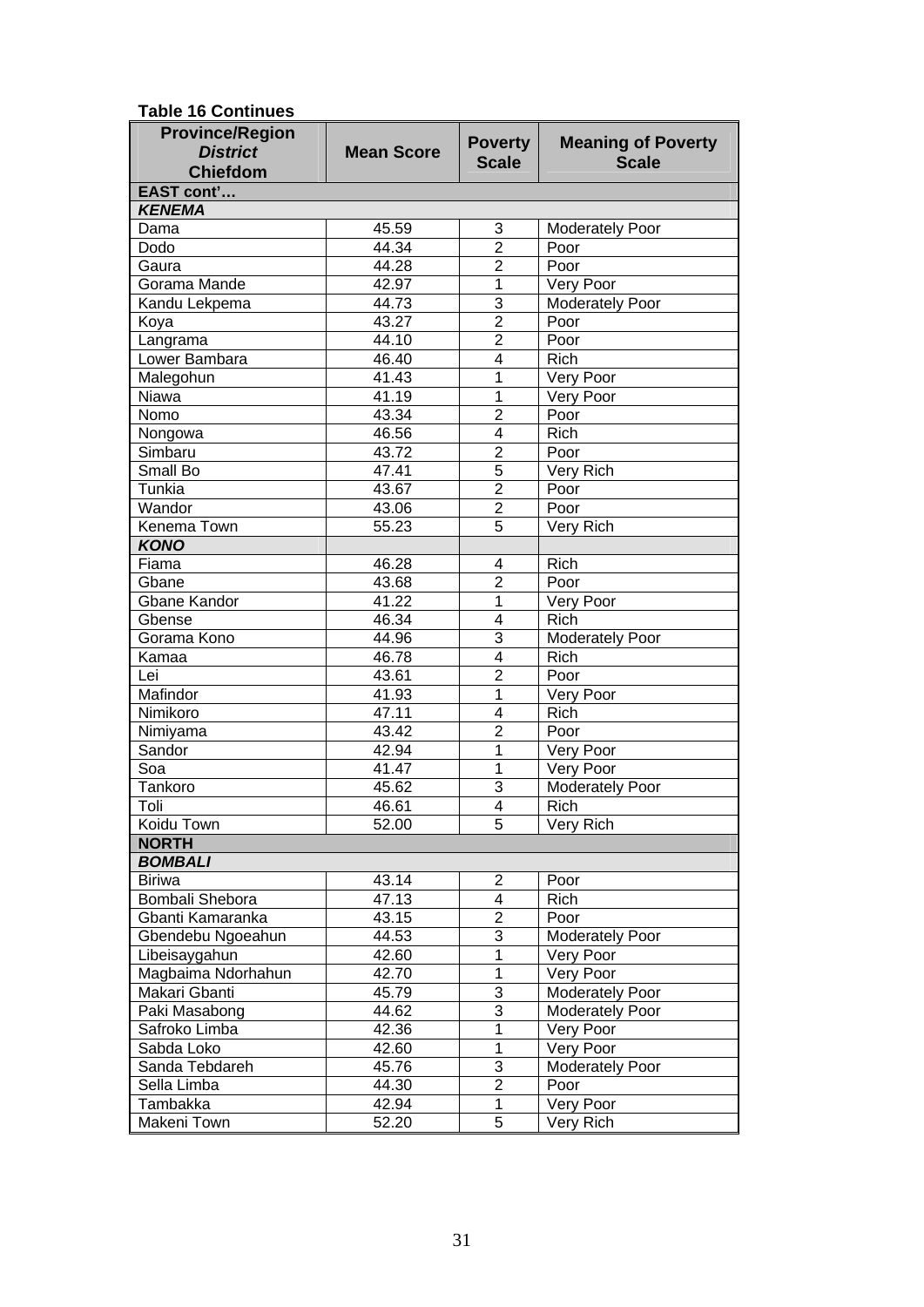| <b>Table 16 Continues</b> |
|---------------------------|
|---------------------------|

| <b>District</b><br><b>Mean Score</b><br><b>Scale</b><br><b>Scale</b><br><b>Chiefdom</b><br><b>NORTH cont'</b><br><b>KAMBIA</b><br>44.77<br>3<br><b>Bramaia</b><br><b>Moderately Poor</b><br>3<br>Gbinle - Dixing<br>45.80<br>Moderately Poor<br>$\overline{\mathbf{4}}$<br>Magbeme<br>46.32<br><b>Rich</b><br>Mambolo<br>Moderately Poor<br>44.35<br>3<br>$\overline{2}$<br>44.18<br>Masungbala<br>Poor<br><b>Moderately Poor</b><br>$\overline{3}$<br>44.77<br>Samu<br><b>Tonko Limba</b><br>$\overline{2}$<br>Poor<br>43.65<br><b>KOINADUGU</b><br>Dembelia Sinkunia<br>42.32<br>Very Poor<br>1<br>$\overline{1}$<br>42.69<br>Very Poor<br>Diang<br>Follodoba Dembelia<br>42.30<br>$\mathbf{1}$<br>Very Poor<br>Kasunko<br>42.58<br>1<br>Very Poor<br>$\mathbf{1}$<br>Very Poor<br>Mongo<br>40.84<br>40.37<br>$\mathbf{1}$<br>Very Poor<br>Beya<br>Nieni<br>42.77<br>$\mathbf 1$<br>Very Poor<br>$\overline{\mathbf{4}}$<br>Sengbe<br>46.00<br><b>Rich</b><br>42.57<br>$\mathbf{1}$<br>Very Poor<br>Sulima<br>Wara Wara Bafodia<br>$\mathbf 1$<br>Very Poor<br>40.67<br>$\overline{5}$<br>Wara Wara Yagala<br>47.71<br><b>Very Rich</b><br><b>PORT LOKO</b><br><b>BKM</b><br>42.91<br>Very Poor<br>1<br><b>Buya Romende</b><br>3<br><b>Moderately Poor</b><br>44.62<br><b>Dibia</b><br>$\mathbf{1}$<br>Very Poor<br>42.76<br>Kaffu Bullom<br>$\overline{5}$<br>Very Rich<br>52.50<br>3<br><b>Moderately Poor</b><br>45.39<br>Koya<br>$\overline{\mathbf{4}}$<br>Lokomasama<br>46.50<br><b>Rich</b><br>$\overline{\mathbf{4}}$<br>Maforki<br>46.13<br><b>Rich</b><br>$\overline{5}$<br>Very Rich<br>47.60<br>Marampa<br>$\mathbf{1}$<br>Very Poor<br>Masimera<br>42.54<br>Sanda Magbolontor<br>$\overline{2}$<br>43.39<br>Poor<br><b>TMS</b><br>$\overline{\mathbf{4}}$<br>45.85<br>Rich<br><b>TONKOLILI</b><br>41.62<br>Very Poor<br>Gbonkolenken<br>1<br>1<br>Kafe Simira<br>42.73<br>Very Poor<br>42.20<br>1<br>Very Poor<br>Kalansogoia<br>$\mathbf 1$<br>Kholifa Mabang<br>41.91<br>Very Poor<br>Kholifa Rowalla<br>47.32<br>4<br>Rich<br>41.56<br>1<br>Very Poor<br>Kunike Barina<br>42.00<br>1<br>Very Poor<br>Kunike Sanda<br>$\mathbf 1$<br>Malal Mara<br>42.02<br>Very Poor<br>$\mathbf{1}$<br>40.72<br>Very Poor<br>Sambaya<br>5<br>52.24<br>Very Rich<br>Tane<br>Yoni<br>$\mathbf{1}$<br>42.63<br>Very Poor<br><b>SOUTH</b><br><b>BO</b><br>Badjia<br>46.43<br>4<br>Rich<br>47.14<br>4<br>Rich<br>Bagbo<br>46.94<br>4<br><b>Bagbwe</b><br>Rich<br>5<br>49.41<br>Very Rich<br>Baoma<br>45.98<br>4<br><b>Rich</b><br><b>Bumpe Ngawo</b> | <b>Province/Region</b> |       | <b>Poverty</b> | <b>Meaning of Poverty</b> |  |
|----------------------------------------------------------------------------------------------------------------------------------------------------------------------------------------------------------------------------------------------------------------------------------------------------------------------------------------------------------------------------------------------------------------------------------------------------------------------------------------------------------------------------------------------------------------------------------------------------------------------------------------------------------------------------------------------------------------------------------------------------------------------------------------------------------------------------------------------------------------------------------------------------------------------------------------------------------------------------------------------------------------------------------------------------------------------------------------------------------------------------------------------------------------------------------------------------------------------------------------------------------------------------------------------------------------------------------------------------------------------------------------------------------------------------------------------------------------------------------------------------------------------------------------------------------------------------------------------------------------------------------------------------------------------------------------------------------------------------------------------------------------------------------------------------------------------------------------------------------------------------------------------------------------------------------------------------------------------------------------------------------------------------------------------------------------------------------------------------------------------------------------------------------------------------------------------------------------------------------------------------------------------------------------------------------------------------------------------------------------------------------------------------------------------------------------------------------------------------------------------------------------------------------------------------|------------------------|-------|----------------|---------------------------|--|
|                                                                                                                                                                                                                                                                                                                                                                                                                                                                                                                                                                                                                                                                                                                                                                                                                                                                                                                                                                                                                                                                                                                                                                                                                                                                                                                                                                                                                                                                                                                                                                                                                                                                                                                                                                                                                                                                                                                                                                                                                                                                                                                                                                                                                                                                                                                                                                                                                                                                                                                                                    |                        |       |                |                           |  |
|                                                                                                                                                                                                                                                                                                                                                                                                                                                                                                                                                                                                                                                                                                                                                                                                                                                                                                                                                                                                                                                                                                                                                                                                                                                                                                                                                                                                                                                                                                                                                                                                                                                                                                                                                                                                                                                                                                                                                                                                                                                                                                                                                                                                                                                                                                                                                                                                                                                                                                                                                    |                        |       |                |                           |  |
|                                                                                                                                                                                                                                                                                                                                                                                                                                                                                                                                                                                                                                                                                                                                                                                                                                                                                                                                                                                                                                                                                                                                                                                                                                                                                                                                                                                                                                                                                                                                                                                                                                                                                                                                                                                                                                                                                                                                                                                                                                                                                                                                                                                                                                                                                                                                                                                                                                                                                                                                                    |                        |       |                |                           |  |
|                                                                                                                                                                                                                                                                                                                                                                                                                                                                                                                                                                                                                                                                                                                                                                                                                                                                                                                                                                                                                                                                                                                                                                                                                                                                                                                                                                                                                                                                                                                                                                                                                                                                                                                                                                                                                                                                                                                                                                                                                                                                                                                                                                                                                                                                                                                                                                                                                                                                                                                                                    |                        |       |                |                           |  |
|                                                                                                                                                                                                                                                                                                                                                                                                                                                                                                                                                                                                                                                                                                                                                                                                                                                                                                                                                                                                                                                                                                                                                                                                                                                                                                                                                                                                                                                                                                                                                                                                                                                                                                                                                                                                                                                                                                                                                                                                                                                                                                                                                                                                                                                                                                                                                                                                                                                                                                                                                    |                        |       |                |                           |  |
|                                                                                                                                                                                                                                                                                                                                                                                                                                                                                                                                                                                                                                                                                                                                                                                                                                                                                                                                                                                                                                                                                                                                                                                                                                                                                                                                                                                                                                                                                                                                                                                                                                                                                                                                                                                                                                                                                                                                                                                                                                                                                                                                                                                                                                                                                                                                                                                                                                                                                                                                                    |                        |       |                |                           |  |
|                                                                                                                                                                                                                                                                                                                                                                                                                                                                                                                                                                                                                                                                                                                                                                                                                                                                                                                                                                                                                                                                                                                                                                                                                                                                                                                                                                                                                                                                                                                                                                                                                                                                                                                                                                                                                                                                                                                                                                                                                                                                                                                                                                                                                                                                                                                                                                                                                                                                                                                                                    |                        |       |                |                           |  |
|                                                                                                                                                                                                                                                                                                                                                                                                                                                                                                                                                                                                                                                                                                                                                                                                                                                                                                                                                                                                                                                                                                                                                                                                                                                                                                                                                                                                                                                                                                                                                                                                                                                                                                                                                                                                                                                                                                                                                                                                                                                                                                                                                                                                                                                                                                                                                                                                                                                                                                                                                    |                        |       |                |                           |  |
|                                                                                                                                                                                                                                                                                                                                                                                                                                                                                                                                                                                                                                                                                                                                                                                                                                                                                                                                                                                                                                                                                                                                                                                                                                                                                                                                                                                                                                                                                                                                                                                                                                                                                                                                                                                                                                                                                                                                                                                                                                                                                                                                                                                                                                                                                                                                                                                                                                                                                                                                                    |                        |       |                |                           |  |
|                                                                                                                                                                                                                                                                                                                                                                                                                                                                                                                                                                                                                                                                                                                                                                                                                                                                                                                                                                                                                                                                                                                                                                                                                                                                                                                                                                                                                                                                                                                                                                                                                                                                                                                                                                                                                                                                                                                                                                                                                                                                                                                                                                                                                                                                                                                                                                                                                                                                                                                                                    |                        |       |                |                           |  |
|                                                                                                                                                                                                                                                                                                                                                                                                                                                                                                                                                                                                                                                                                                                                                                                                                                                                                                                                                                                                                                                                                                                                                                                                                                                                                                                                                                                                                                                                                                                                                                                                                                                                                                                                                                                                                                                                                                                                                                                                                                                                                                                                                                                                                                                                                                                                                                                                                                                                                                                                                    |                        |       |                |                           |  |
|                                                                                                                                                                                                                                                                                                                                                                                                                                                                                                                                                                                                                                                                                                                                                                                                                                                                                                                                                                                                                                                                                                                                                                                                                                                                                                                                                                                                                                                                                                                                                                                                                                                                                                                                                                                                                                                                                                                                                                                                                                                                                                                                                                                                                                                                                                                                                                                                                                                                                                                                                    |                        |       |                |                           |  |
|                                                                                                                                                                                                                                                                                                                                                                                                                                                                                                                                                                                                                                                                                                                                                                                                                                                                                                                                                                                                                                                                                                                                                                                                                                                                                                                                                                                                                                                                                                                                                                                                                                                                                                                                                                                                                                                                                                                                                                                                                                                                                                                                                                                                                                                                                                                                                                                                                                                                                                                                                    |                        |       |                |                           |  |
|                                                                                                                                                                                                                                                                                                                                                                                                                                                                                                                                                                                                                                                                                                                                                                                                                                                                                                                                                                                                                                                                                                                                                                                                                                                                                                                                                                                                                                                                                                                                                                                                                                                                                                                                                                                                                                                                                                                                                                                                                                                                                                                                                                                                                                                                                                                                                                                                                                                                                                                                                    |                        |       |                |                           |  |
|                                                                                                                                                                                                                                                                                                                                                                                                                                                                                                                                                                                                                                                                                                                                                                                                                                                                                                                                                                                                                                                                                                                                                                                                                                                                                                                                                                                                                                                                                                                                                                                                                                                                                                                                                                                                                                                                                                                                                                                                                                                                                                                                                                                                                                                                                                                                                                                                                                                                                                                                                    |                        |       |                |                           |  |
|                                                                                                                                                                                                                                                                                                                                                                                                                                                                                                                                                                                                                                                                                                                                                                                                                                                                                                                                                                                                                                                                                                                                                                                                                                                                                                                                                                                                                                                                                                                                                                                                                                                                                                                                                                                                                                                                                                                                                                                                                                                                                                                                                                                                                                                                                                                                                                                                                                                                                                                                                    |                        |       |                |                           |  |
|                                                                                                                                                                                                                                                                                                                                                                                                                                                                                                                                                                                                                                                                                                                                                                                                                                                                                                                                                                                                                                                                                                                                                                                                                                                                                                                                                                                                                                                                                                                                                                                                                                                                                                                                                                                                                                                                                                                                                                                                                                                                                                                                                                                                                                                                                                                                                                                                                                                                                                                                                    |                        |       |                |                           |  |
|                                                                                                                                                                                                                                                                                                                                                                                                                                                                                                                                                                                                                                                                                                                                                                                                                                                                                                                                                                                                                                                                                                                                                                                                                                                                                                                                                                                                                                                                                                                                                                                                                                                                                                                                                                                                                                                                                                                                                                                                                                                                                                                                                                                                                                                                                                                                                                                                                                                                                                                                                    |                        |       |                |                           |  |
|                                                                                                                                                                                                                                                                                                                                                                                                                                                                                                                                                                                                                                                                                                                                                                                                                                                                                                                                                                                                                                                                                                                                                                                                                                                                                                                                                                                                                                                                                                                                                                                                                                                                                                                                                                                                                                                                                                                                                                                                                                                                                                                                                                                                                                                                                                                                                                                                                                                                                                                                                    |                        |       |                |                           |  |
|                                                                                                                                                                                                                                                                                                                                                                                                                                                                                                                                                                                                                                                                                                                                                                                                                                                                                                                                                                                                                                                                                                                                                                                                                                                                                                                                                                                                                                                                                                                                                                                                                                                                                                                                                                                                                                                                                                                                                                                                                                                                                                                                                                                                                                                                                                                                                                                                                                                                                                                                                    |                        |       |                |                           |  |
|                                                                                                                                                                                                                                                                                                                                                                                                                                                                                                                                                                                                                                                                                                                                                                                                                                                                                                                                                                                                                                                                                                                                                                                                                                                                                                                                                                                                                                                                                                                                                                                                                                                                                                                                                                                                                                                                                                                                                                                                                                                                                                                                                                                                                                                                                                                                                                                                                                                                                                                                                    |                        |       |                |                           |  |
|                                                                                                                                                                                                                                                                                                                                                                                                                                                                                                                                                                                                                                                                                                                                                                                                                                                                                                                                                                                                                                                                                                                                                                                                                                                                                                                                                                                                                                                                                                                                                                                                                                                                                                                                                                                                                                                                                                                                                                                                                                                                                                                                                                                                                                                                                                                                                                                                                                                                                                                                                    |                        |       |                |                           |  |
|                                                                                                                                                                                                                                                                                                                                                                                                                                                                                                                                                                                                                                                                                                                                                                                                                                                                                                                                                                                                                                                                                                                                                                                                                                                                                                                                                                                                                                                                                                                                                                                                                                                                                                                                                                                                                                                                                                                                                                                                                                                                                                                                                                                                                                                                                                                                                                                                                                                                                                                                                    |                        |       |                |                           |  |
|                                                                                                                                                                                                                                                                                                                                                                                                                                                                                                                                                                                                                                                                                                                                                                                                                                                                                                                                                                                                                                                                                                                                                                                                                                                                                                                                                                                                                                                                                                                                                                                                                                                                                                                                                                                                                                                                                                                                                                                                                                                                                                                                                                                                                                                                                                                                                                                                                                                                                                                                                    |                        |       |                |                           |  |
|                                                                                                                                                                                                                                                                                                                                                                                                                                                                                                                                                                                                                                                                                                                                                                                                                                                                                                                                                                                                                                                                                                                                                                                                                                                                                                                                                                                                                                                                                                                                                                                                                                                                                                                                                                                                                                                                                                                                                                                                                                                                                                                                                                                                                                                                                                                                                                                                                                                                                                                                                    |                        |       |                |                           |  |
|                                                                                                                                                                                                                                                                                                                                                                                                                                                                                                                                                                                                                                                                                                                                                                                                                                                                                                                                                                                                                                                                                                                                                                                                                                                                                                                                                                                                                                                                                                                                                                                                                                                                                                                                                                                                                                                                                                                                                                                                                                                                                                                                                                                                                                                                                                                                                                                                                                                                                                                                                    |                        |       |                |                           |  |
|                                                                                                                                                                                                                                                                                                                                                                                                                                                                                                                                                                                                                                                                                                                                                                                                                                                                                                                                                                                                                                                                                                                                                                                                                                                                                                                                                                                                                                                                                                                                                                                                                                                                                                                                                                                                                                                                                                                                                                                                                                                                                                                                                                                                                                                                                                                                                                                                                                                                                                                                                    |                        |       |                |                           |  |
|                                                                                                                                                                                                                                                                                                                                                                                                                                                                                                                                                                                                                                                                                                                                                                                                                                                                                                                                                                                                                                                                                                                                                                                                                                                                                                                                                                                                                                                                                                                                                                                                                                                                                                                                                                                                                                                                                                                                                                                                                                                                                                                                                                                                                                                                                                                                                                                                                                                                                                                                                    |                        |       |                |                           |  |
|                                                                                                                                                                                                                                                                                                                                                                                                                                                                                                                                                                                                                                                                                                                                                                                                                                                                                                                                                                                                                                                                                                                                                                                                                                                                                                                                                                                                                                                                                                                                                                                                                                                                                                                                                                                                                                                                                                                                                                                                                                                                                                                                                                                                                                                                                                                                                                                                                                                                                                                                                    |                        |       |                |                           |  |
|                                                                                                                                                                                                                                                                                                                                                                                                                                                                                                                                                                                                                                                                                                                                                                                                                                                                                                                                                                                                                                                                                                                                                                                                                                                                                                                                                                                                                                                                                                                                                                                                                                                                                                                                                                                                                                                                                                                                                                                                                                                                                                                                                                                                                                                                                                                                                                                                                                                                                                                                                    |                        |       |                |                           |  |
|                                                                                                                                                                                                                                                                                                                                                                                                                                                                                                                                                                                                                                                                                                                                                                                                                                                                                                                                                                                                                                                                                                                                                                                                                                                                                                                                                                                                                                                                                                                                                                                                                                                                                                                                                                                                                                                                                                                                                                                                                                                                                                                                                                                                                                                                                                                                                                                                                                                                                                                                                    |                        |       |                |                           |  |
|                                                                                                                                                                                                                                                                                                                                                                                                                                                                                                                                                                                                                                                                                                                                                                                                                                                                                                                                                                                                                                                                                                                                                                                                                                                                                                                                                                                                                                                                                                                                                                                                                                                                                                                                                                                                                                                                                                                                                                                                                                                                                                                                                                                                                                                                                                                                                                                                                                                                                                                                                    |                        |       |                |                           |  |
|                                                                                                                                                                                                                                                                                                                                                                                                                                                                                                                                                                                                                                                                                                                                                                                                                                                                                                                                                                                                                                                                                                                                                                                                                                                                                                                                                                                                                                                                                                                                                                                                                                                                                                                                                                                                                                                                                                                                                                                                                                                                                                                                                                                                                                                                                                                                                                                                                                                                                                                                                    |                        |       |                |                           |  |
|                                                                                                                                                                                                                                                                                                                                                                                                                                                                                                                                                                                                                                                                                                                                                                                                                                                                                                                                                                                                                                                                                                                                                                                                                                                                                                                                                                                                                                                                                                                                                                                                                                                                                                                                                                                                                                                                                                                                                                                                                                                                                                                                                                                                                                                                                                                                                                                                                                                                                                                                                    |                        |       |                |                           |  |
|                                                                                                                                                                                                                                                                                                                                                                                                                                                                                                                                                                                                                                                                                                                                                                                                                                                                                                                                                                                                                                                                                                                                                                                                                                                                                                                                                                                                                                                                                                                                                                                                                                                                                                                                                                                                                                                                                                                                                                                                                                                                                                                                                                                                                                                                                                                                                                                                                                                                                                                                                    |                        |       |                |                           |  |
|                                                                                                                                                                                                                                                                                                                                                                                                                                                                                                                                                                                                                                                                                                                                                                                                                                                                                                                                                                                                                                                                                                                                                                                                                                                                                                                                                                                                                                                                                                                                                                                                                                                                                                                                                                                                                                                                                                                                                                                                                                                                                                                                                                                                                                                                                                                                                                                                                                                                                                                                                    |                        |       |                |                           |  |
|                                                                                                                                                                                                                                                                                                                                                                                                                                                                                                                                                                                                                                                                                                                                                                                                                                                                                                                                                                                                                                                                                                                                                                                                                                                                                                                                                                                                                                                                                                                                                                                                                                                                                                                                                                                                                                                                                                                                                                                                                                                                                                                                                                                                                                                                                                                                                                                                                                                                                                                                                    |                        |       |                |                           |  |
|                                                                                                                                                                                                                                                                                                                                                                                                                                                                                                                                                                                                                                                                                                                                                                                                                                                                                                                                                                                                                                                                                                                                                                                                                                                                                                                                                                                                                                                                                                                                                                                                                                                                                                                                                                                                                                                                                                                                                                                                                                                                                                                                                                                                                                                                                                                                                                                                                                                                                                                                                    |                        |       |                |                           |  |
|                                                                                                                                                                                                                                                                                                                                                                                                                                                                                                                                                                                                                                                                                                                                                                                                                                                                                                                                                                                                                                                                                                                                                                                                                                                                                                                                                                                                                                                                                                                                                                                                                                                                                                                                                                                                                                                                                                                                                                                                                                                                                                                                                                                                                                                                                                                                                                                                                                                                                                                                                    |                        |       |                |                           |  |
|                                                                                                                                                                                                                                                                                                                                                                                                                                                                                                                                                                                                                                                                                                                                                                                                                                                                                                                                                                                                                                                                                                                                                                                                                                                                                                                                                                                                                                                                                                                                                                                                                                                                                                                                                                                                                                                                                                                                                                                                                                                                                                                                                                                                                                                                                                                                                                                                                                                                                                                                                    |                        |       |                |                           |  |
|                                                                                                                                                                                                                                                                                                                                                                                                                                                                                                                                                                                                                                                                                                                                                                                                                                                                                                                                                                                                                                                                                                                                                                                                                                                                                                                                                                                                                                                                                                                                                                                                                                                                                                                                                                                                                                                                                                                                                                                                                                                                                                                                                                                                                                                                                                                                                                                                                                                                                                                                                    |                        |       |                |                           |  |
|                                                                                                                                                                                                                                                                                                                                                                                                                                                                                                                                                                                                                                                                                                                                                                                                                                                                                                                                                                                                                                                                                                                                                                                                                                                                                                                                                                                                                                                                                                                                                                                                                                                                                                                                                                                                                                                                                                                                                                                                                                                                                                                                                                                                                                                                                                                                                                                                                                                                                                                                                    |                        |       |                |                           |  |
|                                                                                                                                                                                                                                                                                                                                                                                                                                                                                                                                                                                                                                                                                                                                                                                                                                                                                                                                                                                                                                                                                                                                                                                                                                                                                                                                                                                                                                                                                                                                                                                                                                                                                                                                                                                                                                                                                                                                                                                                                                                                                                                                                                                                                                                                                                                                                                                                                                                                                                                                                    |                        |       |                |                           |  |
|                                                                                                                                                                                                                                                                                                                                                                                                                                                                                                                                                                                                                                                                                                                                                                                                                                                                                                                                                                                                                                                                                                                                                                                                                                                                                                                                                                                                                                                                                                                                                                                                                                                                                                                                                                                                                                                                                                                                                                                                                                                                                                                                                                                                                                                                                                                                                                                                                                                                                                                                                    |                        |       |                |                           |  |
|                                                                                                                                                                                                                                                                                                                                                                                                                                                                                                                                                                                                                                                                                                                                                                                                                                                                                                                                                                                                                                                                                                                                                                                                                                                                                                                                                                                                                                                                                                                                                                                                                                                                                                                                                                                                                                                                                                                                                                                                                                                                                                                                                                                                                                                                                                                                                                                                                                                                                                                                                    |                        |       |                |                           |  |
|                                                                                                                                                                                                                                                                                                                                                                                                                                                                                                                                                                                                                                                                                                                                                                                                                                                                                                                                                                                                                                                                                                                                                                                                                                                                                                                                                                                                                                                                                                                                                                                                                                                                                                                                                                                                                                                                                                                                                                                                                                                                                                                                                                                                                                                                                                                                                                                                                                                                                                                                                    |                        |       |                |                           |  |
|                                                                                                                                                                                                                                                                                                                                                                                                                                                                                                                                                                                                                                                                                                                                                                                                                                                                                                                                                                                                                                                                                                                                                                                                                                                                                                                                                                                                                                                                                                                                                                                                                                                                                                                                                                                                                                                                                                                                                                                                                                                                                                                                                                                                                                                                                                                                                                                                                                                                                                                                                    |                        |       |                |                           |  |
|                                                                                                                                                                                                                                                                                                                                                                                                                                                                                                                                                                                                                                                                                                                                                                                                                                                                                                                                                                                                                                                                                                                                                                                                                                                                                                                                                                                                                                                                                                                                                                                                                                                                                                                                                                                                                                                                                                                                                                                                                                                                                                                                                                                                                                                                                                                                                                                                                                                                                                                                                    |                        |       |                |                           |  |
|                                                                                                                                                                                                                                                                                                                                                                                                                                                                                                                                                                                                                                                                                                                                                                                                                                                                                                                                                                                                                                                                                                                                                                                                                                                                                                                                                                                                                                                                                                                                                                                                                                                                                                                                                                                                                                                                                                                                                                                                                                                                                                                                                                                                                                                                                                                                                                                                                                                                                                                                                    |                        |       |                |                           |  |
|                                                                                                                                                                                                                                                                                                                                                                                                                                                                                                                                                                                                                                                                                                                                                                                                                                                                                                                                                                                                                                                                                                                                                                                                                                                                                                                                                                                                                                                                                                                                                                                                                                                                                                                                                                                                                                                                                                                                                                                                                                                                                                                                                                                                                                                                                                                                                                                                                                                                                                                                                    |                        |       |                |                           |  |
|                                                                                                                                                                                                                                                                                                                                                                                                                                                                                                                                                                                                                                                                                                                                                                                                                                                                                                                                                                                                                                                                                                                                                                                                                                                                                                                                                                                                                                                                                                                                                                                                                                                                                                                                                                                                                                                                                                                                                                                                                                                                                                                                                                                                                                                                                                                                                                                                                                                                                                                                                    |                        |       |                |                           |  |
|                                                                                                                                                                                                                                                                                                                                                                                                                                                                                                                                                                                                                                                                                                                                                                                                                                                                                                                                                                                                                                                                                                                                                                                                                                                                                                                                                                                                                                                                                                                                                                                                                                                                                                                                                                                                                                                                                                                                                                                                                                                                                                                                                                                                                                                                                                                                                                                                                                                                                                                                                    |                        |       |                |                           |  |
|                                                                                                                                                                                                                                                                                                                                                                                                                                                                                                                                                                                                                                                                                                                                                                                                                                                                                                                                                                                                                                                                                                                                                                                                                                                                                                                                                                                                                                                                                                                                                                                                                                                                                                                                                                                                                                                                                                                                                                                                                                                                                                                                                                                                                                                                                                                                                                                                                                                                                                                                                    |                        |       |                |                           |  |
|                                                                                                                                                                                                                                                                                                                                                                                                                                                                                                                                                                                                                                                                                                                                                                                                                                                                                                                                                                                                                                                                                                                                                                                                                                                                                                                                                                                                                                                                                                                                                                                                                                                                                                                                                                                                                                                                                                                                                                                                                                                                                                                                                                                                                                                                                                                                                                                                                                                                                                                                                    |                        |       |                |                           |  |
|                                                                                                                                                                                                                                                                                                                                                                                                                                                                                                                                                                                                                                                                                                                                                                                                                                                                                                                                                                                                                                                                                                                                                                                                                                                                                                                                                                                                                                                                                                                                                                                                                                                                                                                                                                                                                                                                                                                                                                                                                                                                                                                                                                                                                                                                                                                                                                                                                                                                                                                                                    | Gbo                    | 44.64 | 3              | Moderately Poor           |  |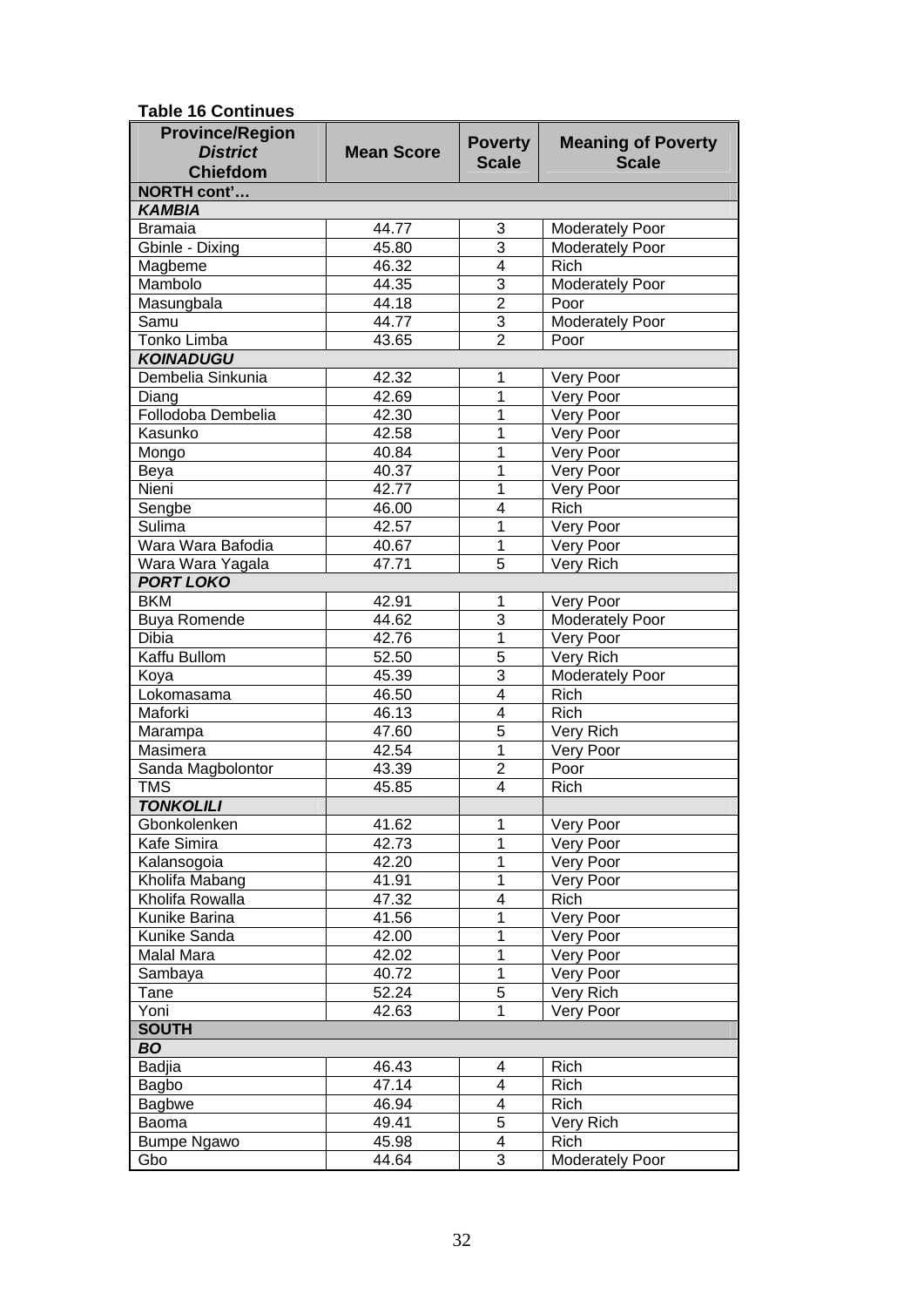|  | <b>Table 16 Continues</b> |  |
|--|---------------------------|--|
|  |                           |  |

| TA ANTITIUM T<br><b>Province/Region</b> |                   |                         |                           |
|-----------------------------------------|-------------------|-------------------------|---------------------------|
| <b>District</b>                         | <b>Mean Score</b> | <b>Poverty</b>          | <b>Meaning of Poverty</b> |
| <b>Chiefdom</b>                         |                   | <b>Scale</b>            | <b>Scale</b>              |
| <b>SOUTH</b>                            |                   |                         |                           |
| BO cont'                                |                   |                         |                           |
| Jaiama Bongor                           | 48.01             | 5                       | Very Rich                 |
| Kakua                                   | 48.38             | 5                       | Very Rich                 |
| Komboya                                 | 45.48             | 3                       | <b>Moderately Poor</b>    |
| Lugbu                                   | 49.26             | $\overline{5}$          | Very Rich                 |
| Niawa Lenga                             | 44.57             | 3                       | <b>Moderately Poor</b>    |
| Selega                                  | 49.65             | $\overline{5}$          | Very Rich                 |
| Tikonko                                 | 47.22             | $\overline{\mathbf{4}}$ | Rich                      |
| Valunia                                 | 44.44             | $\overline{3}$          | Moderately Poor           |
| Wunde                                   | 45.37             | $\overline{3}$          | Moderately Poor           |
| Bo Town                                 | 53.88             | $\overline{5}$          | Very Rich                 |
| <b>BONTHE</b>                           |                   |                         |                           |
| Bendu Cha                               | 42.64             | 1                       | Very Poor                 |
| <b>Bum</b>                              | 43.22             | $\overline{2}$          | Poor                      |
| Dema                                    | 42.62             | 1                       | Very Poor                 |
|                                         | 47.76             | $\overline{5}$          |                           |
| Imperi                                  | 47.16             | $\overline{\mathbf{4}}$ | Very Rich<br>Rich         |
| Jong                                    |                   |                         |                           |
| Kpanga Kemo<br>Kwamebai Krim            | 46.16             | 4                       | <b>Rich</b>               |
|                                         | 40.67             | 1                       | Very Poor                 |
| Nongoba Bullom                          | 45.45             | 3                       | <b>Moderately Poor</b>    |
| <b>Sittia</b>                           | 42.90             | $\overline{1}$          | Very Poor                 |
| Sogbini                                 | 44.39             | $\overline{3}$          | <b>Moderately Poor</b>    |
| Yawbeko                                 | 42.55             | 1                       | Very Poor                 |
| <b>Bonthe Town</b>                      | 46.82             | 4                       | Rich                      |
| <b>MOYAMBA</b>                          |                   |                         |                           |
| Bagruwa                                 | 41.66             | 1                       | Very Poor                 |
| <b>Bumpeh</b>                           | 43.51             | $\overline{2}$          | Poor                      |
| Dasse                                   | 45.13             | $\overline{3}$          | Moderately Poor           |
| Fakunya                                 | 42.00             | $\overline{1}$          | Very Poor                 |
| Kagbora                                 | 43.31             | $\overline{2}$          | Poor                      |
| Kaiyamba                                | 46.42             | 4                       | Rich                      |
| Kamajei                                 | 41.13             | 1                       | Very Poor                 |
| Kongbora                                | 41.10             | 1                       | Very Poor                 |
| Kori                                    | 44.09             | $\overline{c}$          | Poor                      |
| Kowa                                    | 42.28             | 1                       | Very Poor                 |
| Lower Banta                             | 43.45             | $\overline{c}$          | Poor                      |
| Ribbi                                   | 42.45             | 1                       | Very Poor                 |
| Timdale                                 | 42.93             | 1                       | Very Poor                 |
| <b>Upper Banta</b>                      | 43.76             | $\overline{2}$          | Poor                      |
| <b>PUJEHUN</b>                          |                   |                         |                           |
| Barri                                   | 45.47             | 3                       | <b>Moderately Poor</b>    |
| <b>Gallinas Peri</b>                    | 43.32             | $\overline{c}$          | Poor                      |
| Kpaka                                   | 43.05             | 1                       | Very Poor                 |
| Kpanga Kabonde                          | 46.49             | 4                       | Rich                      |
| Makpele                                 | 42.94             | 1                       | Very Poor                 |
| Malen                                   | 46.73             | 4                       | Rich                      |
| Mano Sakrim                             | 45.83             | 4                       | Rich                      |
| Panga Krim                              | 46.75             | 4                       | Rich                      |
| Pejeh                                   | 43.96             | $\overline{2}$          | Poor                      |
| Sor Gbema                               | 42.44             | 1                       | Very Poor                 |
| Sowa                                    | 45.68             | 3                       | Moderately Poor           |
| <b>YKK</b>                              | 43.06             | $\overline{2}$          | Poor                      |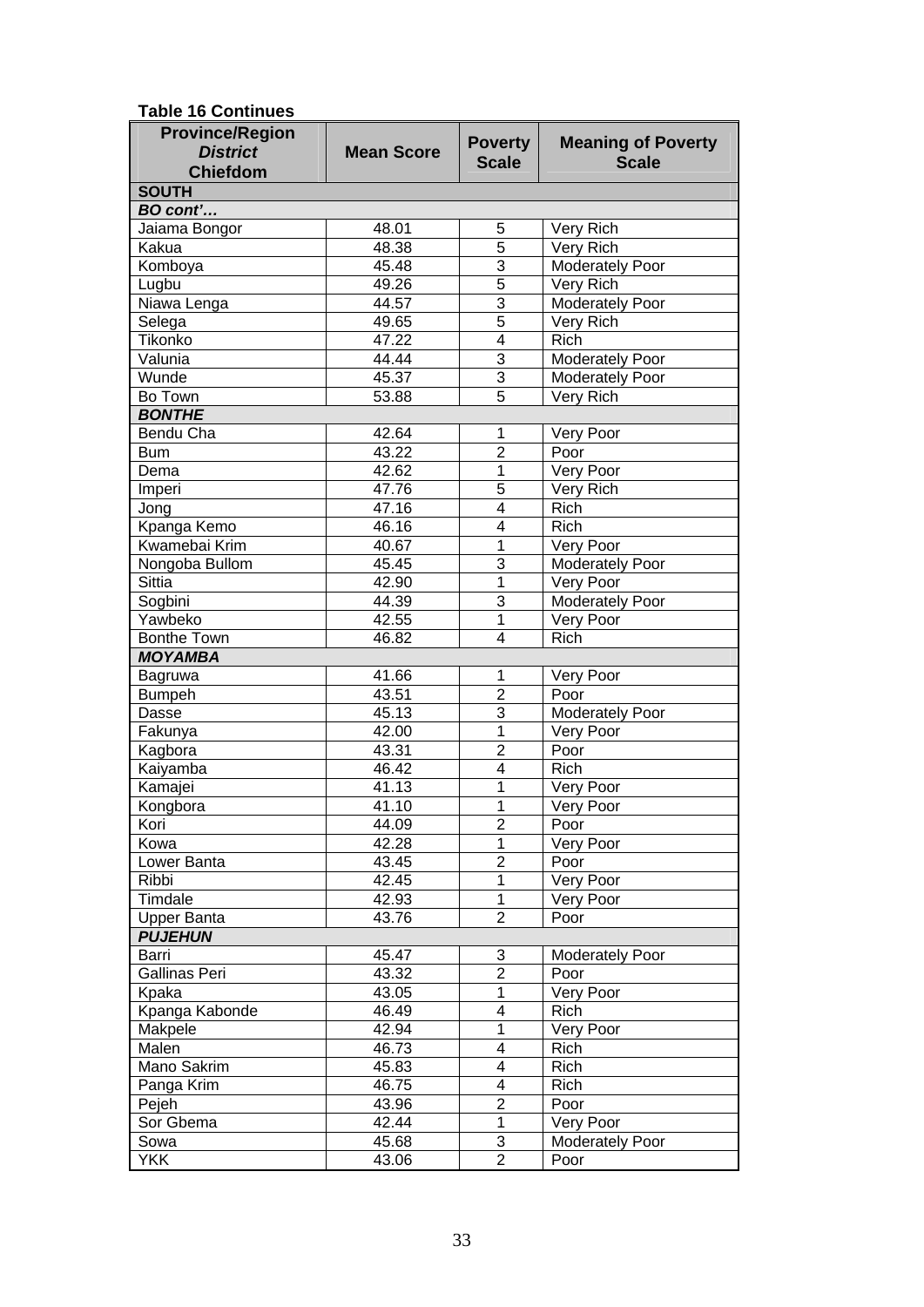#### **Table 16 Continues**

| <b>Province/Region</b><br><b>District</b><br><b>Chiefdom</b> | <b>Mean Score</b> | <b>Poverty</b><br><b>Scale</b> | <b>Meaning of Poverty</b><br><b>Scale</b> |  |  |
|--------------------------------------------------------------|-------------------|--------------------------------|-------------------------------------------|--|--|
| <b>WEST</b>                                                  |                   |                                |                                           |  |  |
| <b>RURAL</b>                                                 |                   |                                |                                           |  |  |
| Koya                                                         | 47.96             | 5                              | Very Rich                                 |  |  |
| Mountain                                                     | 55.30             | 5                              | Very Rich                                 |  |  |
| Waterloo                                                     | 50.70             | 5                              | Very Rich                                 |  |  |
| <b>York Rural</b>                                            | 53.28             | 5                              | Very Rich                                 |  |  |
| <b>URBAN</b>                                                 |                   |                                |                                           |  |  |
| Central I                                                    | 57.62             | 5                              | Very Rich                                 |  |  |
| Central II                                                   | 59.18             | 5                              | Very Rich                                 |  |  |
| East I                                                       | 57.39             | $\overline{5}$                 | Very Rich                                 |  |  |
| East II                                                      | 57.18             | 5                              | Very Rich                                 |  |  |
| East III                                                     | 55.76             | 5                              | Very Rich                                 |  |  |
| West I                                                       | 57.55             | 5                              | Very Rich                                 |  |  |
| West II                                                      | 56.37             | 5                              | Very Rich                                 |  |  |
| West III                                                     | 60.02             | 5                              | Very Rich                                 |  |  |

*Source: Authors' Census Poverty An alysis, 2004* 

#### Table 17: Distribution of agricultural poverty score and scale by **Province/Region and District**

| <b>Province And</b><br><b>District</b> | <b>Mean Score</b> | <b>Poverty</b><br><b>Scale</b> | <b>Meaning Of Poverty</b><br><b>Scale</b> |
|----------------------------------------|-------------------|--------------------------------|-------------------------------------------|
| <b>EAST</b>                            | 12.81             | $\mathbf{2}$                   | <b>POOR</b>                               |
| <b>KALIAHUN</b>                        | 11.84             | $\overline{2}$                 | Poor                                      |
| <b>KENEMA</b>                          | 13.23             | 3                              | Moderately Poor                           |
| KONO                                   | 13.35             | 3                              | Moderately Poor                           |
| <b>NORTH</b>                           | 11.62             | 1                              | <b>VERY POOR</b>                          |
| KAMBIA                                 | 14.03             | 4                              | Rich                                      |
| KOINADUGU                              | 11.72             |                                | Very Poor                                 |
| PORT LOKO                              | 9.53              |                                | Very Poor                                 |
| <b>TONKOLILI</b>                       | 12.45             | $\overline{2}$                 | Poor                                      |
| <b>BOMBALI</b>                         | 10.37             |                                | Very Poor                                 |
| <b>SOUTH</b>                           | 18.13             | 3                              | <b>MODERATER POOR</b>                     |
| BO                                     | 24.83             | 5                              | Very Rich                                 |
| <b>BONTHE</b>                          | 14.49             | 4                              | Rich                                      |
| <b>MOYAMBA</b>                         | 20.39             | 5                              | Very Rich                                 |
| <b>PUJEHUN</b>                         | 12.79             | 2                              | Poor                                      |
| WEST                                   | 1.96              |                                | <b>VERY POOR</b>                          |
| <b>WESTERN RURAL</b>                   | 2.42              |                                | Very Poor                                 |
| <b>WESTERN URBAN</b>                   | 1.5               |                                | Very Poor                                 |

*Source: Authors' Census Poverty Analysis, 2004*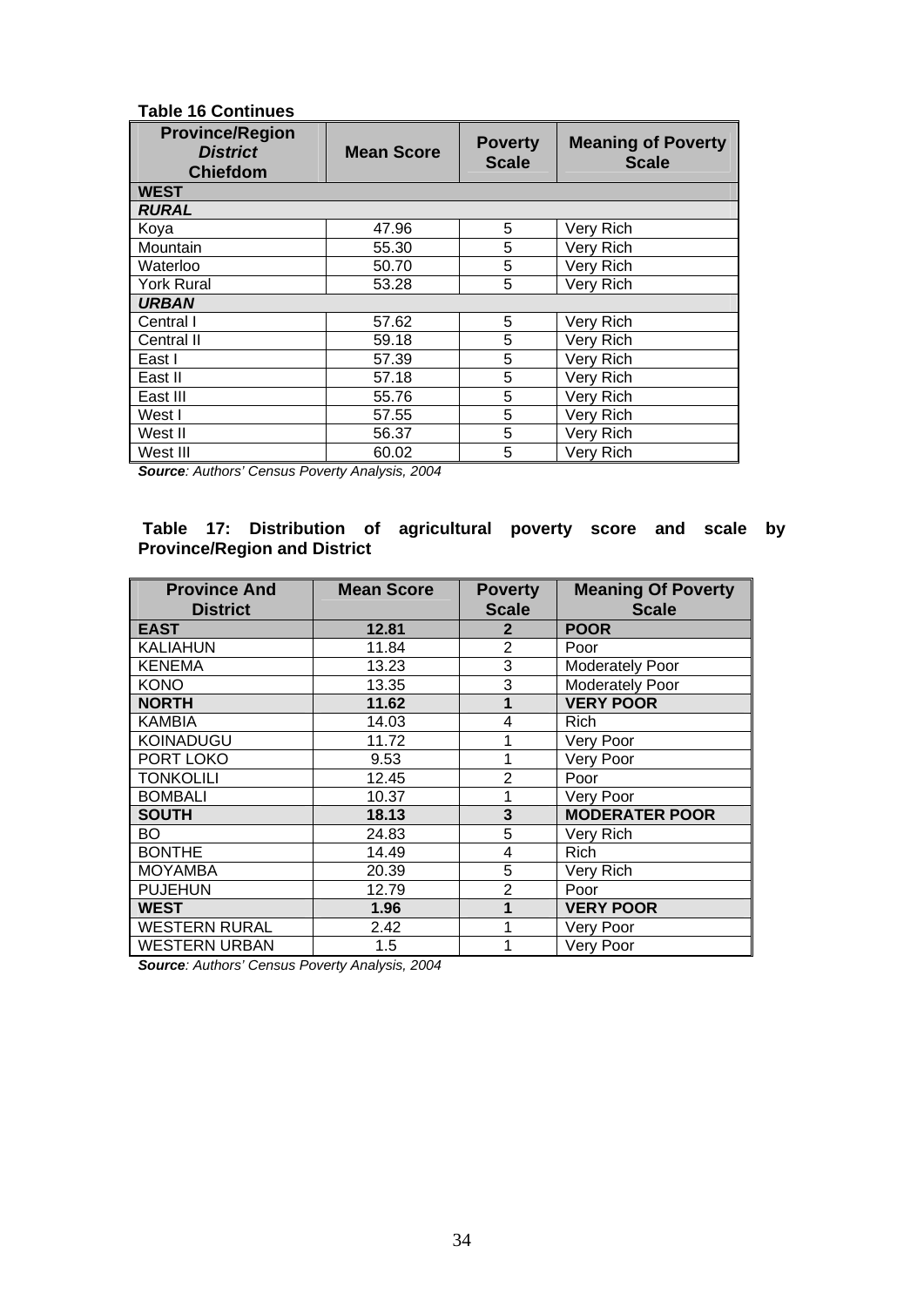| <b>Province/Region</b><br><b>District</b><br><b>Chiefdom</b> | <b>Mean Score</b> | <b>Poverty</b><br><b>Scale</b> | <b>Meaning Of</b><br><b>Poverty Scale</b> |
|--------------------------------------------------------------|-------------------|--------------------------------|-------------------------------------------|
| <b>EAST</b>                                                  |                   |                                |                                           |
| <b>KAILAHUN</b>                                              |                   |                                |                                           |
| Dea                                                          | 0.69              | 1                              | Very Poor                                 |
| Jawei                                                        | 1.02              | $\overline{3}$                 | Moderately Poor                           |
| Kissi Kama                                                   | 0.78              | 1                              | Very Poor                                 |
| Kissi Teng                                                   | 0.78              | $\mathbf{1}$                   | Very Poor                                 |
| Kissi Tongi                                                  | 0.89              | $\overline{2}$                 | Poor                                      |
| Kpeje Bongre                                                 | 0.87              | $\overline{2}$                 | Poor                                      |
| Kpeje West                                                   | 0.92              | $\overline{2}$                 | Poor                                      |
| Luawa                                                        | 0.84              | $\overline{2}$                 | Poor                                      |
| Malema                                                       | 0.90              | $\overline{2}$                 | Poor                                      |
| Mandu                                                        | 0.92              | $\overline{2}$                 | Poor                                      |
| Njaluahun                                                    | 0.78              | $\mathbf{1}$                   | Very Poor                                 |
| Pehguia                                                      | 0.97              | $\overline{3}$                 | <b>Moderately Poor</b>                    |
| Upperbamba.                                                  | 0.95              | $\overline{3}$                 | Moderately Poor                           |
| Yawei                                                        | 0.52              | 1                              | Very Poor                                 |
| <b>KENEMA</b>                                                |                   |                                |                                           |
| Dama                                                         | 0.80              | 1                              | Very Poor                                 |
| Dodo                                                         | 0.57              | 1                              | Very Poor                                 |
| Gaura                                                        | 1.39              | 4                              | <b>Rich</b>                               |
| Gorama Men.                                                  | 0.72              | 1                              | Very Poor                                 |
| Kandu Lekp.                                                  | 0.71              | 1                              | Very Poor                                 |
| Koya                                                         | 0.77              | 1                              | Very Poor                                 |
| Langrama                                                     | 1.28              | 4                              | Rich                                      |
| Lower Bamb.                                                  | 0.53              | 1                              | Very Poor                                 |
| Malegohun                                                    | 0.62              | 1                              | Very Poor                                 |
| Niawa                                                        | 0.74              | 1                              | Very Poor                                 |
| Nomo                                                         | 0.59              | 1                              | Very Poor                                 |
| Nongowa                                                      | 0.72              | 1                              | Very Poor                                 |
| Simbaru                                                      | 1.00              | 3                              | <b>Moderately Poor</b>                    |
| Small Bo                                                     | 0.90              | $\overline{2}$                 | Poor                                      |
| Tunkia                                                       | 0.73              | 1                              | Very Poor                                 |
| Wandor                                                       | 0.79              | 1                              | Very Poor                                 |
| Kenema Town                                                  | 0.38              | 1                              | Very Poor                                 |
| <b>KONO</b>                                                  |                   |                                |                                           |
| Fiama                                                        | 1.83              | 5                              | Very Rich                                 |
| Gbane                                                        | 0.39              | $\mathbf{1}$                   | Very Poor                                 |
| Gbane Kandor                                                 | 1.06              | 3                              | Moderately Poor                           |
| Gbense                                                       | 0.67              | $\mathbf{1}$                   | Very Poor                                 |
| Gorama Kono                                                  | 1.67              | 5                              | Very Rich                                 |
| Kamaa                                                        | 0.99              | 3                              | Moderately Poor                           |
| Lei                                                          | 0.73              | $\mathbf{1}$                   | Very Poor                                 |
| Mafindor                                                     | 1.05              | 3                              | Moderately Poor                           |
| Nimikoro                                                     | 0.62              | $\mathbf{1}$                   | Very Poor                                 |
| Nimiyama                                                     | 0.92              | $\overline{2}$                 | Poor                                      |
| Sandor                                                       | 0.78              | $\mathbf 1$                    | Very Poor                                 |
| Soa                                                          | 0.65              | $\mathbf 1$                    | Very Poor                                 |
| Tankoro                                                      | 0.73              | $\mathbf{1}$                   | Very Poor                                 |
| Toli                                                         | 0.87              | $\overline{2}$                 | Poor                                      |
|                                                              |                   |                                |                                           |
| Koidu Town                                                   | 0.39              | 1                              | Very Poor                                 |

## **Table 18: Distribution of agricultural poverty score and scale by Chiefdom**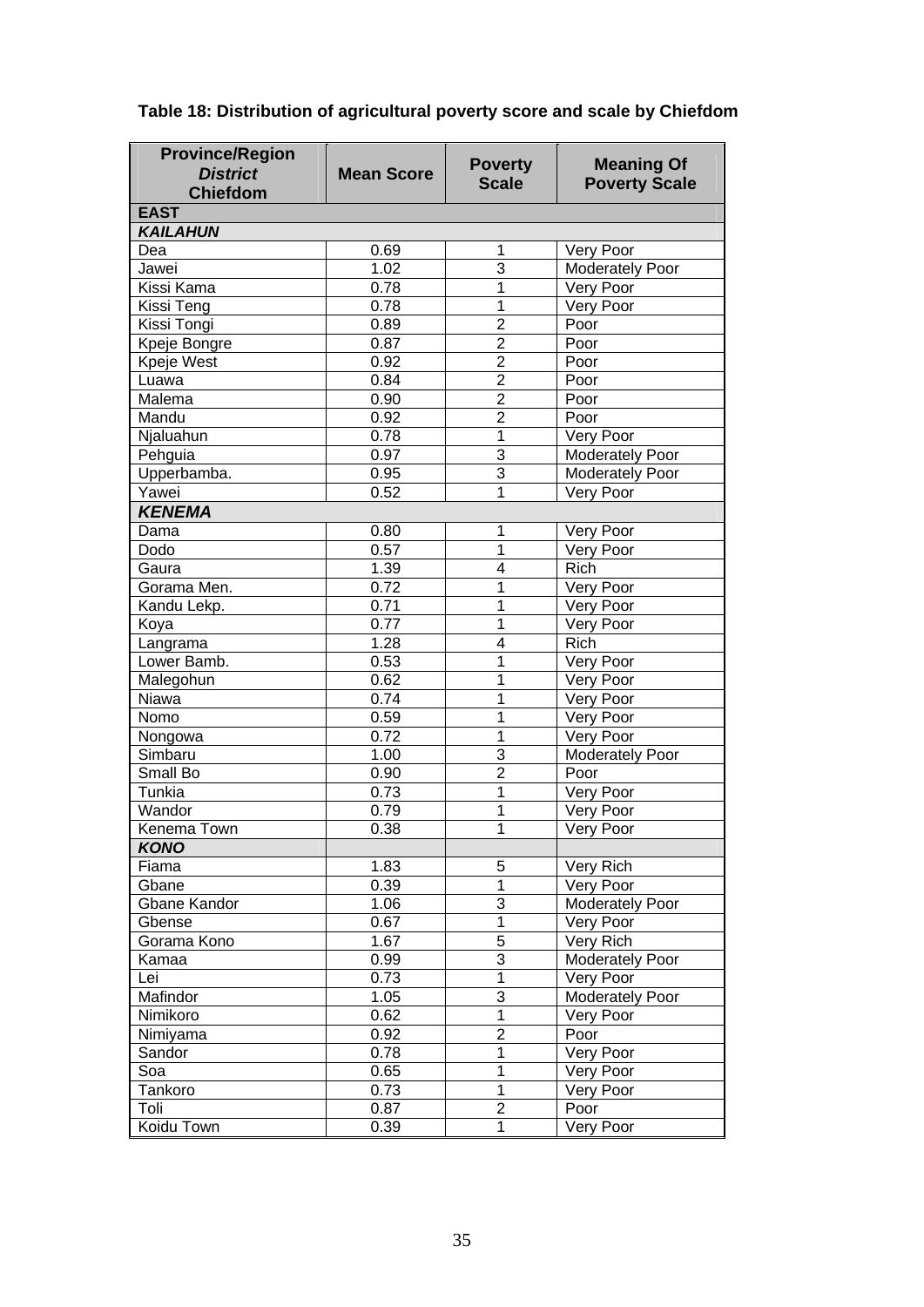#### **Table 18 Continues**

| <b>Province/Region</b>         |                   | <b>Poverty</b>          | <b>Meaning Of</b>      |
|--------------------------------|-------------------|-------------------------|------------------------|
| <b>District</b>                | <b>Mean Score</b> | <b>Scale</b>            | <b>Poverty Scale</b>   |
| <b>Chiefdom</b>                |                   |                         |                        |
| <b>NORTH</b><br><b>BOMBALI</b> |                   |                         |                        |
|                                |                   |                         |                        |
| <b>Biriwa</b><br>Bombali Sheb. | 0.88<br>1.66      | $\overline{2}$          | Poor                   |
|                                |                   | 5                       | Very Rich              |
| Gbanti-Kamar.                  | 0.99              | 3                       | <b>Moderately Poor</b> |
| Gbendebu Ngoe.                 | 0.87              | $\overline{2}$          | Poor                   |
| Libeisaygahun                  | 0.90              | $\overline{2}$          | Poor                   |
| Magbaima Ndorha.               | 0.70              | 1                       | Very Poor              |
| Makari Gbanti                  | 1.21              | 4                       | <b>Rich</b>            |
| Paki Masabong                  | 1.31              | 4                       | <b>Rich</b>            |
| Safroko Limba                  | 1.02              | 3                       | Moderately Poor        |
| Sabda Loko                     | 0.91              | $\overline{2}$          | Poor                   |
| Sanda Tendaren                 | 1.18              | 4                       | Rich                   |
| Sella Limba                    | 1.24              | 4                       | Rich                   |
| <b>Tambakka</b>                | 0.63              | 1                       | Very Poor              |
| Makeni Town                    | 0.53              | 1                       | Very Poor              |
| <b>KAMBIA</b>                  |                   |                         |                        |
| <b>Bramaia</b>                 | 1.80              | 5                       | Very Rich              |
| Gbinle - Dixing                | 1.44              | 4                       | <b>Rich</b>            |
| Magbeme                        | 1.56              | 5                       | Very Rich              |
| Mambolo                        | 2.18              | 5                       | Very Rich              |
| Masungbala                     | 1.42              | 4                       | Rich                   |
| Samu                           | 1.94              | $\overline{5}$          | Very Rich              |
| <b>Tonko Limba</b>             | 1.39              | $\overline{4}$          | Rich                   |
| <b>KOINADUGU</b>               |                   |                         |                        |
| Dembelia Sinkunia              | 1.19              | 5                       | Very Rich              |
| Diang                          | 0.76              | 1                       | Very Poor              |
| Follosoba Demblia.             | 1.30              | 4                       | Rich                   |
| Kasunko                        | 0.73              | 1                       | Very Poor              |
| Mongo                          | 0.62              | 1                       | Very Poor              |
| <b>Neya</b>                    | 0.49              | 1                       | Very Poor              |
| Nieni                          | 0.74              | 1                       | Very Poor              |
| Sengbe                         | 0.83              | $\overline{c}$          | Poor                   |
| Sulima                         | 1.07              | $\overline{3}$          | <b>Moderately Poor</b> |
| Wara Wara Bafodia              | 0.88              | 2                       | Poor                   |
| Wara Wara Yagala               | 0.92              | $\overline{2}$          | Poor                   |
| <b>PORT LOKO</b>               |                   |                         |                        |
| <b>Bkm</b>                     | 1.28              | 4                       | Rich                   |
| <b>Buya Romende</b>            | 1.53              | $\overline{5}$          | Very Rich              |
| Dibia                          | 1.39              | $\overline{\mathbf{4}}$ | Rich                   |
| Kaffu Bullom                   | 0.92              | $\overline{c}$          | Poor                   |
| Koya                           | 0.72              | $\overline{1}$          | Very Poor              |
| Lokomasama                     | 1.44              | $\overline{\mathbf{4}}$ | <b>Rich</b>            |
| Maforki                        | 0.98              | 3                       | Moderately Poor        |
| Marampa                        | 1.07              | 3                       | Moderately Poor        |
| <b>Bkm</b>                     | 1.28              | 4                       | Rich                   |
| <b>Buya Romende</b>            | 1.53              | $\overline{5}$          | Very Rich              |
| Dibia                          | 1.39              | 4                       | Rich                   |
| <b>TONKOLILI</b>               |                   |                         |                        |
| Gbonkolenken                   | 0.84              | $\overline{2}$          | Poor                   |
| Kafe Simira                    | 0.95              | 3                       | <b>Moderately Poor</b> |
| Kalansogoia                    | 0.82              | $\mathbf{1}$            | Very Poor              |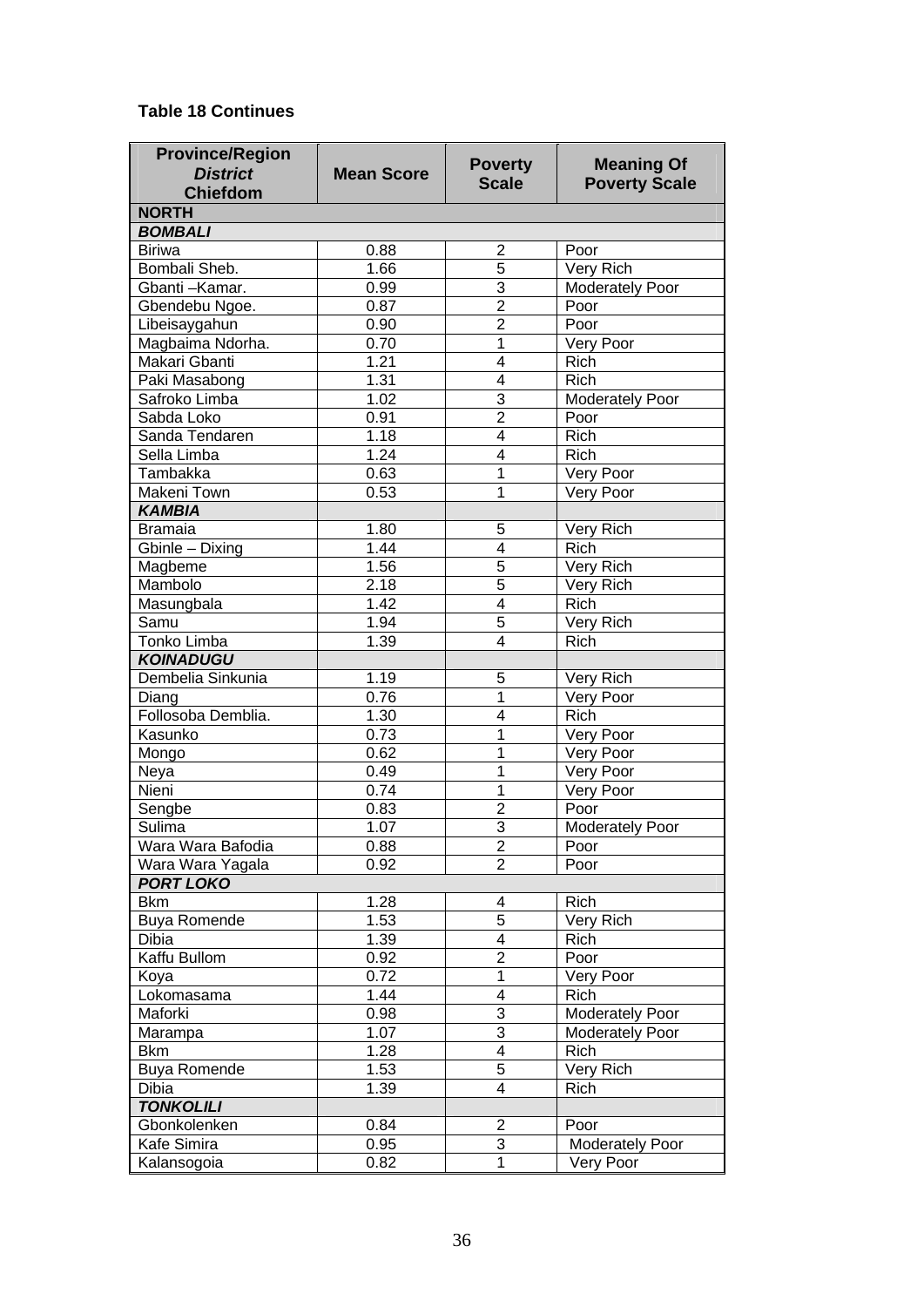**Table 18 Continues** 

| <b>Province/Region</b> |                   |                                |                        |
|------------------------|-------------------|--------------------------------|------------------------|
| <b>District</b>        | <b>Mean Score</b> | <b>Poverty</b><br><b>Scale</b> | <b>Meaning Of</b>      |
| <b>Chiefdom</b>        |                   |                                | <b>Poverty Scale</b>   |
| <b>NORTH</b>           |                   |                                |                        |
| <b>TONKOLILI cont'</b> |                   |                                |                        |
| Kholifa Mabang         | 1.11              | 3                              | Moderately Poor        |
| Kholifa Rowalla        | 0.85              | $\overline{2}$                 | Poor                   |
| Kunike Barina          | 0.91              | $\overline{2}$                 | Poor                   |
| Kunike Sanda           | 1.11              | 3                              | Moderately Poor        |
| Malal Mara             | 0.95              | 3                              | Moderately Poor        |
| Sambaya                | 0.72              | $\mathbf 1$                    | Very Poor              |
| Tane                   | 1.18              | 4                              | <b>Rich</b>            |
| Yoni                   | 0.91              | $\overline{2}$                 | Poor                   |
| <b>SOUTH</b>           |                   |                                |                        |
| <b>BO</b>              |                   |                                |                        |
| <b>Badjia</b>          | 2.00              | 5                              | Very Rich              |
| Bagbo                  | 1.52              | 5                              | Very Rich              |
| <b>Bagbwe</b>          | 2.53              | 5                              | Very Rich              |
| Baoma                  | 0.94              | $\overline{2}$                 | Poor                   |
| <b>Bumpe Ngawo</b>     | 1.70              | 5                              | Very Rich              |
| Gbo                    | 1.75              | $\overline{5}$                 | Very Rich              |
| Jaiama Bongor          | 0.92              | $\overline{2}$                 | Poor                   |
| Kakua                  | 0.80              | 1                              | Very Poor              |
| Komboya                | 1.92              | 5                              | Very Rich              |
| Lugbu                  | 0.99              | 3                              | Moderately Poor        |
| Niawa Lenga            | 1.48              | 4                              | Rich                   |
| Selega                 | 4.10              | 5                              | Very Rich              |
| Tikonko                | 0.88              | $\overline{2}$                 | Poor                   |
| Valunia                | 1.31              | 4                              | Rich                   |
| Wunde                  | 1.60              | 5                              | Very Rich              |
| Bo Town                | 0.41              | 1                              | Very Poor              |
| <b>BONTHE</b>          |                   |                                |                        |
| Bendu Cha              | 1.30              | 4                              | Rich                   |
| <b>Bum</b>             | 1.53              | 5                              | Very Rich              |
| Dema                   | 0.51              | 1                              | Very Poor              |
| Imperi                 | 1.52              | 5                              | Very Rich              |
| Jong                   | 1.62              | $\overline{5}$                 | Very Rich              |
| Kpanga Kemo            | 1.56              | 5                              | Very Rich              |
| Kwamebai Krim          | 0.90              | $\overline{2}$                 | Poor                   |
| Nongoba Bullom         | 1.06              | 3                              | <b>Moderately Poor</b> |
| <b>Sittia</b>          | 0.62              | 1                              | Very Poor              |
| Sogbini                | 1.66              | 5                              | Very Rich              |
| Yawbeko                | 1.46              | 4                              | Rich                   |
| <b>Bonthe Town</b>     | 0.76              | 1                              | Very Poor              |
| <b>MOYAMBA</b>         |                   |                                |                        |
| Bagruwa                | 1.21              | 4                              | Rich                   |
| <b>Bumpeh</b>          | 1.26              | 4                              | Rich                   |
| Dasse                  | 1.86              | 5                              | Very Rich              |
| Fakunya                | 1.89              | 5                              | Very Rich              |
| Kagbora                | 1.17              | 3                              | <b>Moderately Poor</b> |
| Kaiyamba               | 1.44              | 4                              | <b>Rich</b>            |
| Kamajei                | 1.21              | 4                              | <b>Rich</b>            |
| Kongbora               | 1.95              | 5                              | Very Rich              |
| Kori                   | 1.15              | 3                              | <b>Moderately Poor</b> |
| Kowa                   | 1.06              | 3                              | Moderately Poor        |
| Lower Banta            | 1.71              | 5                              | Very Rich              |
| Ribbi                  | 1.12              | 3                              | Moderately Poor        |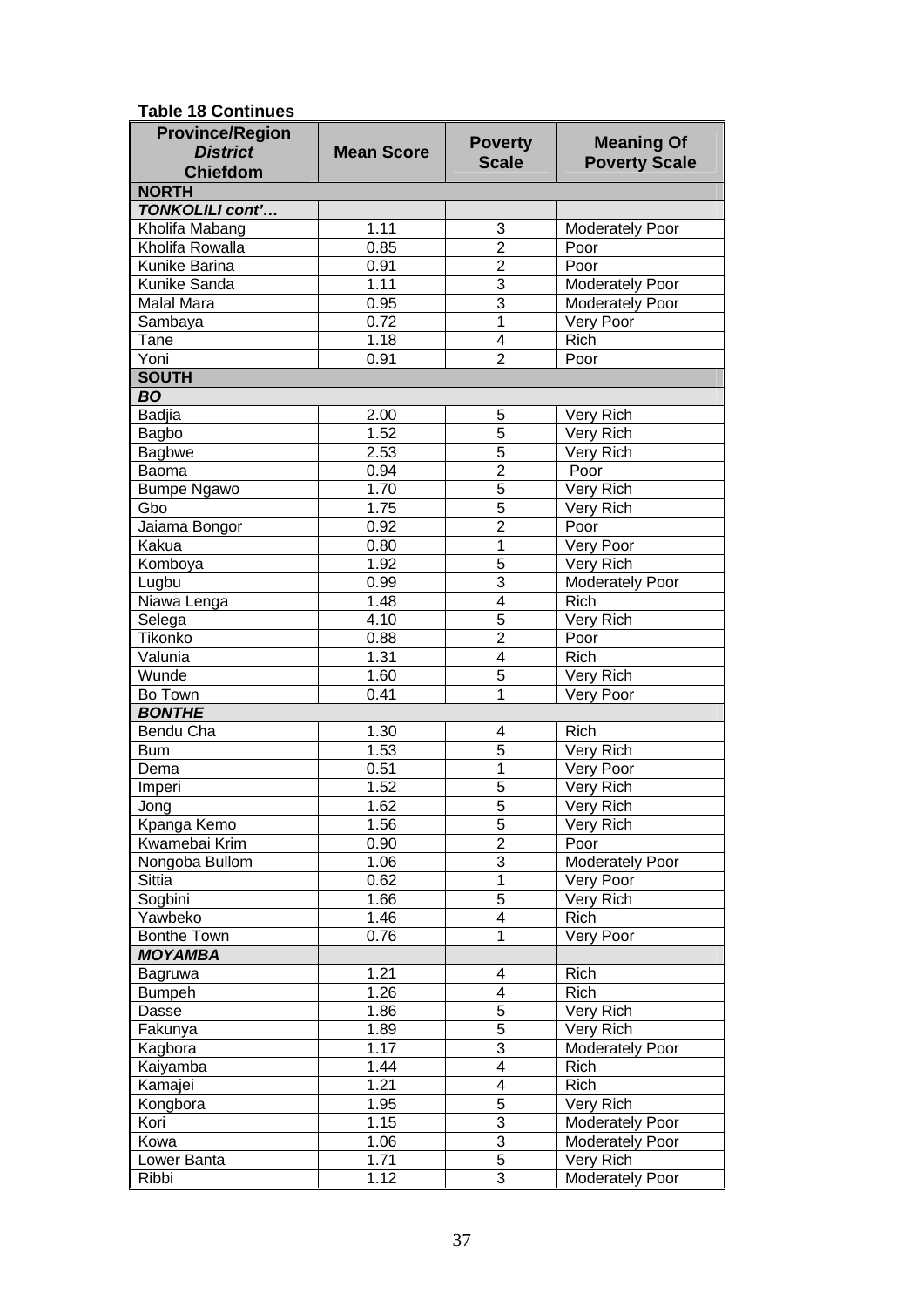| <b>Table 18 Continues</b>                   |                   |                                |                                           |  |  |
|---------------------------------------------|-------------------|--------------------------------|-------------------------------------------|--|--|
| <b>Province/Region</b><br>District/Chiefdom | <b>Mean Score</b> | <b>Poverty</b><br><b>Scale</b> | <b>Meaning Of</b><br><b>Poverty Scale</b> |  |  |
| <b>MOYAMBA Cont'</b>                        |                   |                                |                                           |  |  |
| Timdale                                     | 1.34              | 4                              | <b>Rich</b>                               |  |  |
| <b>Upper Banta</b>                          | $\frac{1}{2.03}$  | 5                              | Very Rich                                 |  |  |
| <b>PUJEHUN</b>                              |                   |                                |                                           |  |  |
| Barri                                       | 1.38              | $\overline{\mathbf{4}}$        | Rich                                      |  |  |
| <b>Gallinas Peri</b>                        | 0.93              | $\overline{2}$                 | Poor                                      |  |  |
| Kpaka                                       | 0.79              | 1                              | Very Poor                                 |  |  |
| Kpanga Kabonde                              | 1.27              | 4                              | <b>Rich</b>                               |  |  |
| Makpele                                     | 0.55              | 1                              | Very Poor                                 |  |  |
| Malen                                       | 1.37              | 4                              | Rich                                      |  |  |
| Mano Sakrim                                 | 0.94              | $\overline{2}$                 | Poor                                      |  |  |
| Panga Krim                                  | 1.14              | $\overline{3}$                 | Moderately Poor                           |  |  |
| Pejeh                                       | 0.99              | $\overline{3}$                 | Moderately Poor                           |  |  |
| Soro Gbema                                  | 0.67              | 1                              | Very Poor                                 |  |  |
| Sowa                                        | 1.28              | $\overline{\mathbf{4}}$        | <b>Rich</b>                               |  |  |
| <b>YKK</b>                                  | 1.48              | 4                              | <b>Rich</b>                               |  |  |
| <b>WEST</b>                                 |                   |                                |                                           |  |  |
| <b>RURAL</b>                                |                   |                                |                                           |  |  |
| Koya                                        | 0.83              | $\overline{2}$                 | Poor                                      |  |  |
| Mountain                                    | 0.53              | 1                              | Very poor                                 |  |  |
| Waterloo                                    | 0.57              | 1                              | Very poor                                 |  |  |
| York rural                                  | 0.49              | 1                              | Very poor                                 |  |  |
| <b>URBAN</b>                                |                   |                                |                                           |  |  |
| Central I                                   | 0.10              | 1                              | Very Poor                                 |  |  |
| <b>Central II</b>                           | 0.17              | 1                              | Very Poor                                 |  |  |
| East I                                      | 0.14              | 1                              | Very Poor                                 |  |  |
| East II                                     | 0.23              | 1                              | Very Poor                                 |  |  |
| East III                                    | 0.30              | 1                              | Very Poor                                 |  |  |
| West I                                      | 0.16              | 1                              | Very Poor                                 |  |  |
| West II                                     | 0.17              | 1                              | Very Poor                                 |  |  |
| West III                                    | 0.23              | $\overline{1}$                 | Very Poor                                 |  |  |

*Source: Authors' Census Poverty Analysis, 2004* 

| Table 19: Distribution of housing poverty by Province/Region and District |                   |                |                           |  |  |
|---------------------------------------------------------------------------|-------------------|----------------|---------------------------|--|--|
| <b>Province and District</b>                                              | <b>Mean Score</b> | <b>Poverty</b> | <b>Meaning Of Poverty</b> |  |  |
|                                                                           |                   | <b>Scale</b>   | <b>Scale</b>              |  |  |
| <b>EAST</b>                                                               | 43.75             | 2              | <b>POOR</b>               |  |  |
| <b>KALIAHUN</b>                                                           | 42.71             |                | Very Poor                 |  |  |
| <b>KENEMA</b>                                                             | 44.15             | 3              | Moderately Poor           |  |  |
| <b>KONO</b>                                                               | 44.37             | 3              | Moderately Poor           |  |  |
| <b>NORTH</b>                                                              | 43.54             | 1              | <b>VERY POOR</b>          |  |  |
| <b>KAMBIA</b>                                                             | 43.86             | $\overline{2}$ | Poor                      |  |  |
| <b>KOINADUGU</b>                                                          | 43.75             | $\overline{2}$ | Poor                      |  |  |
| PORT LOKO                                                                 | 42.48             |                | Very Poor                 |  |  |
| <b>TONKOLILI</b>                                                          | 44.66             | 4              | <b>Rich</b>               |  |  |
| <b>BOMBALI</b>                                                            | 42.95             |                | Very Poor                 |  |  |
| <b>SOUTH</b>                                                              | 43.89             | 3              | <b>MODERATELY POOR</b>    |  |  |
| BO                                                                        | 46.15             | 4              | <b>Rich</b>               |  |  |
| <b>BONTHE</b>                                                             | 43.44             |                | Very Poor                 |  |  |
| <b>MOYAMBA</b>                                                            | 41.95             |                | Very Poor                 |  |  |
| <b>PUJEHUN</b>                                                            | 44.03             | $\overline{2}$ | Poor                      |  |  |
| <b>WEST</b>                                                               | 52.84             | 4              | <b>RICH</b>               |  |  |
| <b>WESTERN RURAL</b>                                                      | 50.44             | 5              | Very Rich                 |  |  |
| <b>WESTERN URBAN</b>                                                      | 55.24             | 5              | Very Rich                 |  |  |

*Source: Authors' Census Poverty Analysis, 2004*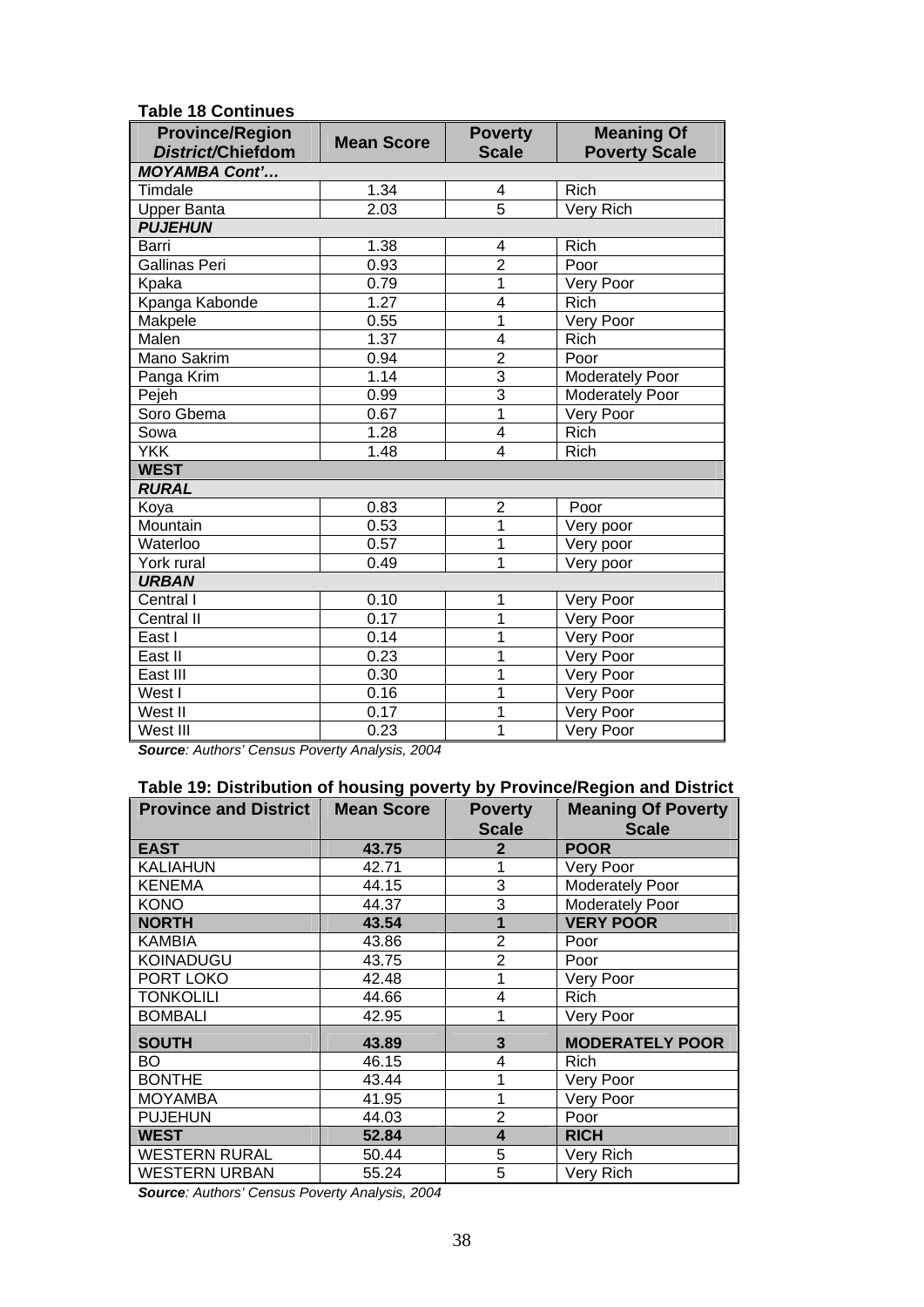| <b>District</b><br><b>Scale</b><br><b>Poverty Scale</b><br><b>Chiefdom</b><br><b>EAST</b><br><b>KAILAHUN</b><br>42.12<br>Dea<br>1<br>Very Poor<br>4<br>Jawie<br>45.01<br>Rich<br>39.15<br>Kissi Kama<br>1<br>Very Poor<br>1<br>40.58<br>Very Poor<br>Kissi Teng<br>1<br>Very Poor<br>Kissi Tongi<br>41.31<br>1<br>Kpeje Bongre<br>40.41<br>Very Poor<br>Kpeje West<br>42.22<br>1<br>Very Poor<br>$\overline{3}$<br>43.72<br>Moderately Poor<br>Luawa<br>$\overline{3}$<br>Malema<br>44.22<br>Moderately Poor<br>$\overline{1}$<br>Mandu<br>42.19<br>Very Poor<br>$\overline{3}$<br>44.40<br>Moderately Poor<br>Njaluahun<br>$\overline{2}$<br>43.47<br>Poor<br>Penguia<br>$\overline{4}$<br><b>Upper Bambara</b><br>46.44<br><b>Rich</b><br>$\overline{2}$<br>Yawei<br>42.75<br>Poor<br><b>KENEMA</b><br>44.93<br>3<br>Dama<br><b>Moderately Poor</b><br>$\overline{3}$<br>Dodo<br>44.02<br>Moderately Poor<br>$\overline{2}$<br>Poor<br>Gaura<br>43.31<br>$\overline{1}$<br>42.59<br>Very Poor<br>Gorama Mende<br>$\overline{3}$<br><b>Moderately Poor</b><br>43.93<br>Kandu Lekpema<br>$\overline{2}$<br>Poor<br>Koya<br>42.85<br>$\overline{2}$<br>Langrama<br>43.21<br>Poor<br>$\overline{4}$<br>Lower Bambara<br>45.86<br>Rich<br>1<br>Malegohun<br>40.96<br>Very Poor<br>1<br>Niawa<br>40.64<br>Very Poor<br>$\overline{2}$<br>Nomo<br>42.90<br>Poor<br>$\overline{4}$<br>45.95<br><b>Rich</b><br>Nongowa<br>$\overline{2}$<br>Simbaru<br>43.34<br>Poor<br>$\overline{4}$<br>Small Bo<br>46.53<br><b>Rich</b><br>$\overline{2}$<br>Tunkia<br>43.13<br>Poor<br>$\overline{2}$<br>Wandor<br>42.64<br>Poor<br>$\overline{5}$<br>Kenema Town<br>53.82<br>Very Rich<br><b>KONO</b><br>44.73<br>3<br>Fiama<br><b>Moderately Poor</b><br>$\overline{2}$<br>43.41<br>Gbane<br>Poor<br>$\overline{1}$<br>Gbane Kandor<br>40.42<br>Very Poor<br>$\overline{4}$<br>45.86<br>Gbense<br>Rich<br>3<br>Gorama Kono<br>43.86<br>Moderately Poor<br>$\overline{4}$<br>46.29<br>Kamaa<br>Rich<br>$\overline{2}$<br>43.47<br>Poor<br>Lei<br>1<br>Mafindor<br>41.78<br>Very Poor<br>$\overline{5}$<br>46.58<br>Very Rich<br>Nimikoro<br>$\overline{2}$<br>43.11<br>Poor<br>Nimiyama<br>$\overline{2}$<br>42.60<br>Sandor<br>Poor<br>1<br>41.25<br>Soa<br>Very Poor<br>$\overline{4}$<br>44.95<br>Tankoro<br>Rich<br>$\overline{\mathbf{4}}$<br>Toli<br>46.23<br>Rich<br>$\overline{5}$<br>Koidu Town<br>51.04<br>Very Rich | <b>Province/Region</b> | <b>Mean Score</b> | <b>Poverty</b> | <b>Meaning Of</b> |
|--------------------------------------------------------------------------------------------------------------------------------------------------------------------------------------------------------------------------------------------------------------------------------------------------------------------------------------------------------------------------------------------------------------------------------------------------------------------------------------------------------------------------------------------------------------------------------------------------------------------------------------------------------------------------------------------------------------------------------------------------------------------------------------------------------------------------------------------------------------------------------------------------------------------------------------------------------------------------------------------------------------------------------------------------------------------------------------------------------------------------------------------------------------------------------------------------------------------------------------------------------------------------------------------------------------------------------------------------------------------------------------------------------------------------------------------------------------------------------------------------------------------------------------------------------------------------------------------------------------------------------------------------------------------------------------------------------------------------------------------------------------------------------------------------------------------------------------------------------------------------------------------------------------------------------------------------------------------------------------------------------------------------------------------------------------------------------------------------------------------------------------------------------------------------------------------------------------------------------------------------------------------------------------------------------------------------------------------------------------------------------------------------------------|------------------------|-------------------|----------------|-------------------|
|                                                                                                                                                                                                                                                                                                                                                                                                                                                                                                                                                                                                                                                                                                                                                                                                                                                                                                                                                                                                                                                                                                                                                                                                                                                                                                                                                                                                                                                                                                                                                                                                                                                                                                                                                                                                                                                                                                                                                                                                                                                                                                                                                                                                                                                                                                                                                                                                              |                        |                   |                |                   |
|                                                                                                                                                                                                                                                                                                                                                                                                                                                                                                                                                                                                                                                                                                                                                                                                                                                                                                                                                                                                                                                                                                                                                                                                                                                                                                                                                                                                                                                                                                                                                                                                                                                                                                                                                                                                                                                                                                                                                                                                                                                                                                                                                                                                                                                                                                                                                                                                              |                        |                   |                |                   |
|                                                                                                                                                                                                                                                                                                                                                                                                                                                                                                                                                                                                                                                                                                                                                                                                                                                                                                                                                                                                                                                                                                                                                                                                                                                                                                                                                                                                                                                                                                                                                                                                                                                                                                                                                                                                                                                                                                                                                                                                                                                                                                                                                                                                                                                                                                                                                                                                              |                        |                   |                |                   |
|                                                                                                                                                                                                                                                                                                                                                                                                                                                                                                                                                                                                                                                                                                                                                                                                                                                                                                                                                                                                                                                                                                                                                                                                                                                                                                                                                                                                                                                                                                                                                                                                                                                                                                                                                                                                                                                                                                                                                                                                                                                                                                                                                                                                                                                                                                                                                                                                              |                        |                   |                |                   |
|                                                                                                                                                                                                                                                                                                                                                                                                                                                                                                                                                                                                                                                                                                                                                                                                                                                                                                                                                                                                                                                                                                                                                                                                                                                                                                                                                                                                                                                                                                                                                                                                                                                                                                                                                                                                                                                                                                                                                                                                                                                                                                                                                                                                                                                                                                                                                                                                              |                        |                   |                |                   |
|                                                                                                                                                                                                                                                                                                                                                                                                                                                                                                                                                                                                                                                                                                                                                                                                                                                                                                                                                                                                                                                                                                                                                                                                                                                                                                                                                                                                                                                                                                                                                                                                                                                                                                                                                                                                                                                                                                                                                                                                                                                                                                                                                                                                                                                                                                                                                                                                              |                        |                   |                |                   |
|                                                                                                                                                                                                                                                                                                                                                                                                                                                                                                                                                                                                                                                                                                                                                                                                                                                                                                                                                                                                                                                                                                                                                                                                                                                                                                                                                                                                                                                                                                                                                                                                                                                                                                                                                                                                                                                                                                                                                                                                                                                                                                                                                                                                                                                                                                                                                                                                              |                        |                   |                |                   |
|                                                                                                                                                                                                                                                                                                                                                                                                                                                                                                                                                                                                                                                                                                                                                                                                                                                                                                                                                                                                                                                                                                                                                                                                                                                                                                                                                                                                                                                                                                                                                                                                                                                                                                                                                                                                                                                                                                                                                                                                                                                                                                                                                                                                                                                                                                                                                                                                              |                        |                   |                |                   |
|                                                                                                                                                                                                                                                                                                                                                                                                                                                                                                                                                                                                                                                                                                                                                                                                                                                                                                                                                                                                                                                                                                                                                                                                                                                                                                                                                                                                                                                                                                                                                                                                                                                                                                                                                                                                                                                                                                                                                                                                                                                                                                                                                                                                                                                                                                                                                                                                              |                        |                   |                |                   |
|                                                                                                                                                                                                                                                                                                                                                                                                                                                                                                                                                                                                                                                                                                                                                                                                                                                                                                                                                                                                                                                                                                                                                                                                                                                                                                                                                                                                                                                                                                                                                                                                                                                                                                                                                                                                                                                                                                                                                                                                                                                                                                                                                                                                                                                                                                                                                                                                              |                        |                   |                |                   |
|                                                                                                                                                                                                                                                                                                                                                                                                                                                                                                                                                                                                                                                                                                                                                                                                                                                                                                                                                                                                                                                                                                                                                                                                                                                                                                                                                                                                                                                                                                                                                                                                                                                                                                                                                                                                                                                                                                                                                                                                                                                                                                                                                                                                                                                                                                                                                                                                              |                        |                   |                |                   |
|                                                                                                                                                                                                                                                                                                                                                                                                                                                                                                                                                                                                                                                                                                                                                                                                                                                                                                                                                                                                                                                                                                                                                                                                                                                                                                                                                                                                                                                                                                                                                                                                                                                                                                                                                                                                                                                                                                                                                                                                                                                                                                                                                                                                                                                                                                                                                                                                              |                        |                   |                |                   |
|                                                                                                                                                                                                                                                                                                                                                                                                                                                                                                                                                                                                                                                                                                                                                                                                                                                                                                                                                                                                                                                                                                                                                                                                                                                                                                                                                                                                                                                                                                                                                                                                                                                                                                                                                                                                                                                                                                                                                                                                                                                                                                                                                                                                                                                                                                                                                                                                              |                        |                   |                |                   |
|                                                                                                                                                                                                                                                                                                                                                                                                                                                                                                                                                                                                                                                                                                                                                                                                                                                                                                                                                                                                                                                                                                                                                                                                                                                                                                                                                                                                                                                                                                                                                                                                                                                                                                                                                                                                                                                                                                                                                                                                                                                                                                                                                                                                                                                                                                                                                                                                              |                        |                   |                |                   |
|                                                                                                                                                                                                                                                                                                                                                                                                                                                                                                                                                                                                                                                                                                                                                                                                                                                                                                                                                                                                                                                                                                                                                                                                                                                                                                                                                                                                                                                                                                                                                                                                                                                                                                                                                                                                                                                                                                                                                                                                                                                                                                                                                                                                                                                                                                                                                                                                              |                        |                   |                |                   |
|                                                                                                                                                                                                                                                                                                                                                                                                                                                                                                                                                                                                                                                                                                                                                                                                                                                                                                                                                                                                                                                                                                                                                                                                                                                                                                                                                                                                                                                                                                                                                                                                                                                                                                                                                                                                                                                                                                                                                                                                                                                                                                                                                                                                                                                                                                                                                                                                              |                        |                   |                |                   |
|                                                                                                                                                                                                                                                                                                                                                                                                                                                                                                                                                                                                                                                                                                                                                                                                                                                                                                                                                                                                                                                                                                                                                                                                                                                                                                                                                                                                                                                                                                                                                                                                                                                                                                                                                                                                                                                                                                                                                                                                                                                                                                                                                                                                                                                                                                                                                                                                              |                        |                   |                |                   |
|                                                                                                                                                                                                                                                                                                                                                                                                                                                                                                                                                                                                                                                                                                                                                                                                                                                                                                                                                                                                                                                                                                                                                                                                                                                                                                                                                                                                                                                                                                                                                                                                                                                                                                                                                                                                                                                                                                                                                                                                                                                                                                                                                                                                                                                                                                                                                                                                              |                        |                   |                |                   |
|                                                                                                                                                                                                                                                                                                                                                                                                                                                                                                                                                                                                                                                                                                                                                                                                                                                                                                                                                                                                                                                                                                                                                                                                                                                                                                                                                                                                                                                                                                                                                                                                                                                                                                                                                                                                                                                                                                                                                                                                                                                                                                                                                                                                                                                                                                                                                                                                              |                        |                   |                |                   |
|                                                                                                                                                                                                                                                                                                                                                                                                                                                                                                                                                                                                                                                                                                                                                                                                                                                                                                                                                                                                                                                                                                                                                                                                                                                                                                                                                                                                                                                                                                                                                                                                                                                                                                                                                                                                                                                                                                                                                                                                                                                                                                                                                                                                                                                                                                                                                                                                              |                        |                   |                |                   |
|                                                                                                                                                                                                                                                                                                                                                                                                                                                                                                                                                                                                                                                                                                                                                                                                                                                                                                                                                                                                                                                                                                                                                                                                                                                                                                                                                                                                                                                                                                                                                                                                                                                                                                                                                                                                                                                                                                                                                                                                                                                                                                                                                                                                                                                                                                                                                                                                              |                        |                   |                |                   |
|                                                                                                                                                                                                                                                                                                                                                                                                                                                                                                                                                                                                                                                                                                                                                                                                                                                                                                                                                                                                                                                                                                                                                                                                                                                                                                                                                                                                                                                                                                                                                                                                                                                                                                                                                                                                                                                                                                                                                                                                                                                                                                                                                                                                                                                                                                                                                                                                              |                        |                   |                |                   |
|                                                                                                                                                                                                                                                                                                                                                                                                                                                                                                                                                                                                                                                                                                                                                                                                                                                                                                                                                                                                                                                                                                                                                                                                                                                                                                                                                                                                                                                                                                                                                                                                                                                                                                                                                                                                                                                                                                                                                                                                                                                                                                                                                                                                                                                                                                                                                                                                              |                        |                   |                |                   |
|                                                                                                                                                                                                                                                                                                                                                                                                                                                                                                                                                                                                                                                                                                                                                                                                                                                                                                                                                                                                                                                                                                                                                                                                                                                                                                                                                                                                                                                                                                                                                                                                                                                                                                                                                                                                                                                                                                                                                                                                                                                                                                                                                                                                                                                                                                                                                                                                              |                        |                   |                |                   |
|                                                                                                                                                                                                                                                                                                                                                                                                                                                                                                                                                                                                                                                                                                                                                                                                                                                                                                                                                                                                                                                                                                                                                                                                                                                                                                                                                                                                                                                                                                                                                                                                                                                                                                                                                                                                                                                                                                                                                                                                                                                                                                                                                                                                                                                                                                                                                                                                              |                        |                   |                |                   |
|                                                                                                                                                                                                                                                                                                                                                                                                                                                                                                                                                                                                                                                                                                                                                                                                                                                                                                                                                                                                                                                                                                                                                                                                                                                                                                                                                                                                                                                                                                                                                                                                                                                                                                                                                                                                                                                                                                                                                                                                                                                                                                                                                                                                                                                                                                                                                                                                              |                        |                   |                |                   |
|                                                                                                                                                                                                                                                                                                                                                                                                                                                                                                                                                                                                                                                                                                                                                                                                                                                                                                                                                                                                                                                                                                                                                                                                                                                                                                                                                                                                                                                                                                                                                                                                                                                                                                                                                                                                                                                                                                                                                                                                                                                                                                                                                                                                                                                                                                                                                                                                              |                        |                   |                |                   |
|                                                                                                                                                                                                                                                                                                                                                                                                                                                                                                                                                                                                                                                                                                                                                                                                                                                                                                                                                                                                                                                                                                                                                                                                                                                                                                                                                                                                                                                                                                                                                                                                                                                                                                                                                                                                                                                                                                                                                                                                                                                                                                                                                                                                                                                                                                                                                                                                              |                        |                   |                |                   |
|                                                                                                                                                                                                                                                                                                                                                                                                                                                                                                                                                                                                                                                                                                                                                                                                                                                                                                                                                                                                                                                                                                                                                                                                                                                                                                                                                                                                                                                                                                                                                                                                                                                                                                                                                                                                                                                                                                                                                                                                                                                                                                                                                                                                                                                                                                                                                                                                              |                        |                   |                |                   |
|                                                                                                                                                                                                                                                                                                                                                                                                                                                                                                                                                                                                                                                                                                                                                                                                                                                                                                                                                                                                                                                                                                                                                                                                                                                                                                                                                                                                                                                                                                                                                                                                                                                                                                                                                                                                                                                                                                                                                                                                                                                                                                                                                                                                                                                                                                                                                                                                              |                        |                   |                |                   |
|                                                                                                                                                                                                                                                                                                                                                                                                                                                                                                                                                                                                                                                                                                                                                                                                                                                                                                                                                                                                                                                                                                                                                                                                                                                                                                                                                                                                                                                                                                                                                                                                                                                                                                                                                                                                                                                                                                                                                                                                                                                                                                                                                                                                                                                                                                                                                                                                              |                        |                   |                |                   |
|                                                                                                                                                                                                                                                                                                                                                                                                                                                                                                                                                                                                                                                                                                                                                                                                                                                                                                                                                                                                                                                                                                                                                                                                                                                                                                                                                                                                                                                                                                                                                                                                                                                                                                                                                                                                                                                                                                                                                                                                                                                                                                                                                                                                                                                                                                                                                                                                              |                        |                   |                |                   |
|                                                                                                                                                                                                                                                                                                                                                                                                                                                                                                                                                                                                                                                                                                                                                                                                                                                                                                                                                                                                                                                                                                                                                                                                                                                                                                                                                                                                                                                                                                                                                                                                                                                                                                                                                                                                                                                                                                                                                                                                                                                                                                                                                                                                                                                                                                                                                                                                              |                        |                   |                |                   |
|                                                                                                                                                                                                                                                                                                                                                                                                                                                                                                                                                                                                                                                                                                                                                                                                                                                                                                                                                                                                                                                                                                                                                                                                                                                                                                                                                                                                                                                                                                                                                                                                                                                                                                                                                                                                                                                                                                                                                                                                                                                                                                                                                                                                                                                                                                                                                                                                              |                        |                   |                |                   |
|                                                                                                                                                                                                                                                                                                                                                                                                                                                                                                                                                                                                                                                                                                                                                                                                                                                                                                                                                                                                                                                                                                                                                                                                                                                                                                                                                                                                                                                                                                                                                                                                                                                                                                                                                                                                                                                                                                                                                                                                                                                                                                                                                                                                                                                                                                                                                                                                              |                        |                   |                |                   |
|                                                                                                                                                                                                                                                                                                                                                                                                                                                                                                                                                                                                                                                                                                                                                                                                                                                                                                                                                                                                                                                                                                                                                                                                                                                                                                                                                                                                                                                                                                                                                                                                                                                                                                                                                                                                                                                                                                                                                                                                                                                                                                                                                                                                                                                                                                                                                                                                              |                        |                   |                |                   |
|                                                                                                                                                                                                                                                                                                                                                                                                                                                                                                                                                                                                                                                                                                                                                                                                                                                                                                                                                                                                                                                                                                                                                                                                                                                                                                                                                                                                                                                                                                                                                                                                                                                                                                                                                                                                                                                                                                                                                                                                                                                                                                                                                                                                                                                                                                                                                                                                              |                        |                   |                |                   |
|                                                                                                                                                                                                                                                                                                                                                                                                                                                                                                                                                                                                                                                                                                                                                                                                                                                                                                                                                                                                                                                                                                                                                                                                                                                                                                                                                                                                                                                                                                                                                                                                                                                                                                                                                                                                                                                                                                                                                                                                                                                                                                                                                                                                                                                                                                                                                                                                              |                        |                   |                |                   |
|                                                                                                                                                                                                                                                                                                                                                                                                                                                                                                                                                                                                                                                                                                                                                                                                                                                                                                                                                                                                                                                                                                                                                                                                                                                                                                                                                                                                                                                                                                                                                                                                                                                                                                                                                                                                                                                                                                                                                                                                                                                                                                                                                                                                                                                                                                                                                                                                              |                        |                   |                |                   |
|                                                                                                                                                                                                                                                                                                                                                                                                                                                                                                                                                                                                                                                                                                                                                                                                                                                                                                                                                                                                                                                                                                                                                                                                                                                                                                                                                                                                                                                                                                                                                                                                                                                                                                                                                                                                                                                                                                                                                                                                                                                                                                                                                                                                                                                                                                                                                                                                              |                        |                   |                |                   |
|                                                                                                                                                                                                                                                                                                                                                                                                                                                                                                                                                                                                                                                                                                                                                                                                                                                                                                                                                                                                                                                                                                                                                                                                                                                                                                                                                                                                                                                                                                                                                                                                                                                                                                                                                                                                                                                                                                                                                                                                                                                                                                                                                                                                                                                                                                                                                                                                              |                        |                   |                |                   |
|                                                                                                                                                                                                                                                                                                                                                                                                                                                                                                                                                                                                                                                                                                                                                                                                                                                                                                                                                                                                                                                                                                                                                                                                                                                                                                                                                                                                                                                                                                                                                                                                                                                                                                                                                                                                                                                                                                                                                                                                                                                                                                                                                                                                                                                                                                                                                                                                              |                        |                   |                |                   |
|                                                                                                                                                                                                                                                                                                                                                                                                                                                                                                                                                                                                                                                                                                                                                                                                                                                                                                                                                                                                                                                                                                                                                                                                                                                                                                                                                                                                                                                                                                                                                                                                                                                                                                                                                                                                                                                                                                                                                                                                                                                                                                                                                                                                                                                                                                                                                                                                              |                        |                   |                |                   |
|                                                                                                                                                                                                                                                                                                                                                                                                                                                                                                                                                                                                                                                                                                                                                                                                                                                                                                                                                                                                                                                                                                                                                                                                                                                                                                                                                                                                                                                                                                                                                                                                                                                                                                                                                                                                                                                                                                                                                                                                                                                                                                                                                                                                                                                                                                                                                                                                              |                        |                   |                |                   |
|                                                                                                                                                                                                                                                                                                                                                                                                                                                                                                                                                                                                                                                                                                                                                                                                                                                                                                                                                                                                                                                                                                                                                                                                                                                                                                                                                                                                                                                                                                                                                                                                                                                                                                                                                                                                                                                                                                                                                                                                                                                                                                                                                                                                                                                                                                                                                                                                              |                        |                   |                |                   |
|                                                                                                                                                                                                                                                                                                                                                                                                                                                                                                                                                                                                                                                                                                                                                                                                                                                                                                                                                                                                                                                                                                                                                                                                                                                                                                                                                                                                                                                                                                                                                                                                                                                                                                                                                                                                                                                                                                                                                                                                                                                                                                                                                                                                                                                                                                                                                                                                              |                        |                   |                |                   |
|                                                                                                                                                                                                                                                                                                                                                                                                                                                                                                                                                                                                                                                                                                                                                                                                                                                                                                                                                                                                                                                                                                                                                                                                                                                                                                                                                                                                                                                                                                                                                                                                                                                                                                                                                                                                                                                                                                                                                                                                                                                                                                                                                                                                                                                                                                                                                                                                              |                        |                   |                |                   |
|                                                                                                                                                                                                                                                                                                                                                                                                                                                                                                                                                                                                                                                                                                                                                                                                                                                                                                                                                                                                                                                                                                                                                                                                                                                                                                                                                                                                                                                                                                                                                                                                                                                                                                                                                                                                                                                                                                                                                                                                                                                                                                                                                                                                                                                                                                                                                                                                              |                        |                   |                |                   |
|                                                                                                                                                                                                                                                                                                                                                                                                                                                                                                                                                                                                                                                                                                                                                                                                                                                                                                                                                                                                                                                                                                                                                                                                                                                                                                                                                                                                                                                                                                                                                                                                                                                                                                                                                                                                                                                                                                                                                                                                                                                                                                                                                                                                                                                                                                                                                                                                              |                        |                   |                |                   |
|                                                                                                                                                                                                                                                                                                                                                                                                                                                                                                                                                                                                                                                                                                                                                                                                                                                                                                                                                                                                                                                                                                                                                                                                                                                                                                                                                                                                                                                                                                                                                                                                                                                                                                                                                                                                                                                                                                                                                                                                                                                                                                                                                                                                                                                                                                                                                                                                              |                        |                   |                |                   |
|                                                                                                                                                                                                                                                                                                                                                                                                                                                                                                                                                                                                                                                                                                                                                                                                                                                                                                                                                                                                                                                                                                                                                                                                                                                                                                                                                                                                                                                                                                                                                                                                                                                                                                                                                                                                                                                                                                                                                                                                                                                                                                                                                                                                                                                                                                                                                                                                              |                        |                   |                |                   |
|                                                                                                                                                                                                                                                                                                                                                                                                                                                                                                                                                                                                                                                                                                                                                                                                                                                                                                                                                                                                                                                                                                                                                                                                                                                                                                                                                                                                                                                                                                                                                                                                                                                                                                                                                                                                                                                                                                                                                                                                                                                                                                                                                                                                                                                                                                                                                                                                              |                        |                   |                |                   |

## **Table 20: Distribution of housing poverty by Chiefdom**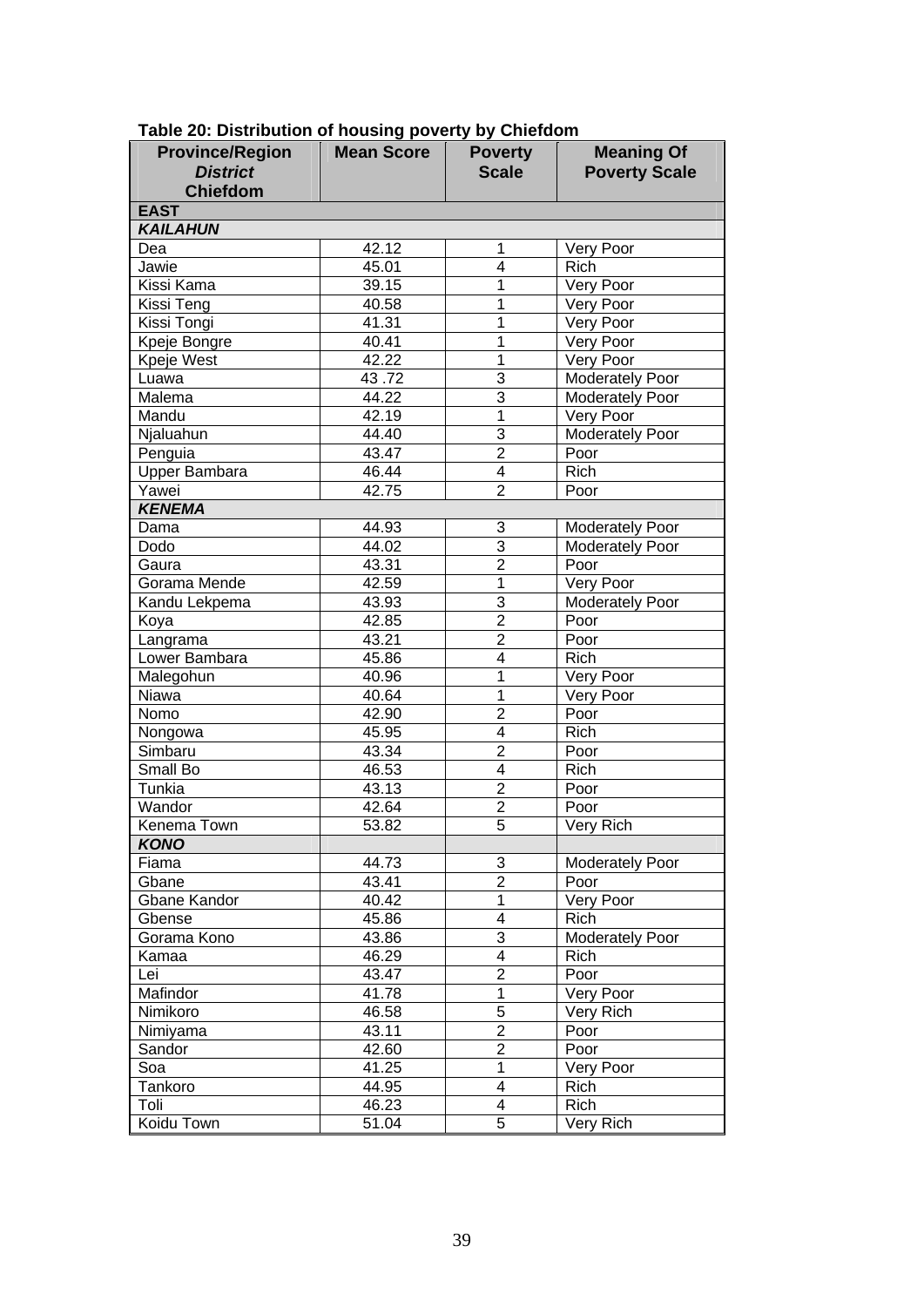| ania 41. Johannaca<br><b>Province/Region</b> | <b>Mean Score</b> | <b>Poverty</b>                            | <b>Meaning Of</b>       |
|----------------------------------------------|-------------------|-------------------------------------------|-------------------------|
| <b>District</b>                              |                   | <b>Scale</b>                              | <b>Poverty Scale</b>    |
|                                              |                   |                                           |                         |
| <b>Chiefdom</b>                              |                   |                                           |                         |
| <b>NORTH</b>                                 |                   |                                           |                         |
| <b>BOMBALI</b><br><b>Biriwa</b>              |                   |                                           |                         |
| Bombali Shebora                              | 42.59             | 1<br>4                                    | Very Poor<br>Rich       |
| Gbanti-Kamaranka                             | 45.80<br>42.71    | $\overline{2}$                            | Poor                    |
| Gbendebu Ngowahun                            | 44.00             | $\overline{3}$                            | <b>Moderately Poor</b>  |
| Libeisaygahun                                | 42.12             | $\overline{1}$                            |                         |
| Magbaimba Ndorhahun                          |                   | 1                                         | Very Poor<br>Very Poor  |
| Makari Gbanti                                | 42.55<br>44.79    | $\overline{3}$                            |                         |
|                                              |                   | $\overline{3}$                            | <b>Moderately Poor</b>  |
| Paki Masabong<br>Safroko Limba               | 43.55             | $\overline{1}$                            | Moderately Poor         |
| Sanda Loko                                   | 41.69<br>42.24    | $\overline{1}$                            | Very Poor<br>Very Poor  |
| Sanda Tendareh                               | 45.11             | 4                                         | Rich                    |
| Sella Limba                                  | 43.30             | $\overline{2}$                            | Poor                    |
| Tambakka                                     | 42.54             | 1                                         |                         |
| Makeni Town                                  | 51.02             | 5                                         | Very Poor               |
|                                              |                   |                                           | Very Rich               |
| <b>KAMBIA</b><br><b>Bramaia</b>              | 43.36             |                                           | Poor                    |
|                                              | 44.84             | $\overline{\mathbf{c}}$<br>$\overline{3}$ | Moderately Poor         |
| Gbinle-Dixing                                | 45.12             | $\overline{4}$                            | Rich                    |
| Magbema<br>Mambolo                           | 43.00             | $\overline{2}$                            | Poor                    |
|                                              | 43.38             | $\overline{2}$                            | Poor                    |
| Masungbala<br>Samu                           |                   | $\overline{3}$                            |                         |
| Tonko Limba                                  | 43.52             | $\overline{2}$                            | Moderately Poor<br>Poor |
| <b>KOINADUGU</b>                             | 43.02             |                                           |                         |
| Dembelia Sinkunia                            | 42.07             | 1                                         |                         |
| Diang                                        | 42.51             | 1                                         | Very Poor<br>Very Poor  |
| Follosoba Dembelia                           | 41.78             | 1                                         | Very Poor               |
| Kasunko                                      | 42.45             | 1                                         | Very Poor               |
| Mongo                                        | 40.68             | 1                                         | Very Poor               |
| Neya                                         | 40.29             | 1                                         | Very Poor               |
| Nieni                                        | 42.59             | 1                                         | Very Poor               |
| Sengbe                                       | 45.28             | 4                                         | Rich                    |
| Sulima                                       | 42.26             | 1                                         | Very Poor               |
| Wara Wara Bafodia                            | 40.56             | 1                                         |                         |
| Wara Wara Yagala                             | 46.87             | 5                                         | Very Poor<br>Very Rich  |
| <b>PORT LOKO</b>                             |                   |                                           |                         |
| <b>BKM</b>                                   | 42.15             | 1                                         | Very Poor               |
| <b>Buya Romende</b>                          | 43.56             | $\overline{3}$                            | <b>Moderately Poor</b>  |
| Dibia                                        | 42.08             | $\mathbf{1}$                              | Very Poor               |
| Kaffu Bullom                                 | 51.15             | 5                                         | Very Rich               |
| Koya                                         | 44.89             | 3                                         | Moderately Poor         |
| Lokomasama                                   | 45.52             | 4                                         | Rich                    |
| Maforki                                      | 45.38             | 4                                         | Rich                    |
| <b>Bkm</b>                                   | 42.15             | 1                                         | Very Poor               |
| <b>Buya Romende</b>                          | 43.56             | 3                                         | <b>Moderately Poor</b>  |
| Dibia                                        | 42.08             | $\mathbf 1$                               | Very Poor               |
| Kaffu Bullom                                 | 51.15             | 5                                         |                         |
| <b>TONKOLILI</b>                             |                   |                                           | Very Rich               |
| Gbonkolenken                                 | 41.33             | 1                                         | Very Poor               |
| Kafe Simira                                  | 42.49             | 1                                         | Very Poor               |
| Kalansogoia                                  | 41.90             | 1                                         | Very Poor               |
| Kholifa Mabang                               | 41.39             | 1                                         |                         |
|                                              |                   |                                           | Very Poor               |

**Table 21: Continues**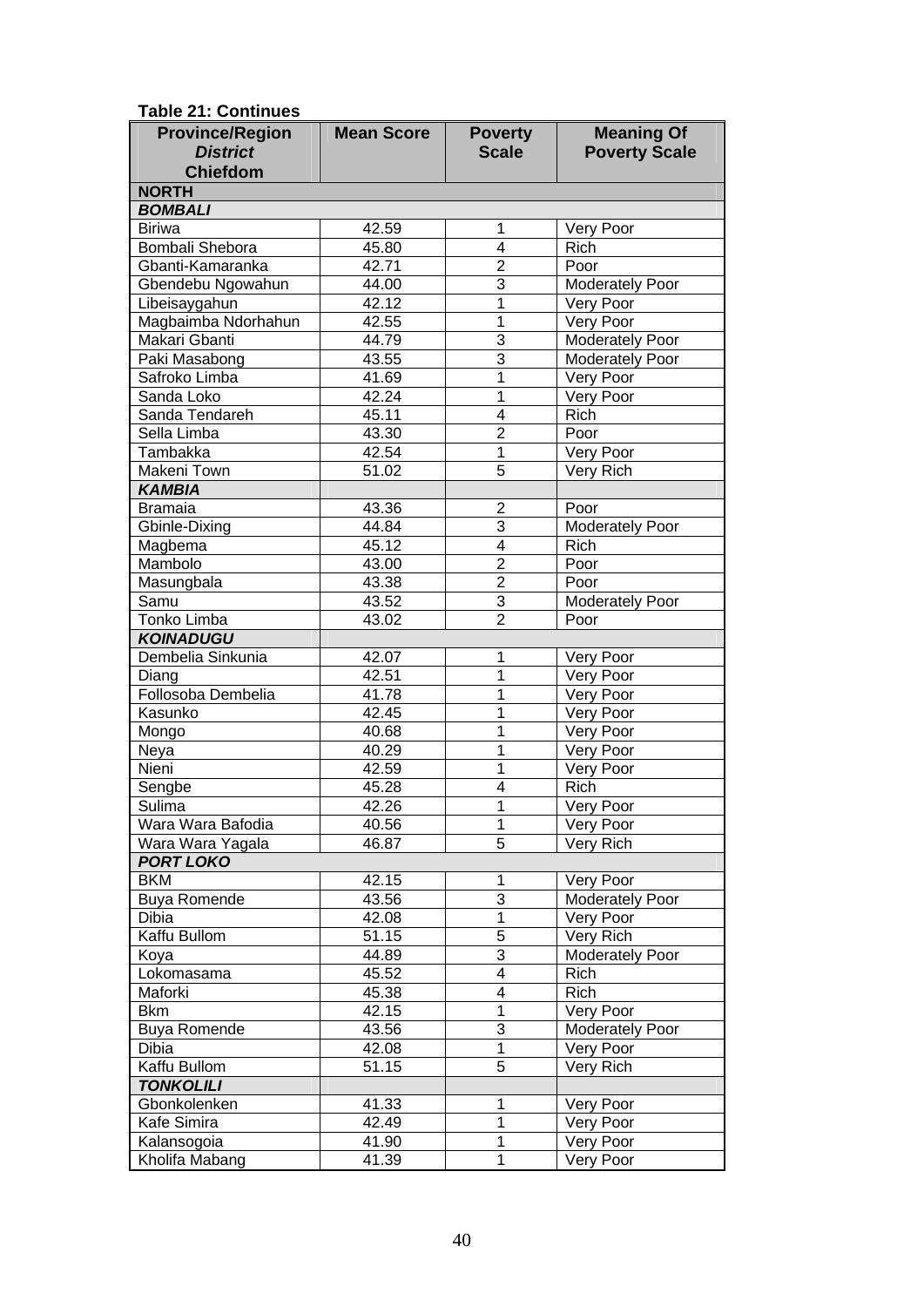| <b>Table 22: Continues</b>                                   |                    |                                  |                                           |
|--------------------------------------------------------------|--------------------|----------------------------------|-------------------------------------------|
| <b>Province/Region</b><br><b>District</b><br><b>Chiefdom</b> | <b>Mean Score</b>  | <b>Poverty</b><br><b>Scale</b>   | <b>Meaning Of</b><br><b>Poverty Scale</b> |
| <b>NORTH</b>                                                 |                    |                                  |                                           |
| <b>TONKOLILI</b>                                             |                    |                                  |                                           |
| Kholifa Rowalla                                              | 46.66              | 5                                | Very Rich                                 |
| Kunike Barina                                                | 41.23              | $\overline{1}$                   | Very Poor                                 |
| Kunike Sanda                                                 | 41.48              | $\overline{1}$                   | Very Poor                                 |
| <b>Malal Mara</b>                                            | 41.53              | $\overline{1}$                   | Very Poor                                 |
| Sambaya                                                      | 40.54              | $\overline{1}$                   | Very Poor                                 |
| Tane                                                         | 51.82              | $\overline{5}$                   | Very Rich                                 |
| Yoni                                                         | 42.09              | 1                                | Very Poor                                 |
| <b>SOUTH</b>                                                 |                    |                                  |                                           |
| <b>BO</b>                                                    |                    |                                  |                                           |
| <b>Badjia</b>                                                | 45.09              | 4                                | Rich                                      |
| Bagbo                                                        | 45.94              | $\overline{4}$                   | Rich                                      |
| <b>Bagbwe</b>                                                | 45.98              | $\overline{\mathbf{4}}$          | Rich                                      |
| Baoma                                                        | 48.54              | $\overline{5}$                   | Very Rich                                 |
| <b>Bumpe Ngawo</b>                                           | 44.68              | $\overline{3}$                   | Moderately Poor                           |
| Gbo                                                          | 43.47              | $\overline{2}$                   | Poor                                      |
| Jaiama Bongor                                                | 47.24              | 5                                | Very Rich                                 |
| Kakua                                                        | 47.44              | 5                                | Very Rich                                 |
| Komboya                                                      | $44.\overline{32}$ | $\overline{3}$                   | Moderately Poor                           |
| Lugbu                                                        | 48.33              | $\overline{5}$                   | Very Rich                                 |
| Niawa Lenga                                                  | 43.45              | $\overline{2}$                   | Poor                                      |
| Selenga                                                      | 47.31              | 5                                | Very Rich                                 |
| Tikonko                                                      | 46.45              | $\overline{4}$                   | <b>Rich</b>                               |
| Valunia                                                      | 43.64              | $\overline{3}$                   | <b>Moderately Poor</b>                    |
| Wunde<br>Bo Town                                             | 44.38<br>52.21     | $\overline{3}$<br>$\overline{5}$ | <b>Moderately Poor</b>                    |
| <b>BONTHE</b>                                                |                    |                                  | Very Rich                                 |
| Bendu Cha                                                    | 42.01              | $\mathbf{1}$                     | Very Poor                                 |
| <b>Bum</b>                                                   | 42.16              | $\overline{1}$                   | Very Poor                                 |
| Dema                                                         | 42.19              | $\overline{1}$                   | Very Poor                                 |
| Imperi                                                       | 46.48              | $\overline{\mathbf{4}}$          | Rich                                      |
| Jong                                                         | 46.08              | $\overline{4}$                   | Rich                                      |
| Kpanga Kemo                                                  | 44.78              | 3                                | <b>Moderately Poor</b>                    |
| Kwamebai Krim                                                | 39.60              | $\overline{1}$                   | Very Poor                                 |
| Nongoba Bullom                                               | 44.60              | $\overline{3}$                   | Moderately Poor                           |
| Sittia                                                       | 42.60              | $\overline{2}$                   | Poor                                      |
| Sogbini                                                      | 43.26              | $\overline{2}$                   | Poor                                      |
| Yawbeko                                                      | 41.58              | $\mathbf 1$                      | Very Poor                                 |
| Bonthe Town                                                  | 46.00              | 4                                | Rich                                      |
| <b>MOYAMBA</b>                                               |                    |                                  |                                           |
| Bagruwa                                                      | 40.94              | $\mathbf 1$                      | Very Poor                                 |
| <b>Bumpeh</b>                                                | 43.03              | $\overline{2}$                   | Poor                                      |
| Dasse                                                        | 43.95              | $\overline{3}$                   | Moderately Poor                           |
| Fakunya                                                      | 40.89              | $\overline{1}$                   | Very Poor                                 |
| Kagboro                                                      | 42.72              | $\overline{2}$                   | Poor                                      |
| Kaiyamba                                                     | 45.24              | 4                                | Rich                                      |
| Kamajei                                                      | 40.43              | $\mathbf{1}$                     | Very Poor                                 |
| Kongbora                                                     | 39.64              | $\mathbf{1}$                     | Very Poor                                 |
| Kori                                                         | 43.50              | 3                                | <b>Moderately Poor</b>                    |
| Kowa                                                         | 38.57              | $\mathbf{1}$                     | Very Poor                                 |
| Lower Banta                                                  | 42.11              | $\mathbf{1}$                     | Very Poor                                 |
| Ribbi                                                        | 41.81              | 1                                | Very Poor                                 |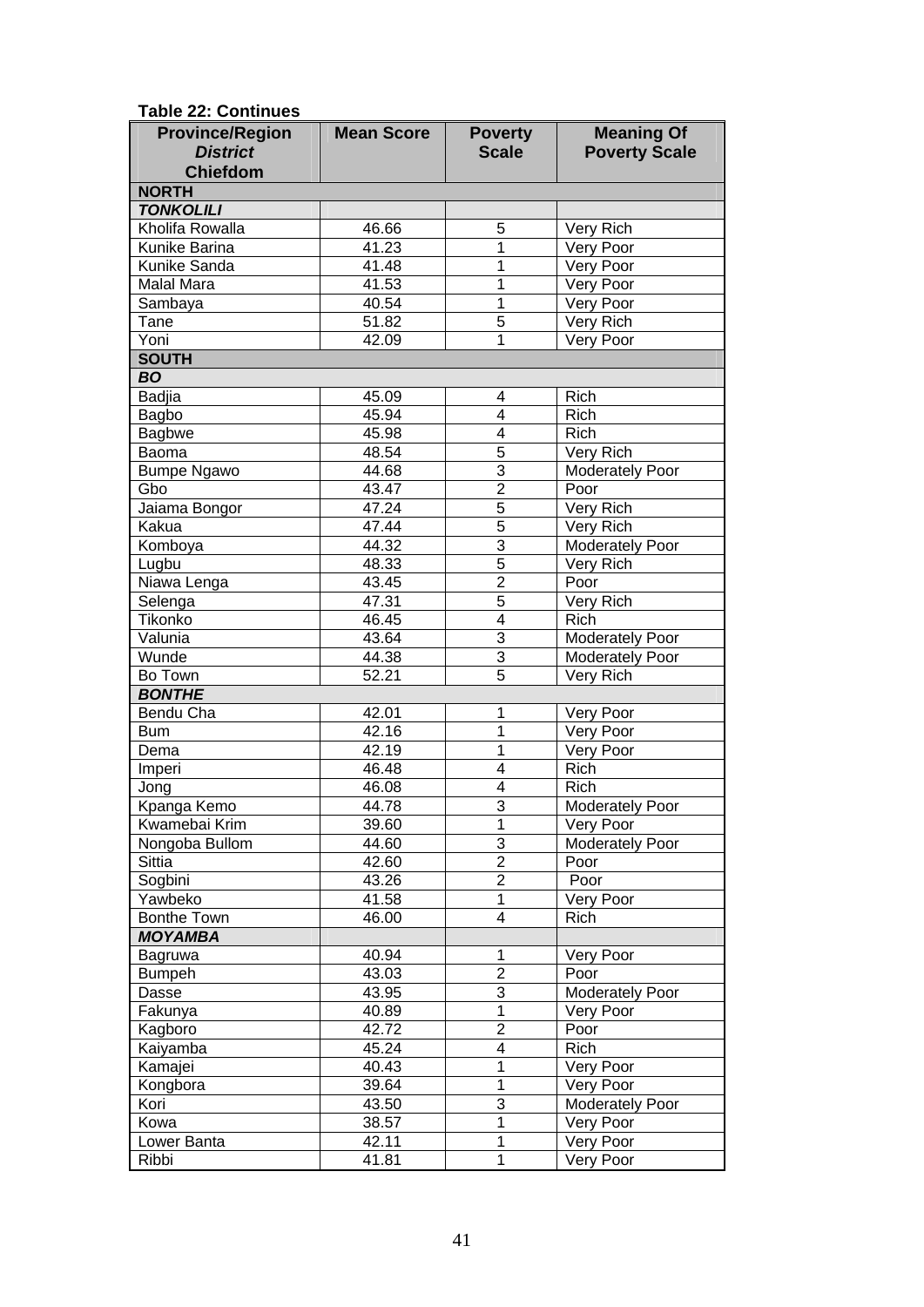| TADIE ZJ. UUIIIIIUES<br><b>Province/Region</b> | <b>Mean Score</b> | <b>Poverty</b>          | <b>Meaning Of</b>       |  |  |
|------------------------------------------------|-------------------|-------------------------|-------------------------|--|--|
| District/Chiefdom                              |                   | <b>Scale</b>            | <b>Poverty Scale</b>    |  |  |
| <b>SOUTH</b>                                   |                   |                         |                         |  |  |
| <b>MOYAMBA cont'</b>                           |                   |                         |                         |  |  |
| Timdale                                        | 42.38             | 1                       | Very Poor               |  |  |
| <b>Upper Banta</b>                             | 42.08             | 1                       | Very Poor               |  |  |
| <b>PUJEHUN</b>                                 |                   |                         |                         |  |  |
| Barri                                          | 44.39             | 3                       | <b>Moderately Poor</b>  |  |  |
| <b>Gallinas Peri</b>                           | 42.80             | $\overline{2}$          | Poor                    |  |  |
| Kpaka                                          | 42.60             | $\overline{2}$          | Poor                    |  |  |
| Kpanga Kabonde                                 | 45.62             | $\overline{\mathbf{4}}$ | Rich                    |  |  |
| Makpele                                        | 42.66             | $\overline{2}$          | Poor                    |  |  |
| Malen                                          | 45.93             | $\overline{\mathbf{4}}$ | Rich                    |  |  |
| Mano Sakrim                                    | 45.37             | $\overline{\mathbf{4}}$ | Rich                    |  |  |
| Panga Krim                                     | 46.13             | 4                       | Rich                    |  |  |
| Pejeh                                          | 43.41             | $\overline{2}$          | Poor                    |  |  |
| Soro Gbema                                     | 42.17             | 1                       | Very Poor               |  |  |
| Sowa                                           | 44.76             | 3                       | <b>Moderately Poor</b>  |  |  |
| <b>YKK</b>                                     | 42.45             | 1                       | Very Poor               |  |  |
| <b>WEST</b>                                    |                   |                         |                         |  |  |
| <b>RURAL</b>                                   |                   |                         |                         |  |  |
| Koya                                           | 47.15             | 5                       | Very Rich               |  |  |
| Mountain                                       | 52.94             | 5                       | Very Rich               |  |  |
| Waterloo                                       | 49.72             | 5                       | $\overline{V}$ ery Rich |  |  |
| <b>York Rural</b>                              | 51.95             | 5                       | Very Rich               |  |  |
| <b>URBAN</b>                                   |                   |                         |                         |  |  |
| Central I                                      | 55.21             | 5                       | Very Rich               |  |  |
| Central II                                     | 56.34             | $\overline{5}$          | Very Rich               |  |  |
| East I                                         | 55.41             | $\overline{5}$          | Very Rich               |  |  |
| <b>EAST II</b>                                 | 55.16             | $\overline{5}$          | Very Rich               |  |  |
| East III                                       | 54.02             | $\overline{5}$          | Very Rich               |  |  |
| West I                                         | 54.96             | $\overline{5}$          | Very Rich               |  |  |
| West II                                        | 53.86             | $\overline{5}$          | Very Rich               |  |  |
| West III                                       | 57.01             | 5                       | Very Rich               |  |  |

**Table 23: Continues** 

*Source: Authors' Census Poverty Analysis, 2004* 

#### **Table 24: Distribution of asset poverty by Province/Region and District**

| <b>Province and District</b> | <b>Mean Score</b> | <b>Poverty</b><br><b>Scale</b> | <b>Meaning Of Poverty</b><br><b>Scale</b> |
|------------------------------|-------------------|--------------------------------|-------------------------------------------|
| <b>EAST</b>                  | 5.76              | 2                              | <b>POOR</b>                               |
| <b>KALIAHUN</b>              | 4.25              |                                | Very Poor                                 |
| <b>KENEMA</b>                | 7.60              | 4                              | Rich                                      |
| <b>KONO</b>                  | 5.43              | 2                              | Poor                                      |
| <b>NORTH</b>                 | 4.83              |                                | <b>VERY POOR</b>                          |
| <b>KAMBIA</b>                | 4.70              | 1                              | Very Poor                                 |
| <b>KOINADUGU</b>             | 3.05              | 1                              | Very Poor                                 |
| PORT LOKO                    | 6.57              | 3                              | <b>Moderately Poor</b>                    |
| <b>TONKOLILI</b>             | 3.89              | 1                              | Very Poor                                 |
| <b>BOMBALI</b>               | 5.92              | 2                              | Poor                                      |
| <b>SOUTH</b>                 | 6.98              | 3                              | <b>MODERATELY POOR</b>                    |
| BO                           | 9.74              | 5                              | Very Rich                                 |
| <b>BONTHE</b>                | 7.05              | 4                              | <b>Rich</b>                               |
| <b>MOYAMBA</b>               | 6.95              | 3                              | <b>Moderately Poor</b>                    |
| <b>PUJEHUN</b>               | 4.17              | 1                              | Very Poor                                 |
| <b>WEST</b>                  | 12.23             | 4                              | <b>RICH</b>                               |
| <b>WESTERN RURAL</b>         | 5.41              | $\overline{2}$                 | Poor                                      |
| <b>WESTERN URBAN</b>         | 19.05             | 5                              | Very Rich                                 |

*Source: Authors' Census Poverty Analysis, 2004*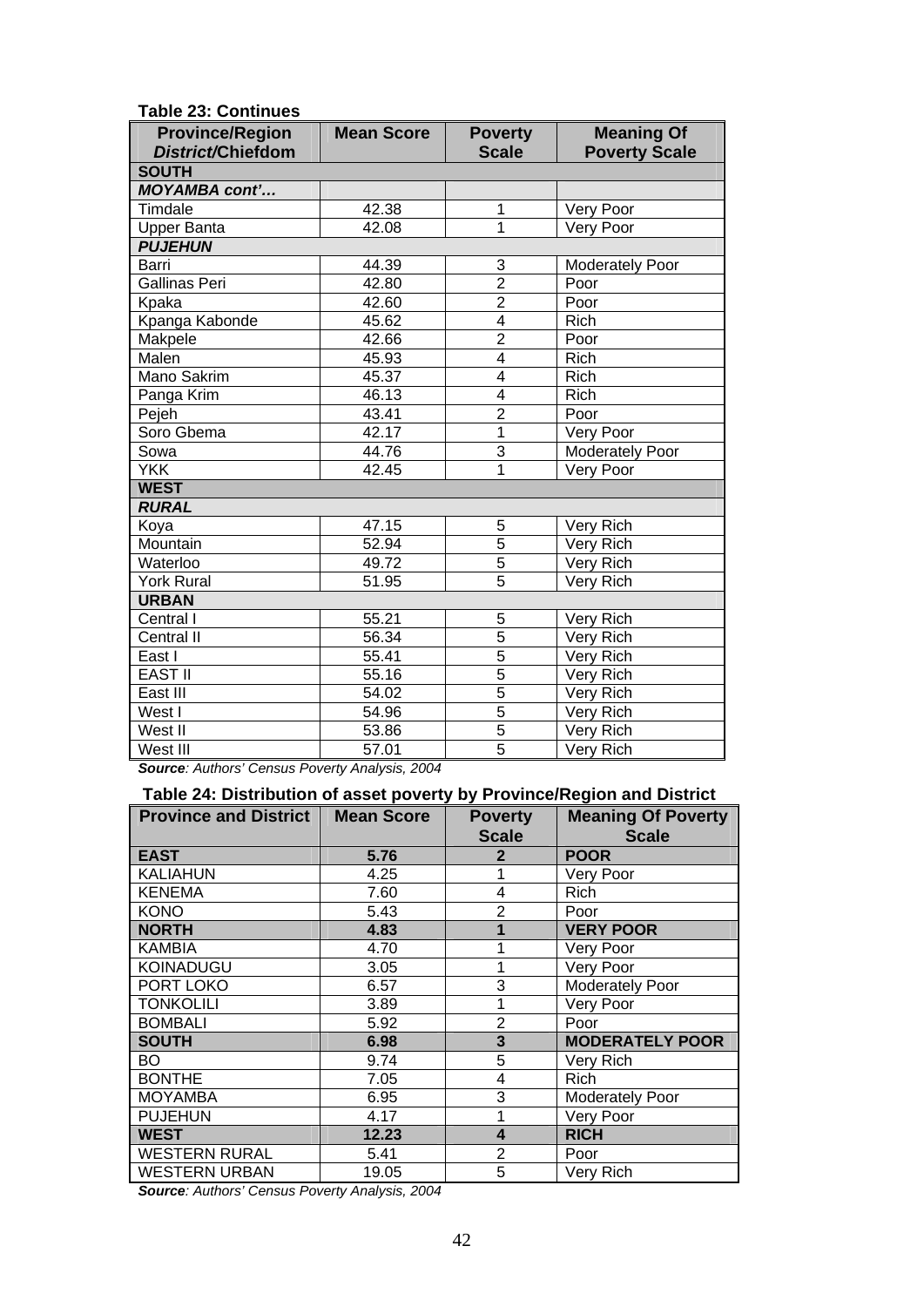| <b>Province/Region</b> |                   |                |                           |
|------------------------|-------------------|----------------|---------------------------|
| <b>District</b>        | <b>Mean Score</b> | <b>Poverty</b> | <b>Meaning Of Poverty</b> |
| <b>Chiefdom</b>        |                   | <b>Scale</b>   | <b>Scale</b>              |
| <b>EAST</b>            |                   |                |                           |
| <b>KAILAHUN</b>        |                   |                |                           |
| Dea                    | 0.35              | 1              | Very Poor                 |
| Jawie                  | 0.50              | 3              | Moderately Poor           |
| Kissi Kama             | 0.15              | 1              | Very Poor                 |
| Kissi Teng             | 0.11              | 1              | Very Poor                 |
| Kissi Tongi            | 0.18              | 1              | Very Poor                 |
| Kpeje Bongre           | 0.23              | 1              | Very Poor                 |
| Kpeje West             | 0.35              | 1              | Very Poor                 |
| Luawa                  | 0.43              | $\overline{2}$ | Poor                      |
| Malema                 | 0.46              | $\overline{2}$ | Poor                      |
| Mandu                  | 0.34              | 1              | Very Poor                 |
| Njaluahun              | 0.35              | 1              | Very Poor                 |
| Penguia                | 0.16              | 1              | Very Poor                 |
| <b>Upper Bambara</b>   | 0.46              | $\overline{2}$ | Poor                      |
| Yawei                  | 0.18              | 1              | Very Poor                 |
| <b>KENEMA</b>          |                   |                |                           |
| Dama                   | 0.49              | 3              | Moderately Poor           |
| Dodo                   | 0.28              | 1              | Very Poor                 |
| Gaura                  | 0.51              | 3              | <b>Moderately Poor</b>    |
| Gorama Mende           | 0.28              | 1              | Very Poor                 |
| Kandu Lekpema          | 0.55              | 4              | Rich                      |
| Koya                   | 0.25              | 1              | Very Poor                 |
| Langrama               | 0.47              | 3              | Moderately Poor           |
| Lower Bambara          | 0.53              | $\overline{3}$ | Moderately Poor           |
| Malegohun              | 0.34              | 1              | Very Poor                 |
| Niawa                  | 0.22              | 1              | Very Poor                 |
| Nomo                   | 0.34              | 1              | Very Poor                 |
| Nongowa                | 0.53              | 3              | Moderately Poor           |
| Simbaru                | 0.26              | 1              | Very Poor                 |
| <b>Small Bo</b>        | 0.58              | 4              | Rich                      |
| Tunkia                 | 0.29              | 1              | Very Poor                 |
| Wandor                 | 0.31              | 1              | Very Poor                 |
| Kenema Town            | 1.38              | $\overline{5}$ | Very Rich                 |
| <b>KONO</b>            |                   |                |                           |
| Fiama                  | 0.41              | 2              | Poor                      |
| Gbane                  | 0.21              | 1              | Very Poor                 |
| Gbane Kandor           | 0.55              | 4              | Rich                      |
| Gbense                 | 0.46              | 3              | <b>Moderately Poor</b>    |
| Gorama Kono            | 0.30              | 1              | Very Poor                 |
| Kamaa                  | 0.49              | 3              | <b>Moderately Poor</b>    |
| Lei                    | 0.13              | 1              | Very Poor                 |
|                        |                   |                |                           |
| Mafindor<br>Nimikoro   | 0.10              | 1<br>3         | Very Poor                 |
|                        | 0.46              |                | <b>Moderately Poor</b>    |
| Nimiyama               | 0.28              | 1              | Very Poor                 |
| Sandor                 | 0.18              | 1              | Very Poor                 |
| Soa                    | 0.18              | 1              | Very Poor                 |
| Tankoro                | 0.51              | $\overline{3}$ | <b>Moderately Poor</b>    |
| Toli                   | 0.23              | 1              | Very Poor                 |
| Koidu Town             | 0.93              | 5              | Very Rich                 |

## **Table 25: Distribution of asset poverty by Chiefdom**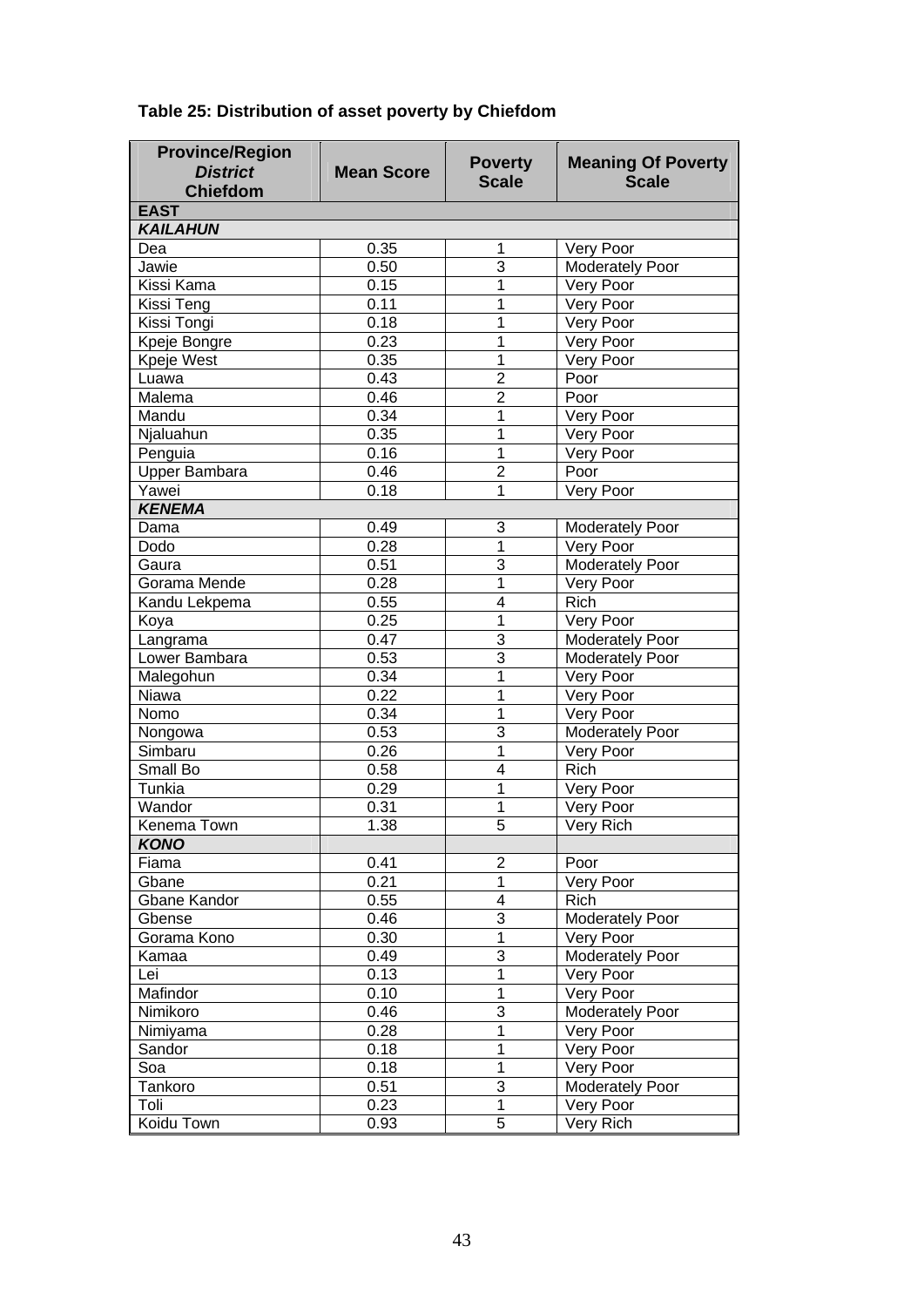| <b>Province/Region</b>        |                   | <b>Poverty</b>          | <b>Meaning Of Poverty</b>      |
|-------------------------------|-------------------|-------------------------|--------------------------------|
| <b>District</b>               | <b>Mean Score</b> | <b>Scale</b>            | <b>Scale</b>                   |
| <b>Chiefdom</b>               |                   |                         |                                |
| <b>NORTH cont'</b>            |                   |                         |                                |
| <b>BOMBALI</b>                |                   |                         |                                |
| <b>Biriwa</b>                 | 0.28              | 1<br>$\overline{3}$     | Very Poor                      |
| Bombali Shebora               | 0.48              |                         | Moderately Poor                |
| Gbanti-Kamaranka              | 0.34              | 1                       | Very Poor                      |
| Gbendebu Ngowahun             | 0.29              | 1                       | Very Poor                      |
| Libeisaygahun                 | 0.41              | $\overline{2}$<br>1     | Poor                           |
| Magbaimba Ndorhahun           | 0.16              | $\overline{3}$          | Very Poor                      |
| Makari Gbanti                 | 0.53<br>0.45      | $\overline{2}$          | <b>Moderately Poor</b><br>Poor |
| Paki Masabong                 | 0.27              |                         |                                |
| Safroko Limba                 |                   | 1                       | Very Poor                      |
| Sanda Loko                    | 0.33              | 1<br>$\overline{2}$     | Very Poor                      |
| Sanda Tendareh<br>Sella Limba | 0.40<br>0.52      | $\overline{3}$          | Poor                           |
|                               |                   | 1                       | <b>Moderately Poor</b>         |
| Tambakka                      | 0.33              | $\overline{5}$          | Very Poor<br>Very Rich         |
| Makeni Town                   | 1.14              |                         |                                |
| <b>KAMBIA</b>                 | 0.67              |                         | Rich                           |
| <b>Bramaia</b>                | 0.72              | 4<br>$\overline{5}$     | Very Rich                      |
| Gbinle-Dixing                 | 0.84              | $\overline{5}$          | Very Rich                      |
| Magbema<br>Mambolo            | 0.66              | $\overline{4}$          | Rich                           |
| Masungbala                    | 0.60              | $\overline{4}$          | Rich                           |
| Samu                          | 0.68              | $\overline{4}$          | Rich                           |
| <b>Tonko Limba</b>            | 0.54              | $\overline{4}$          | Rich                           |
| <b>KOINADUGU</b>              |                   |                         |                                |
| Dembelia Sinkunia             | 0.25              | 1                       | Very Poor                      |
| Diang                         | 0.15              | 1                       | Very Poor                      |
| Follosoba Dembelia            | 0.45              | $\overline{2}$          | Poor                           |
| Kasunko                       | 0.12              | 1                       | Very Poor                      |
| Mongo                         | 0.16              | 1                       | Very Poor                      |
| Neya                          | 0.08              | 1                       | Very Poor                      |
| Nieni                         | 0.16              | 1                       | Very Poor                      |
| Sengbe                        | 0.54              | 4                       | Rich                           |
| Sulima                        | 0.29              | 1                       | Very Poor                      |
| Wara Wara Bafodia             | 0.12              | 1                       | Very Poor                      |
| Wara Wara Yagala              | 0.73              | $\overline{5}$          | Very Rich                      |
| <b>PORT LOKO</b>              |                   |                         |                                |
| <b>BKM</b>                    | 0.49              | 3                       | <b>Moderately Poor</b>         |
| <b>Buya Romende</b>           | 0.50              | $\overline{3}$          | <b>Moderately Poor</b>         |
| Dibia                         | 0.48              | $\overline{3}$          | <b>Moderately Poor</b>         |
| Kaffu Bullom                  | 1.30              | $\overline{5}$          | Very Rich                      |
| Koya                          | 0.47              | $\overline{3}$          | <b>Moderately Poor</b>         |
| Lokomasama                    | 0.70              | $\overline{5}$          | Very Rich                      |
| Maforki                       | 0.63              | $\overline{\mathbf{4}}$ | Rich                           |
| Marampa                       | 0.61              | $\overline{\mathbf{4}}$ | Rich                           |
| Masimera                      | 0.49              | $\overline{3}$          | <b>Moderately Poor</b>         |
| Sanda Magbolontor             | 0.37              | $\overline{2}$          | Poor                           |
| <b>TMS</b>                    | 0.52              | $\overline{3}$          | <b>Moderately Poor</b>         |
| <b>TONKOLILI</b>              |                   |                         |                                |
| Gbonkolenken                  | 0.27              | 1                       | Very Poor                      |
| Kafe Simira                   | 0.23              | 1                       | Very Poor                      |
| Kalansogoia                   | 0.27              | 1                       | Very Poor                      |
| Kholifa Mabang                | 0.43              | $\overline{2}$          | Poor                           |
| Kholifa Rowalla               | 0.61              | 4                       | Rich                           |

**Table 26: Continues**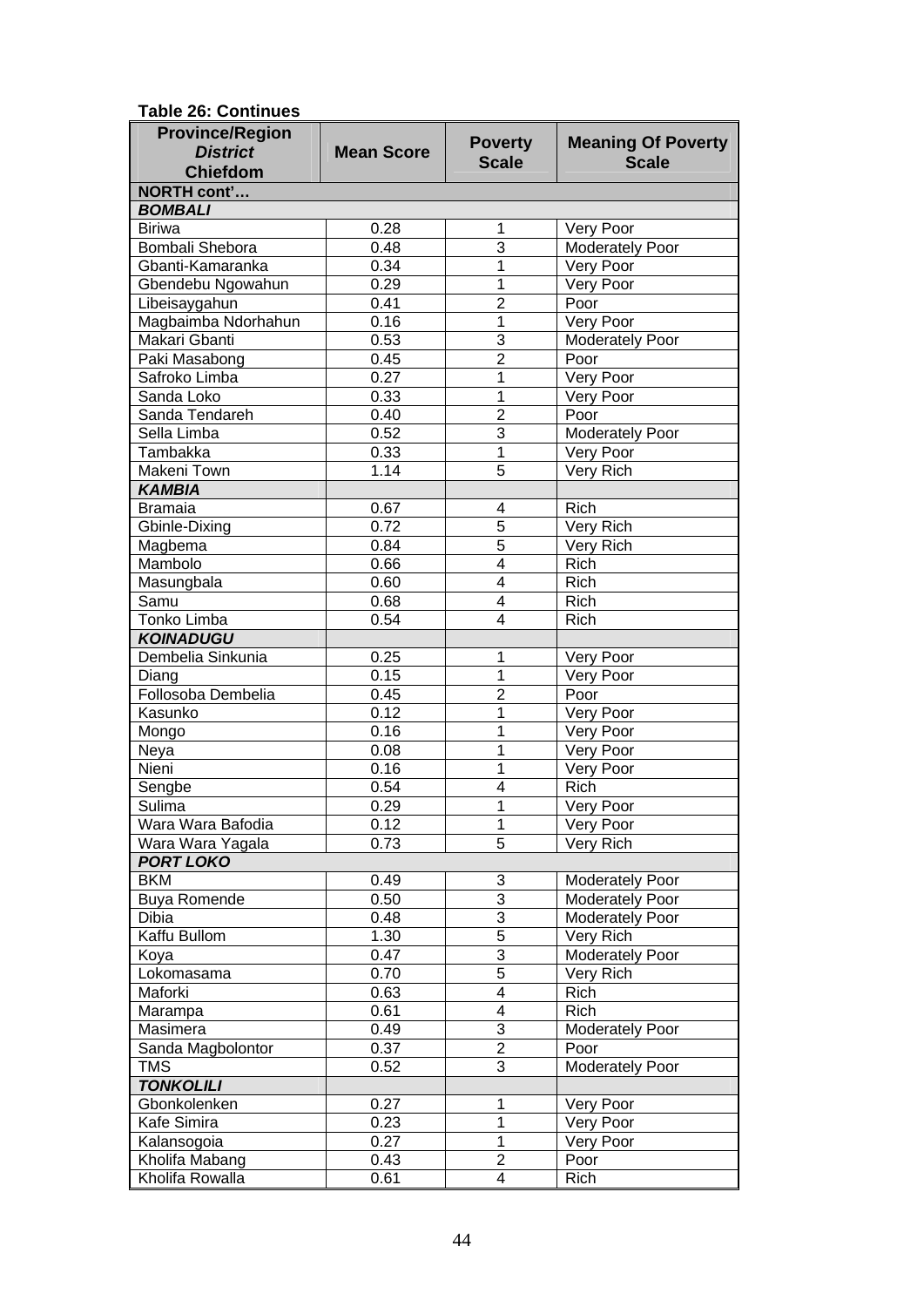**Table 22 Continues** 

| <b>Province/Region</b> | <b>Mean Score</b> | <b>Poverty</b>          | <b>Meaning Of Poverty</b> |
|------------------------|-------------------|-------------------------|---------------------------|
| <b>District</b>        |                   | <b>Scale</b>            | <b>Scale</b>              |
| <b>Chiefdom</b>        |                   |                         |                           |
| <b>NORTH</b>           |                   |                         |                           |
| <b>TONKOLILI Cont'</b> |                   |                         |                           |
| <b>Kunike Barina</b>   | 0.26              | 1                       | Very Poor                 |
| Kunike Sanda           | 0.37              | $\overline{2}$          | Poor                      |
| Malal Mara             | 0.46              | $\overline{2}$          | Poor                      |
| Sambaya                | 0.18              | 1                       | Very Poor                 |
| Tane                   | 0.35              | 1                       | Very Poor                 |
| Yoni                   | 0.47              | 3                       | <b>Moderately Poor</b>    |
| <b>SOUTH</b>           |                   |                         |                           |
| <b>BO</b>              |                   |                         |                           |
| <b>Badjia</b>          | 0.46<br>0.54      | $\overline{2}$<br>4     | Poor<br>Rich              |
| Bagbo                  | 0.47              | 3                       | <b>Moderately Poor</b>    |
| <b>Bagbwe</b><br>Baoma | 0.68              | $\overline{4}$          | Rich                      |
| <b>Bumpe Ngawo</b>     | 0.50              | $\overline{3}$          | Moderately Poor           |
| Gbo                    | 0.53              | $\overline{3}$          | <b>Moderately Poor</b>    |
| Jaiama Bongor          | 0.63              | $\overline{4}$          | <b>Rich</b>               |
| Kakua                  | 0.85              | $\overline{5}$          | Very Rich                 |
| Komboya                | 0.38              | $\overline{2}$          | Poor                      |
| Lugbu                  | 0.68              | $\overline{\mathbf{4}}$ | <b>Rich</b>               |
| Niawa Lenga            | 0.39              | $\overline{2}$          | Poor                      |
| Selenga                | 0.55              | $\overline{\mathbf{4}}$ | Rich                      |
| Tikonko                | 0.66              | $\overline{\mathbf{4}}$ | <b>Rich</b>               |
| Valunia                | 0.38              | $\overline{2}$          | Poor                      |
| Wunde                  | 0.42              | $\overline{2}$          | Poor                      |
| Bo Town                | 1.64              | $\overline{5}$          | Very Rich                 |
| <b>BONTHE</b>          |                   |                         |                           |
| Bendu Cha              | 0.43              | $\overline{2}$          | Poor                      |
| <b>Bum</b>             | 0.40              | $\overline{2}$          | Poor                      |
| Dema                   | 0.42              | $\overline{2}$          | Poor                      |
| Imperi                 | 0.70              | $\overline{5}$          | Very Rich                 |
| Jong                   | 0.61              | $\overline{\mathbf{4}}$ | <b>Rich</b>               |
| Kpanga Kemo            | 0.61              | 4                       | Rich                      |
| Kwamebai Krim          | 1.06              | $\overline{5}$          | Very Rich                 |
| Nongoba Bullom         | 0.59              | 4                       | Rich                      |
| Sittia                 | 0.30              | 1                       | Very Poor                 |
| Sogbini                | 0.61              | 4                       | Rich                      |
| Yawbeko                | 0.51              | 3                       | <b>Moderately Poor</b>    |
| Bonthe Town            | 0.81              | 5                       | Very Rich                 |
| <b>MOYAMBA</b>         |                   |                         |                           |
| Bagruwa                | 0.43              | $\overline{c}$          | Poor                      |
| <b>Bumpeh</b>          | 0.41              | $\overline{2}$          | Poor                      |
| Dasse                  | 0.60              | $\overline{\mathbf{4}}$ | Rich                      |
| Fakunya                | 0.48              | 3                       | Moderately Poor           |
| Kagboro                | 0.51              | 3                       | <b>Moderately Poor</b>    |
| Kaiyamba               | 0.83              | 5                       | Very Rich                 |
| Kamajei                | 0.41              | $\overline{c}$          | Poor                      |
| Kongbora               | 0.37              | $\overline{c}$          | Poor                      |
| Kori                   | 0.53              | 3                       | <b>Moderately Poor</b>    |
| Kowa                   | 0.35              | $\mathbf{1}$            | Very Poor                 |
| Lower Banta            | 0.55              | $\overline{\mathbf{4}}$ | Rich                      |
| Ribbi                  | 0.52              | 3                       | Moderately Poor           |
| Timdale                | 0.41              | $\overline{2}$          | Poor                      |
| <b>Upper Banta</b>     | 0.56              | $\overline{\mathbf{4}}$ | Rich                      |